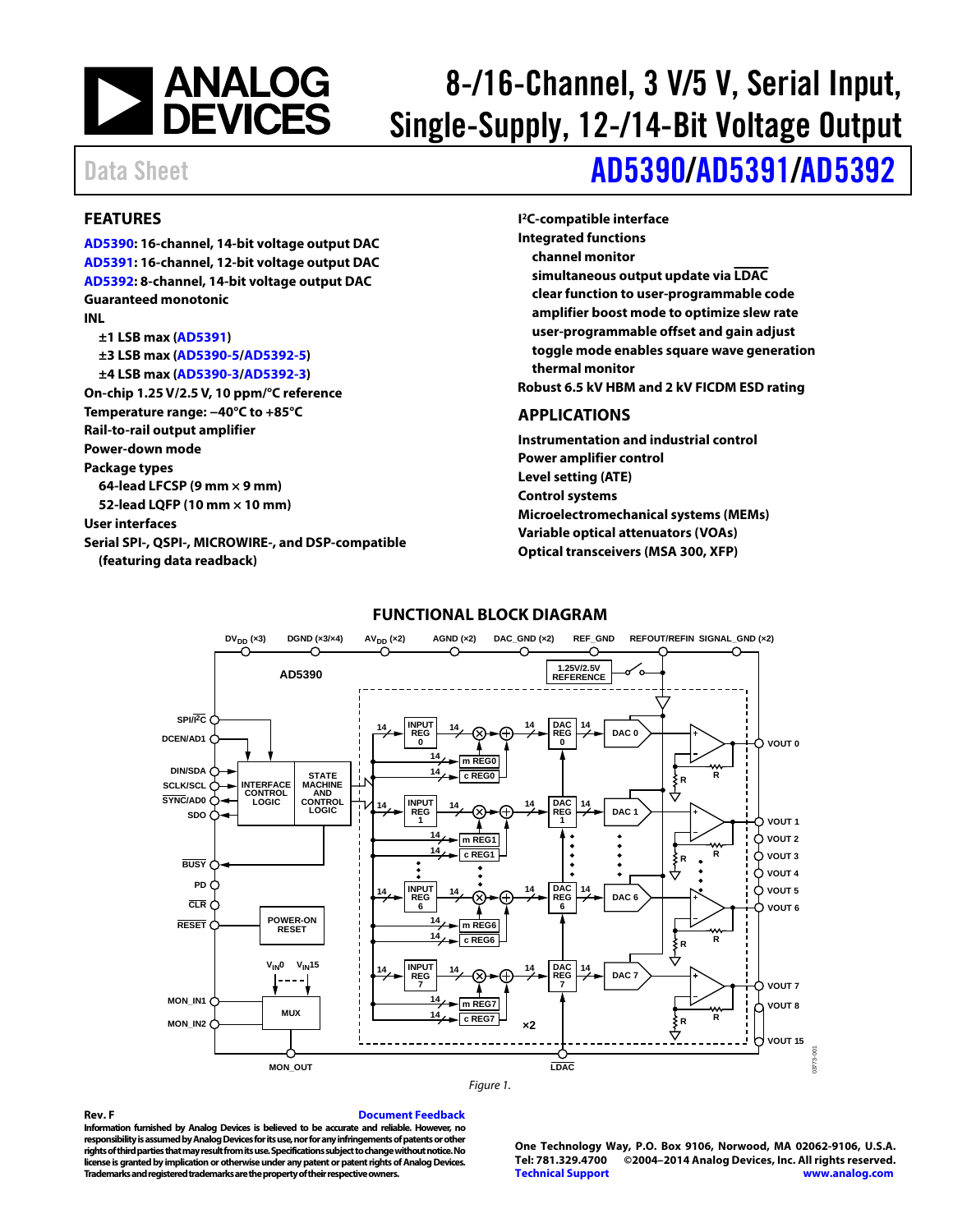### AD5390/AD5391/AD5392

### **TABLE OF CONTENTS**

| AD5390-5/AD5391-5/AD5392-5 Specifications  5            |
|---------------------------------------------------------|
| AD5390-5/AD5391-5/AD5392-5 AC Characteristics 7         |
| AD5390-3/AD5391-3/AD5392-3 Specifications  8            |
| AD5390-3/AD5391-3/AD5392-3 AC Characteristics 10        |
|                                                         |
| Serial SPI-, QSPI-, MICROWIRE-, and DSP-Compatible      |
|                                                         |
|                                                         |
|                                                         |
| Pin Configuratons and Function Descriptions  15         |
|                                                         |
|                                                         |
|                                                         |
|                                                         |
|                                                         |
|                                                         |
| DSP-, SPI-, and MICROWIRE-Compatible Serial Interface25 |
|                                                         |

| AD5390/AD5391/AD5392 On-Chip Special Function |  |
|-----------------------------------------------|--|
|                                               |  |
|                                               |  |
|                                               |  |
|                                               |  |
|                                               |  |
|                                               |  |
|                                               |  |
|                                               |  |
|                                               |  |
|                                               |  |
|                                               |  |
|                                               |  |
| AD5390/AD5391/AD5392 Monitor Function 40      |  |
|                                               |  |
|                                               |  |
|                                               |  |
|                                               |  |
|                                               |  |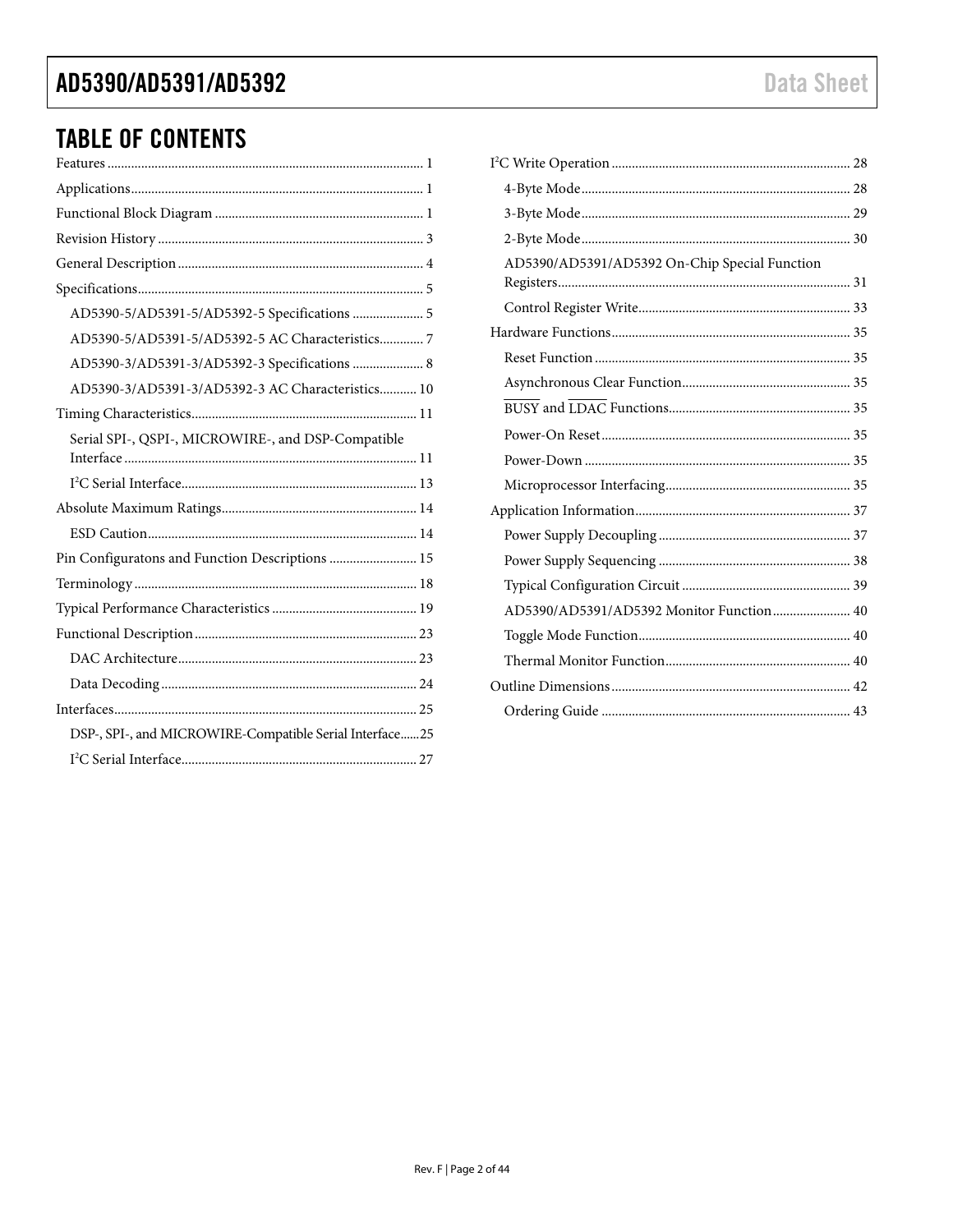### <span id="page-2-0"></span>**REVISION HISTORY**

#### **6/14—Rev. E to Rev. F**

| Changed AD5390-3/AD5391-3/AD5392-3 Input Current from |  |
|-------------------------------------------------------|--|
|                                                       |  |
|                                                       |  |
|                                                       |  |
|                                                       |  |
|                                                       |  |
|                                                       |  |
|                                                       |  |
|                                                       |  |

#### **6/12—Rev. D to Rev. E**

| Change to Accuracy Parameter, Gain Error, Table 4 8    |  |
|--------------------------------------------------------|--|
| Added Exposed Pad Notation to Figure 7 and Figure 8 15 |  |

#### **5/12—Rev. C to Rev. D**

| Changes to Product Title and Features Section 1               |  |
|---------------------------------------------------------------|--|
|                                                               |  |
|                                                               |  |
|                                                               |  |
|                                                               |  |
|                                                               |  |
|                                                               |  |
|                                                               |  |
|                                                               |  |
| Changes to Figure 17, Figure 18, Figure 19, And Figure 22  19 |  |
| Changes to Figure 23, Figure 24, Figure 25, and Figure 26 20  |  |
|                                                               |  |
|                                                               |  |

## Data Sheet **AD5390/AD5391/AD5392**

#### **1/09—Rev. B to Rev. C**

| Added Figure 34 and Renumbered Sequentially 27 |  |
|------------------------------------------------|--|
|                                                |  |
|                                                |  |
|                                                |  |
| Changes to Toggle Mode Function Section37      |  |
|                                                |  |

#### **3/06—Rev. A to Rev. B**

#### **10/04—Rev. 0 to Rev. A**

**4/04—Revision 0: Initial Version**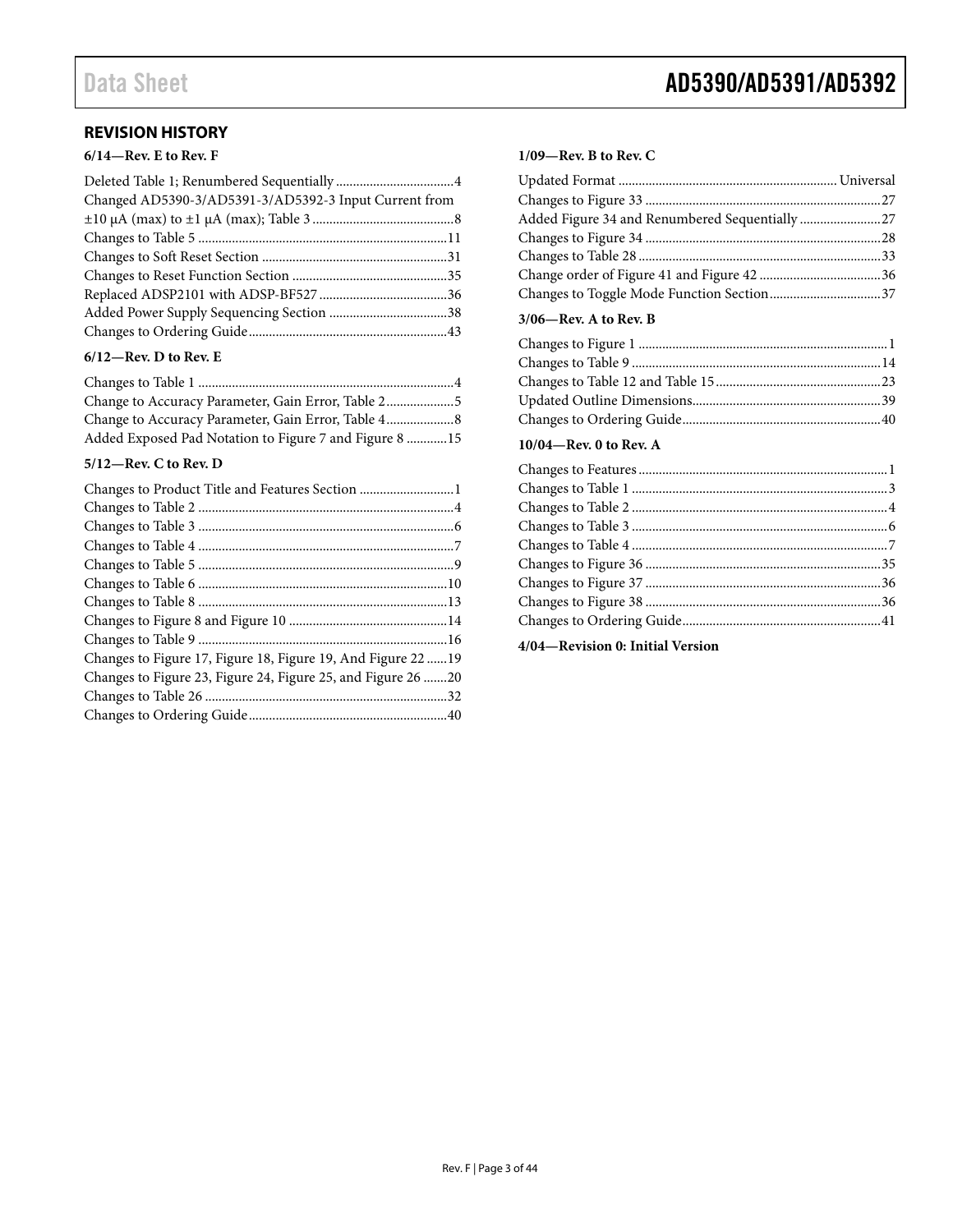### <span id="page-3-0"></span>GENERAL DESCRIPTION

The [AD5390](http://www.analog.com/AD5390?doc=AD5390_5391_5392.pdf)[/AD5391](http://www.analog.com/AD5391?doc=AD5390_5391_5392.pdf) are complete single-supply, 16-channel, 14-bit and 12-bit DACs, respectively. The [AD5392](http://www.analog.com/AD5392?doc=AD5390_5391_5392.pdf) is a complete single-supply, 8-channel, 14-bit DAC. The devices are available in either a 64-lead LFCSP or a 52-lead LQFP. All channels have an on-chip output amplifier with rail-to-rail operation. All devices include an internal 1.25/2.5 V, 10 ppm/°C reference, an on-chip channel monitor function that multiplexes the analog outputs to a common MON\_OUT pin for external monitoring, and an output amplifier boost mode that optimizes the output amplifier slew rate.

The [AD5390/](http://www.analog.com/AD5390?doc=AD5390_5391_5392.pdf)[AD5391/](http://www.analog.com/AD5391?doc=AD5390_5391_5392.pdf)[AD5392](http://www.analog.com/AD5392?doc=AD5390_5391_5392.pdf) contain a 3-wire serial interface with interface speeds in excess of 30 MHz that are compatible with SPI®, QSPI™, MICROWIRE™, and DSP interface standards and an I2 C-compatible interface supporting a 400 kHz data transfer rate.

An input register followed by a DAC register provides doublebuffering, allowing DAC outputs to be updated independently or simultaneously using the LDAC input. Each channel has a programmable gain and offset adjust register, letting the user fully calibrate any DAC channel.

Power consumption is typically 0.25 mA per channel.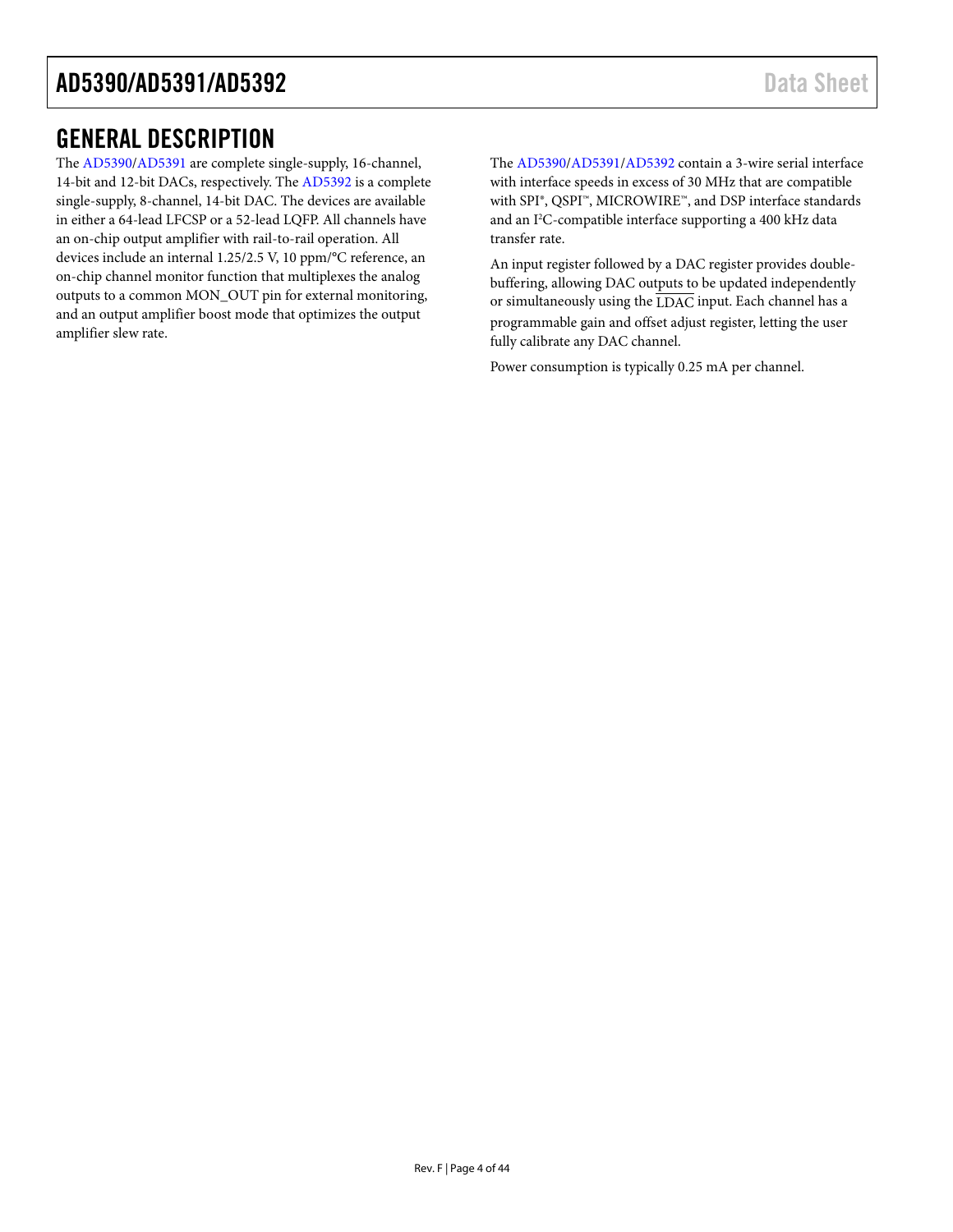### <span id="page-4-0"></span>**SPECIFICATIONS**

#### <span id="page-4-1"></span>**[AD5390-5](http://www.analog.com/AD5390?doc=AD5390_5391_5392.pdf)[/AD5391-5/](http://www.analog.com/AD5391?doc=AD5390_5391_5392.pdf)[AD5392-5](http://www.analog.com/AD5392?doc=AD5390_5391_5392.pdf) SPECIFICATIONS**

 $AV_{DD} = 4.5 V$  to 5.5 V;  $DV_{DD} = 2.7 V$  to 5.5 V;  $AGND = DGND = 0 V$ ;  $REFIN = 2.5 V$  external. All specifications  $T_{MIN}$  to  $T_{MAX}$ , unless otherwise noted.

#### **Table 1.**

|                                           | AD5390-5                   |                            |                |                                                                                                                               |
|-------------------------------------------|----------------------------|----------------------------|----------------|-------------------------------------------------------------------------------------------------------------------------------|
| <b>Parameter</b>                          | AD5392-5'                  | AD5391-5                   | Unit           | <b>Test Conditions/Comments</b>                                                                                               |
| <b>ACCURACY</b>                           |                            |                            |                |                                                                                                                               |
| Resolution                                | 14                         | 12                         | <b>Bits</b>    |                                                                                                                               |
| Relative Accuracy                         | ±3                         | ±1                         | LSB max        |                                                                                                                               |
| <b>Differential Nonlinearity</b>          | $-1/+2$                    | ±1                         | LSB max        | Guaranteed monotonic over temperature                                                                                         |
| Zero-Scale Error                          | 4                          | 4                          | mV max         |                                                                                                                               |
| <b>Offset Error</b>                       | ±4                         | ±4                         | mV max         | Measured at Code 32 in the linear region<br>(AD5390-5/AD5391-5); measured at Code 8 in<br>the linear region (AD5391-5)        |
| Offset Error TC                           | ±5                         | ±5                         | µV/°C typ      |                                                                                                                               |
| <b>Gain Error</b>                         | $\pm 0.05$                 | ±0.05                      | % FSR max      | At 25°C T <sub>MIN</sub> to T <sub>MAX</sub>                                                                                  |
|                                           | $\pm 0.06$                 | ±0.06                      | % FSR max      |                                                                                                                               |
| Gain Temperature Coefficient <sup>2</sup> | $\overline{2}$             | 2                          | ppm FSR/°C typ |                                                                                                                               |
| DC Crosstalk <sup>2</sup>                 | 1                          | $\mathbf{1}$               | LSB max        |                                                                                                                               |
| REFERENCE INPUT/OUTPUT                    |                            |                            |                |                                                                                                                               |
| Reference Input <sup>2</sup>              |                            |                            |                |                                                                                                                               |
| Reference Input Voltage                   | 2.5                        | 2.5                        | V              | ±1% for specified performance,<br>$AV_{DD} = 2 \times REFIN + 50$ mV                                                          |
| DC Input Impedance                        | 1                          | $\mathbf{1}$               | $M\Omega$ min  | Typically 100 MΩ                                                                                                              |
| Input Current                             | ±1                         | ±1                         | µA max         | Typically ±30 nA                                                                                                              |
| Reference Range                           | 1 V to AV <sub>DD</sub> /2 | 1 V to AV <sub>DD</sub> /2 | V min/max      |                                                                                                                               |
| Reference Output <sup>3</sup>             |                            |                            |                | Enabled via internal/external bit in control<br>register; REF select bit in control register<br>selects the reference voltage |
| Output Voltage                            | 2.495/2.505                | 2.495/2.505                | V min/max      | At ambient, optimized for 2.5 V operation                                                                                     |
|                                           | 1.22/1.28                  | 1.22/1.28                  | V min/max      | At ambient when 1.25 V reference is selected                                                                                  |
| Reference TC                              | ±10                        | ±10                        | ppm max        | Temperature range: 25°C to 85°C                                                                                               |
|                                           | ±15                        | ±15                        | ppm max        | Temperature range: -40°C to +85°C                                                                                             |
| Output Impedance                          | 800                        | 800                        | $\Omega$ typ   |                                                                                                                               |
| <b>OUTPUT CHARACTERISTICS<sup>2</sup></b> |                            |                            |                |                                                                                                                               |
| Output Voltage Range <sup>4</sup>         | 0/AV <sub>DD</sub>         | 0/AV <sub>DD</sub>         | V min/max      |                                                                                                                               |
| <b>Short-Circuit Current</b>              | 40                         | 40                         | mA max         |                                                                                                                               |
| <b>Load Current</b>                       | ±1                         | ±1                         | mA max         |                                                                                                                               |
| Capacitive Load Stability                 |                            |                            |                |                                                                                                                               |
| $R_L = \infty$                            | 200                        | 200                        | pF max         |                                                                                                                               |
| $R_{L} = 5 k\Omega$                       | 1000                       | 1000                       | pF max         |                                                                                                                               |
| DC Output Impedance                       | 0.6                        | 0.6                        | $\Omega$ max   |                                                                                                                               |
| MONITOR OUTPUT PIN                        |                            |                            |                |                                                                                                                               |
| Output Impedance                          | 1000                       | 1000                       | $\Omega$ typ   |                                                                                                                               |
| Three-State Leakage Current               | 100                        | 100                        | nA typ         |                                                                                                                               |
| LOGIC INPUTS <sup>2</sup>                 |                            |                            |                | $DV_{DD} = 2.7 V$ to 5.5 V                                                                                                    |
| V <sub>IH</sub> , Input High Voltage      | 2                          | $\overline{2}$             | V min          |                                                                                                                               |
| V <sub>IL</sub> , Input Low Voltage       |                            |                            |                |                                                                                                                               |
| DVDD > 3.6 V                              | 0.8                        | 0.8                        | V max          |                                                                                                                               |
| $DVDD \leq 3.6 V$                         | 0.6                        | 0.6                        | V max          |                                                                                                                               |
| <b>Input Current</b>                      | ±10                        | ±10                        | µA max         | Total for all pins, $T_A = T_{MIN}$ to $T_{MAX}$                                                                              |
| Pin Capacitance                           | $10\,$                     | $10$                       | pF max         |                                                                                                                               |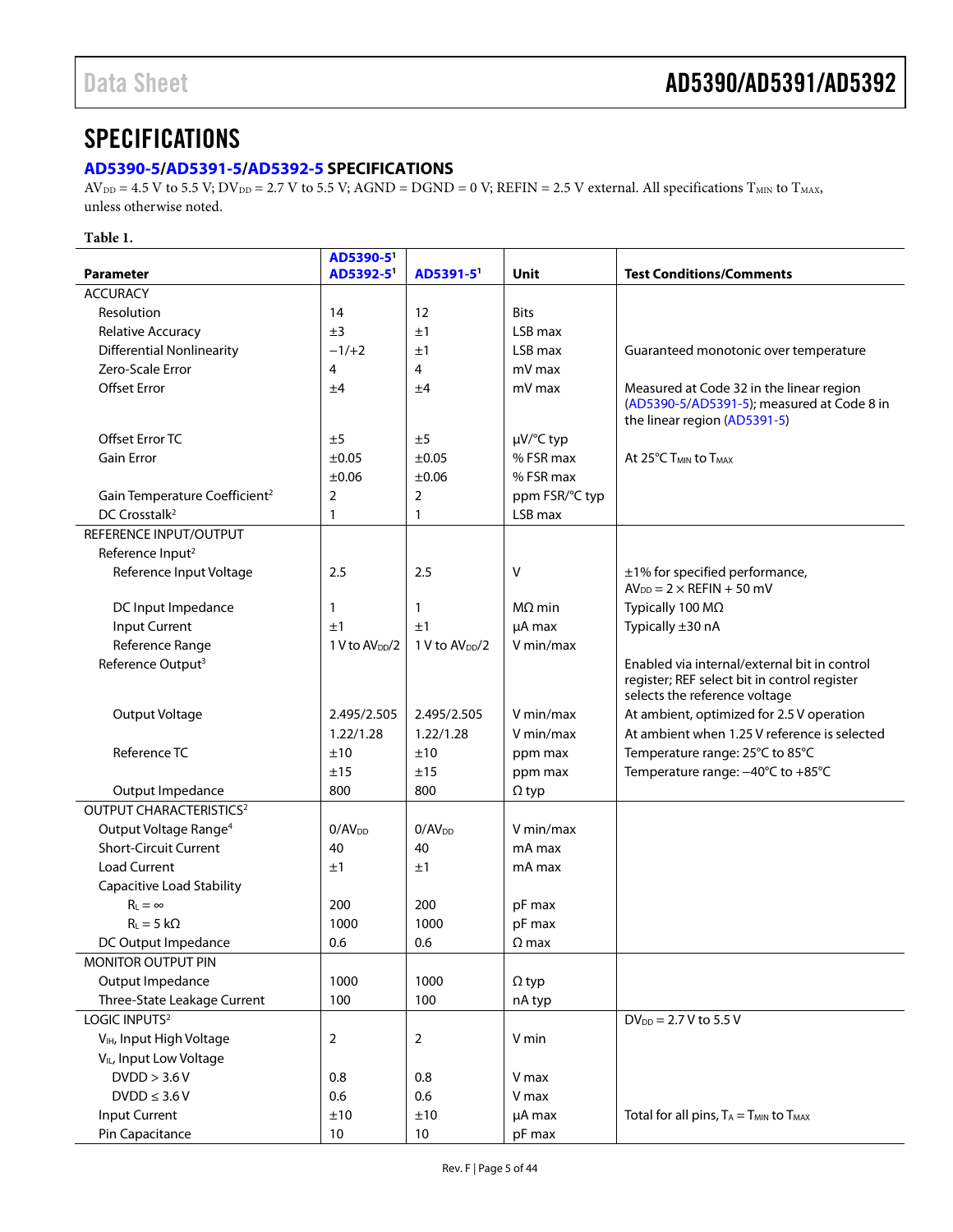<span id="page-5-0"></span>

| <b>Parameter</b>                        | AD5390-5<br>AD5392-5' | AD5391-5'             | Unit              | <b>Test Conditions/Comments</b>                                               |
|-----------------------------------------|-----------------------|-----------------------|-------------------|-------------------------------------------------------------------------------|
| LOGIC INPUTS (SCL, SDA Only)            |                       |                       |                   |                                                                               |
| V <sub>IH</sub> , Input High Voltage    | $0.7 \times DV_{DD}$  | $0.7 \times DV_{DD}$  | V min             | SMBus-compatible at DV <sub>DD</sub> < 3.6 V                                  |
| V <sub>IL</sub> , Input Low Voltage     | $0.3 \times DV_{DD}$  | $0.3 \times DV_{DD}$  | V max             | SMBus-compatible at DV <sub>DD</sub> < 3.6 V                                  |
| I <sub>IN</sub> , Input Leakage Current | ±1                    | ±1                    | µA max            |                                                                               |
| V <sub>HYST</sub> , Input Hysteresis    | $0.05 \times DV_{DD}$ | $0.05 \times DV_{DD}$ | V min             |                                                                               |
| C <sub>IN</sub> , Input Capacitance     | 8                     | 8                     | pF typ            |                                                                               |
| <b>Glitch Rejection</b>                 | 50                    | 50                    | ns max            | Input filtering suppresses noise spikes of <50 ns                             |
| LOGIC OUTPUTS (BUSY, SDO) <sup>2</sup>  |                       |                       |                   |                                                                               |
| Output Low Voltage                      | 0.4                   | 0.4                   | V max             | $DV_{DD} = 5 V \pm 10\%$ , sinking 200 µA                                     |
| Output High Voltage                     | $DV_{DD} - 1$         | $DV_{DD} - 1$         | V min             | $DV_{DD} = 5 V \pm 10\%$ , SDO only, sourcing 200 µA                          |
| Output Low Voltage                      | 0.4                   | 0.4                   | V max             | $DV_{DD} = 2.7 V$ to 3.6 V, sinking 200 µA                                    |
| Output High Voltage                     | $DV_{DD} - 0.5$       | $DV_{DD} - 0.5$       | V min             | $DV_{DD} = 2.7 V$ to 3.6 V SDO only, sourcing 200 µA                          |
| High Impedance Leakage Current          | ±1                    | ±1                    |                   |                                                                               |
|                                         | 5                     | 5                     | µA max            |                                                                               |
| High Impedance Output Capacitance       |                       |                       | pF typ            |                                                                               |
| LOGIC OUTPUT (SDA) <sup>2</sup>         |                       |                       |                   |                                                                               |
| V <sub>OL</sub> , Output Low Voltage    | 0.4                   | 0.4                   | V max             | $Isink = 3 mA$                                                                |
|                                         | 0.6                   | 0.6                   | V max             | $I_{SINK} = 6 mA$                                                             |
| Three-State Leakage Current             | ±1                    | ±1                    | µA max            |                                                                               |
| Three-State Output Capacitance          | 8                     | 8                     | pF typ            |                                                                               |
| POWER REQUIREMENTS                      |                       |                       |                   |                                                                               |
| <b>AV</b> <sub>DD</sub>                 | 4.5/5.5               | 4.5/5.5               | V min/max         |                                                                               |
| <b>DV<sub>DD</sub></b>                  | 2.7/5.5               | 2.7/5.5               | V min/max         |                                                                               |
| Power Supply Sensitivity <sup>2</sup>   |                       |                       |                   |                                                                               |
| ΔMidscale/ΔAV <sub>DD</sub>             | $-85$                 | $-85$                 | dB typ            |                                                                               |
| Alpp                                    | 0.375                 | 0.375                 | mA/channel<br>max | Outputs unloaded, boost off,<br>0.25 mA/channel typ                           |
| Alpp                                    | 0.475                 | 0.475                 | mA/channel<br>max | Outputs unloaded, boost on,<br>0.325 mA/channel typ                           |
| <b>Dlpp</b>                             | 1                     | $\mathbf{1}$          | mA max            | $V_{IH} = DV_{DD}$ , $V_{IL} = DGND$                                          |
| Al <sub>DD</sub> (Power-Down)           | 20                    | 20                    | µA max            | Typically 100 nA                                                              |
| Dl <sub>DD</sub> (Power-Down)           | 20                    | 20                    | µA max            | Typically 1 µA                                                                |
| <b>Power Dissipation</b>                | 35                    | 35                    | mW max            | AD5390/AD5391 with outputs unloaded,<br>$AV_{DD} = DV_{DD} = 5 V$ , boost off |
|                                         | 20                    | 20                    | mW max            | AD5392 with outputs unloaded,<br>$AV_{DD} = DV_{DD} = 5 V$ , boost off        |

<sup>1</sup> The [AD5390-5/](http://www.analog.com/AD5390?doc=AD5390_5391_5392.pdf)[AD5391-5](http://www.analog.com/AD5391?doc=AD5390_5391_5392.pdf)[/AD5392-5](http://www.analog.com/AD5392?doc=AD5390_5391_5392.pdf) are calibrated with a 2.5 V reference. Temperature range for all versions: −40°C to +85°C.

<sup>2</sup> Guaranteed by characterization, not production tested.

<sup>3</sup> Programmable either to 1.25 V typical or 2.5 V typical via th[e AD5390](http://www.analog.com/AD5390?doc=AD5390_5391_5392.pdf)[/AD5391/](http://www.analog.com/AD5391?doc=AD5390_5391_5392.pdf)[AD5392](http://www.analog.com/AD5392?doc=AD5390_5391_5392.pdf) control register. Operating th[e AD5390-5](http://www.analog.com/AD5390?doc=AD5390_5391_5392.pdf)[/AD5391-5](http://www.analog.com/AD5391?doc=AD5390_5391_5392.pdf)[/AD5392-5](http://www.analog.com/AD5392?doc=AD5390_5391_5392.pdf) with a reference of 1.25 V leads to a degradation in performance accuracy.

4 Accuracy guaranteed from VOUT = 10 mV to  $AV_{DD}$  – 50 mV.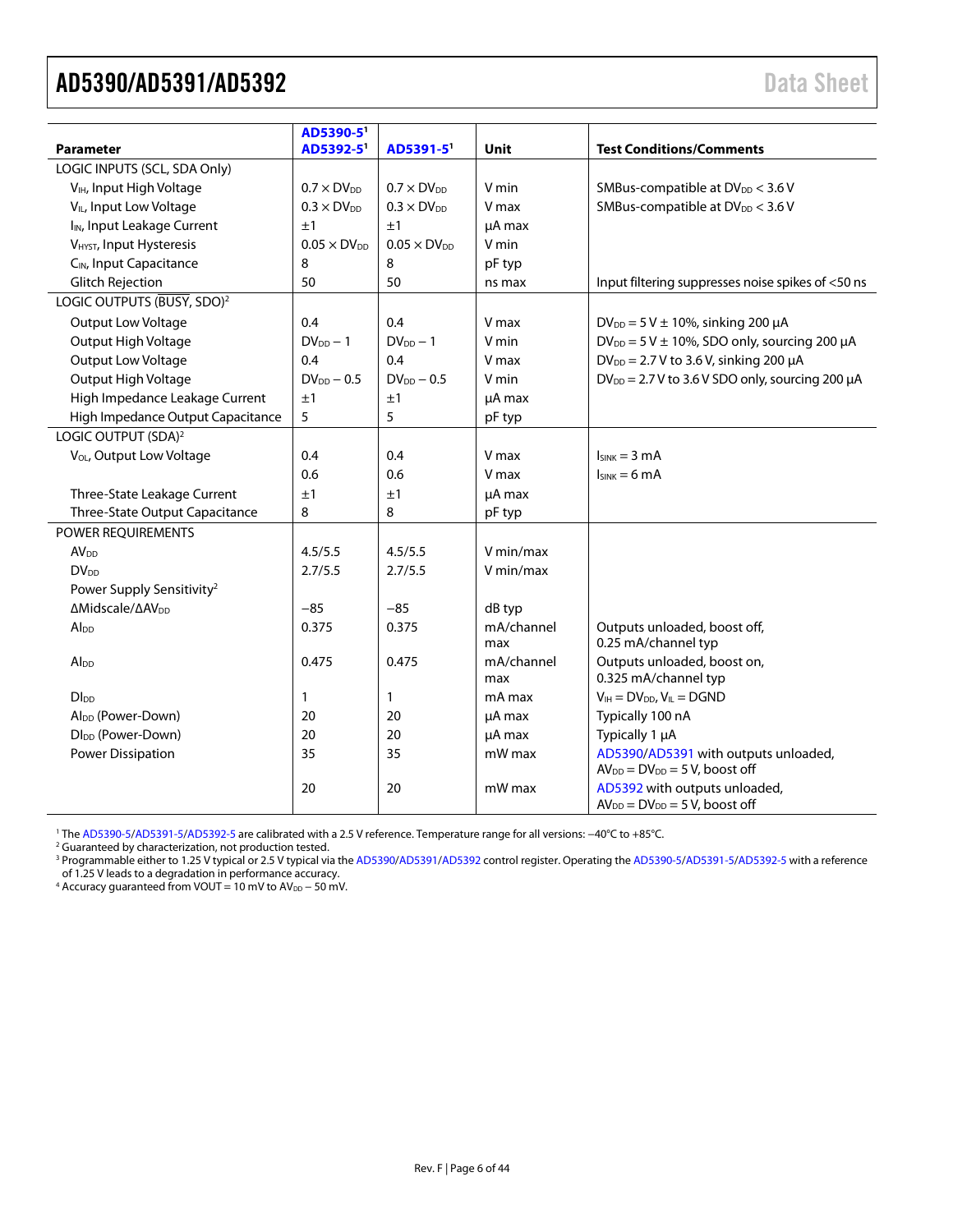### <span id="page-6-0"></span>**[AD5390-5](http://www.analog.com/AD5390?doc=AD5390_5391_5392.pdf)[/AD5391-5/](http://www.analog.com/AD5391?doc=AD5390_5391_5392.pdf)[AD5392-5](http://www.analog.com/AD5392?doc=AD5390_5391_5392.pdf) AC CHARACTERISTICS**

 $AV_{DD} = 4.5 V$  to 5.5 V;  $DV_{DD} = 2.7 V$  to 5.5 V;  $AGND = DGND = 0 V$ .

#### **Table 2.**

| <b>Parameter</b>                     | All <sup>1</sup> | Unit                | <b>Test Conditions/Comments</b>                       |
|--------------------------------------|------------------|---------------------|-------------------------------------------------------|
| <b>DYNAMIC PERFORMANCE</b>           |                  |                     |                                                       |
| Output Voltage Settling Time         |                  |                     | 1/4 scale to 3/4 scale change settling to $\pm$ 1 LSB |
| AD5390/AD5392                        | 3                | us typ              | Boost mode off, $CR11 = 0$                            |
|                                      | 8                | us max              | Boost mode off, $CR11 = 0$                            |
| AD5391                               | 3                | us typ              | Boost mode off, $CR11 = 0$                            |
|                                      | 8                | us max              | Boost mode off, $CR11 = 0$                            |
| Slew rate <sup>2</sup>               | 2.5              | $V/\mu s$ typ       | Boost mode on                                         |
|                                      | 1.5              | $V/\mu s$ typ       | Boost mode off                                        |
| Digital-to-Analog Glitch Energy      | 12               | nV-s typ            |                                                       |
| Glitch Impulse Peak Amplitude        | 15               | mV typ              |                                                       |
| Channel-to-Channel Isolation         | 100              | dB typ              | See the Terminology section                           |
| DAC-to-DAC Crosstalk                 |                  | nV-s typ            | See the Terminology section                           |
| <b>Digital Crosstalk</b>             | 0.8              | nV-s typ            |                                                       |
| Digital Feedthrough                  | 0.1              | nV-s typ            | Effect of input bus activity on DAC output under test |
| Output Noise (0.1 Hz to 10 Hz)       | 15               | $\mu$ V p-p typ     | External reference midscale loaded to DAC             |
|                                      | 40               | $\mu$ V p-p typ     | Internal reference midscale loaded to DAC             |
| <b>Output Noise Spectral Density</b> |                  |                     |                                                       |
| @ 1 kHz                              | 150              | $nV/(Hz)^{1/2}$ typ |                                                       |
| @ 10 kHz                             | 100              | $nV/(Hz)^{1/2}$ typ |                                                       |

<sup>1</sup> Guaranteed by characterization, not production tested.

 $^2$  The slew rate can be adjusted via the current boost control bit in the DAC control register.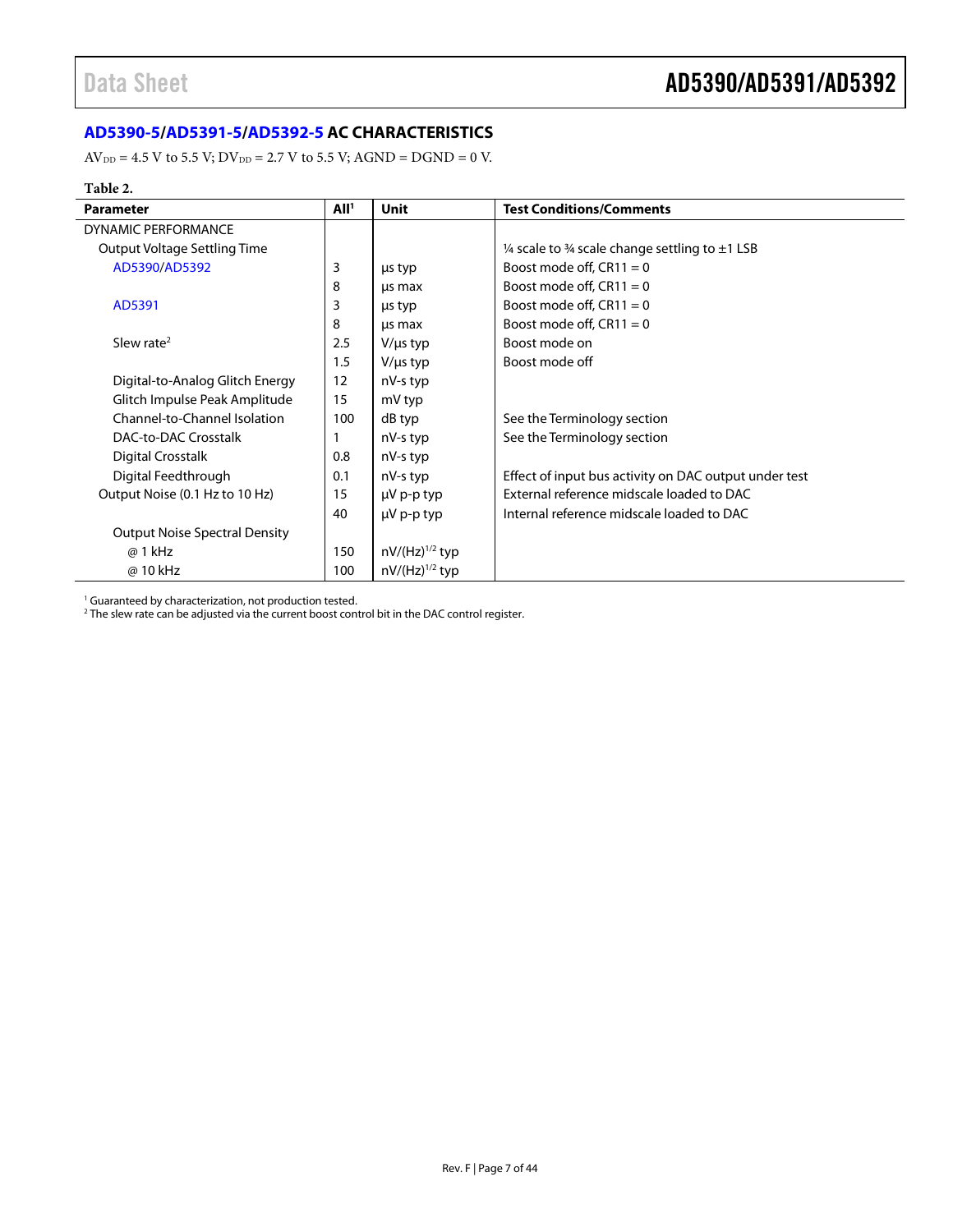#### <span id="page-7-0"></span>**[AD5390-3](http://www.analog.com/AD5390?doc=AD5390_5391_5392.pdf)[/AD5391-3/](http://www.analog.com/AD5391?doc=AD5390_5391_5392.pdf)[AD5392-3](http://www.analog.com/AD5392?doc=AD5390_5391_5392.pdf) SPECIFICATIONS**

 $AV_{DD} = 2.7 V$  to 3.6 V;  $DV_{DD} = 2.7 V$  to 5.5 V;  $AGND = DGND = 0 V$ ;  $REFIN = 1.25 V$  external. All specifications  $T_{MIN}$  to  $T_{MAX}$ , unless otherwise noted.

#### **Table 3.**

| <b>Parameter</b>                          | AD5390-3 <sup>1</sup><br>AD5392-3 <sup>1</sup> | AD5391-3 <sup>1</sup>      | Unit           | <b>Test Conditions/Comments</b>                                                              |
|-------------------------------------------|------------------------------------------------|----------------------------|----------------|----------------------------------------------------------------------------------------------|
| <b>ACCURACY</b>                           |                                                |                            |                |                                                                                              |
| Resolution                                | 14                                             | 12                         | <b>Bits</b>    |                                                                                              |
| <b>Relative Accuracy</b>                  | ±4                                             | ±1                         | LSB max        |                                                                                              |
| <b>Differential Nonlinearity</b>          | $-1/+2$                                        | ±1                         | LSB max        | Guaranteed monotonic over temperature                                                        |
| Zero-Scale Error                          | 4                                              | 4                          | mV max         |                                                                                              |
| <b>Offset Error</b>                       | ±4                                             | ±4                         | mV max         | Measured at code 64 in the linear region                                                     |
| Offset Error TC                           | ±5                                             | ±5                         | µV/°C typ      |                                                                                              |
| <b>Gain Error</b>                         | $\pm 0.05$                                     | $\pm 0.05$                 | % FSR max      | At $25^{\circ}$ C                                                                            |
|                                           | ±0.1                                           | ±0.1                       | % FSR max      | <b>TMIN to TMAX</b>                                                                          |
| Gain Temperature Coefficient <sup>2</sup> | 2                                              | $\overline{2}$             | ppm FSR/°C typ |                                                                                              |
| <b>DC Crosstalk</b>                       | $\mathbf{1}$                                   | 1                          | LSB max        |                                                                                              |
| REFERENCE INPUT/OUTPUT                    |                                                |                            |                |                                                                                              |
|                                           |                                                |                            |                |                                                                                              |
| Reference Input <sup>2</sup>              |                                                |                            |                |                                                                                              |
| Reference Input Voltage                   | 1.25                                           | 1.25                       | v              | ±1% for specified performance                                                                |
| DC Input Impedance                        | $\mathbf{1}$                                   | 1                          | $M\Omega$ min  | Typically 100 MΩ                                                                             |
| <b>Input Current</b>                      | ±1                                             | ±1                         | µA max         | Typically ±30 nA                                                                             |
| Reference Range                           | 1 V to AV <sub>DD</sub> /2                     | 1 V to AV <sub>DD</sub> /2 | V min/max      |                                                                                              |
| Reference Output <sup>3</sup>             |                                                |                            |                | Enabled via internal/external bit in control<br>register; REF select bit in control register |
|                                           |                                                |                            |                | selects the reference voltage                                                                |
| Output Voltage                            | 1.245/1.255                                    | 1.245/1.255                | V min/max      | At ambient, optimized for 1.25 V operation                                                   |
|                                           | 2.47/2.53                                      | 2.47/2.53                  | V min/max      | At ambient when 2.5 V reference is selected                                                  |
| Reference TC                              | ±10                                            | ±10                        | ppm max        | Temperature range: 25°C to 85°C                                                              |
|                                           | ±15                                            | ±15                        | ppm max        | Temperature range: -40°C to +85°C                                                            |
| Output Impedance                          | 800                                            | 800                        | $\Omega$ typ   |                                                                                              |
| <b>OUTPUT CHARACTERISTICS<sup>2</sup></b> |                                                |                            |                |                                                                                              |
| Output Voltage Range <sup>4</sup>         | 0/AV <sub>DD</sub>                             | $0/AV_{DD}$                | V min/max      |                                                                                              |
| <b>Short-Circuit Current</b>              | 40                                             | 40                         | mA max         |                                                                                              |
| <b>Load Current</b>                       | ±1                                             | ±1                         | mA max         |                                                                                              |
| <b>Capacitive Load Stability</b>          |                                                |                            |                |                                                                                              |
| $R_L = \infty$                            | 200                                            | 200                        | pF max         |                                                                                              |
| $R_{L} = 5 k\Omega$                       | 1000                                           | 1000                       | pF max         |                                                                                              |
| DC Output Impedance                       | 0.6                                            | 0.6                        | $\Omega$ max   |                                                                                              |
| MONITOR OUTPUT PIN <sup>2</sup>           |                                                |                            |                |                                                                                              |
| Output Impedance                          | 1000                                           | 1000                       | $\Omega$ typ   |                                                                                              |
| Three-State Leakage Current               | 100                                            | 100                        | nA typ         |                                                                                              |
| LOGIC INPUTS <sup>2</sup>                 |                                                |                            |                | $DV_{DD} = 2.7 V$ to 5.5 V                                                                   |
| V <sub>IH</sub> , Input High Voltage      | $\overline{2}$                                 | 2                          | V min          |                                                                                              |
| V <sub>IL</sub> , Input Low Voltage       |                                                |                            |                |                                                                                              |
| DVDD > 3.6 V                              | 0.8                                            | 0.8                        | V max          |                                                                                              |
| $DVDD \leq 3.6 V$                         | 0.6                                            | 0.6                        | V max          |                                                                                              |
| <b>Input Current</b>                      | ±1                                             | ±1                         |                | Total for all pins. $T_A = T_{MIN}$ to $T_{MAX}$                                             |
|                                           | $10$                                           | $10\,$                     | µA max         |                                                                                              |
| Pin Capacitance                           |                                                |                            | pF max         |                                                                                              |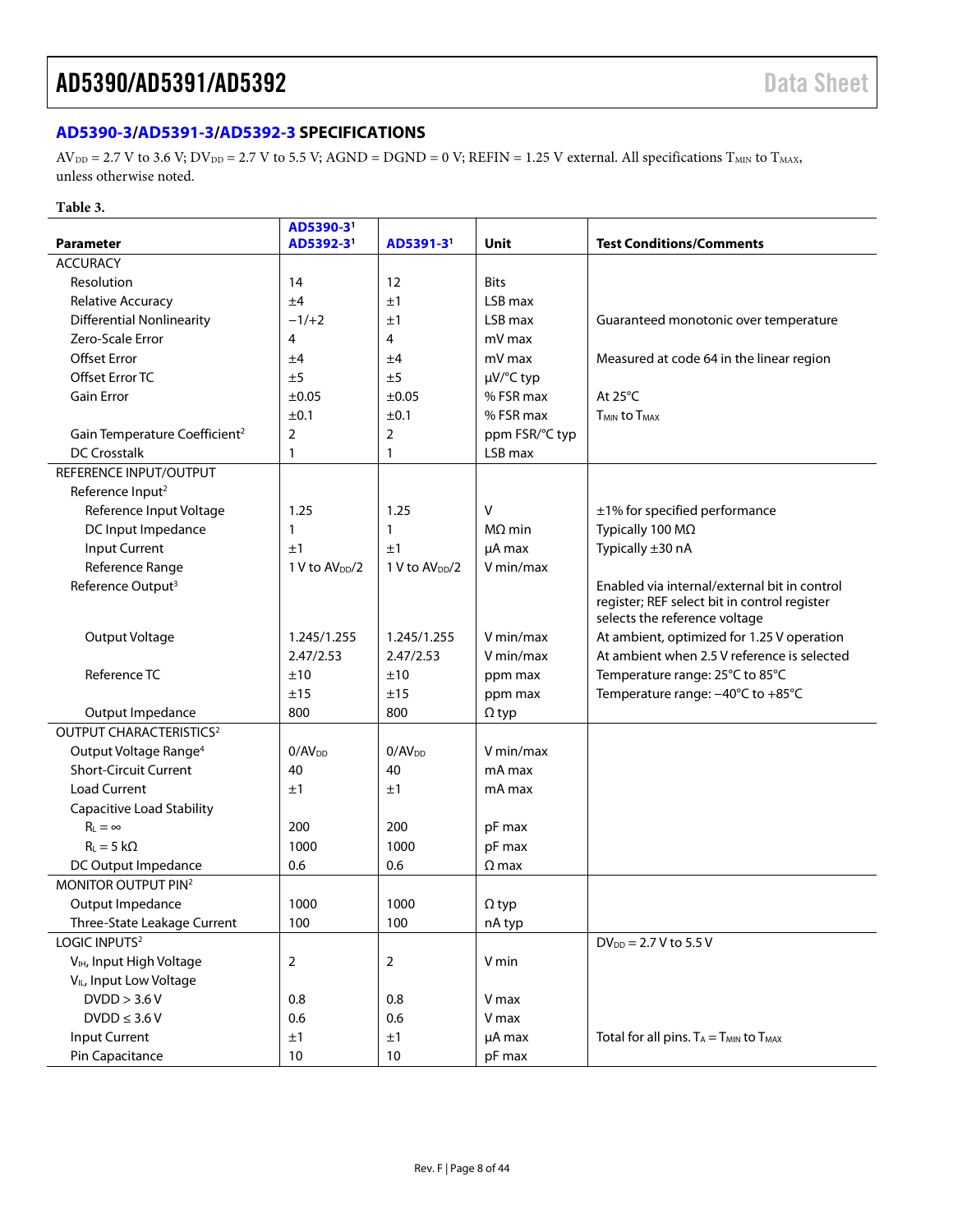### <span id="page-8-0"></span>Data Sheet **AD5390/AD5391/AD5392**

| <b>Parameter</b>                        | AD5390-3 <sup>1</sup><br>AD5392-3' | AD5391-3'             | <b>Unit</b>       | <b>Test Conditions/Comments</b>                                               |
|-----------------------------------------|------------------------------------|-----------------------|-------------------|-------------------------------------------------------------------------------|
| Logic Inputs (SCL, SDA Only)            |                                    |                       |                   |                                                                               |
| V <sub>IH</sub> , Input High Voltage    | $0.7 \times DV_{DD}$               | $0.7 \times DV_{DD}$  | V min             | SMBus-compatible at DV <sub>DD</sub> < 3.6 V                                  |
| V <sub>IL</sub> , Input Low Voltage     | $0.3 \times DV_{DD}$               | $0.3 \times DV_{DD}$  | V max             | SMBus-compatible at DV <sub>DD</sub> < 3.6 V                                  |
| I <sub>IN</sub> , Input Leakage Current | ±1                                 | ±1                    | uA max            |                                                                               |
| V <sub>HYST</sub> , Input Hysteresis    | $0.05 \times DV_{DD}$              | $0.05 \times DV_{DD}$ | V min             |                                                                               |
| <b>Glitch Rejection</b>                 | 50                                 | 50                    | ns max            | Input filtering suppresses noise spikes <50 ns                                |
| Logic Outputs (BUSY, SDO) <sup>2</sup>  |                                    |                       |                   |                                                                               |
| <b>Output Low Voltage</b>               | 0.4                                | 0.4                   | V max             | $DV_{DD} = 2.7 V$ to 5.5 V, sinking 200 µA                                    |
| Output High Voltage                     | $DV_{DD} - 0.5$                    | $DV_{DD} - 0.5$       | V min             | $DV_{DD} = 2.7 V$ to 3.6 V, SDO only, sourcing 200 µA                         |
|                                         | $DV_{DD} - 0.1$                    | $DV_{DD} - 0.1$       | V min             | $DV_{DD} = 4.5 V$ to 5.5 V, SDO only, sourcing 200 µA                         |
| High Impedance Leakage Current          | ±1                                 | ±1                    | µA max            |                                                                               |
| High Impedance Output<br>Capacitance    | 5                                  | 5                     | pF typ            |                                                                               |
| Logic Output (SDA) <sup>2</sup>         |                                    |                       |                   |                                                                               |
| V <sub>OL</sub> , Output Low Voltage    | 0.4                                | 0.4                   | V max             | $I_{SINK} = 3 mA$                                                             |
|                                         | 0.6                                | 0.6                   | V max             | $I_{SINK} = 6 mA$                                                             |
| Three-State Leakage Current             | ±1                                 | ±1                    | µA max            |                                                                               |
| Three-State Output                      | 8                                  | 8                     | pF typ            |                                                                               |
| Capacitance                             |                                    |                       |                   |                                                                               |
| POWER REQUIREMENTS                      |                                    |                       |                   |                                                                               |
| <b>AV</b> <sub>DD</sub>                 | 2.7/3.6                            | 2.7/3.6               | V min/max         |                                                                               |
| $DV_{DD}$                               | 2.7/5.5                            | 2.7/5.5               | V min/max         |                                                                               |
| Power Supply Sensitivity <sup>2</sup>   |                                    |                       |                   |                                                                               |
| ΔMidscale/ΔAV <sub>DD</sub>             | $-85$                              | $-85$                 | dB typ            |                                                                               |
| Alpp                                    | 0.375                              | 0.375                 | mA/channel<br>max | Outputs unloaded, boost off,<br>0.25 mA/channel typ                           |
| Al <sub>DD</sub>                        | 0.475                              | 0.475                 | mA/channel<br>max | Outputs unloaded, boost on,<br>0.325 mA/channel typ                           |
| D <sub>1</sub>                          | 1                                  | 1                     | mA max            | $V_{IH} = DV_{DD}$ , $V_{IL} = DGND$                                          |
| Al <sub>DD</sub> (Power-Down)           | 20                                 | 20                    | µA max            | Typically 100 nA                                                              |
| Dl <sub>DD</sub> (Power-Down)           | 20                                 | 20                    | µA max            | Typically 1 µA                                                                |
| Power Dissipation                       | 21                                 | 21                    | mW max            | AD5390/AD5391 with outputs unloaded,<br>$AV_{DD} = DV_{DD} = 3 V$ , boost off |
|                                         | 12                                 | 12                    | mW max            | AD5392 with outputs unloaded,<br>$AV_{DD} = DV_{DD} = 3 V$ , boost off        |

1 The AD5390-3/AD5391-3/AD5392-3 are calibrated with a 1.25 V reference. Temperature range for all versions: −40°C to +85°C. 2 Guaranteed by characterization, not production tested.

<sup>3</sup> Programmable either to 1.25 V typical or 2.5 V typical via th[e AD5390](http://www.analog.com/AD5390?doc=AD5390_5391_5392.pdf)[/AD5391/](http://www.analog.com/AD5391?doc=AD5390_5391_5392.pdf)[AD5392](http://www.analog.com/AD5392?doc=AD5390_5391_5392.pdf) control register. Operating th[e AD5390-3](http://www.analog.com/AD5390?doc=AD5390_5391_5392.pdf)[/AD5391-3](http://www.analog.com/AD5391?doc=AD5390_5391_5392.pdf)[/AD5392-3](http://www.analog.com/AD5392?doc=AD5390_5391_5392.pdf) with a reference of 2.5 V leads to a degradation in performance accuracy. 4 Accuracy guaranteed from VOUT = 39 mV to AV<sub>DD</sub> − 50 mV.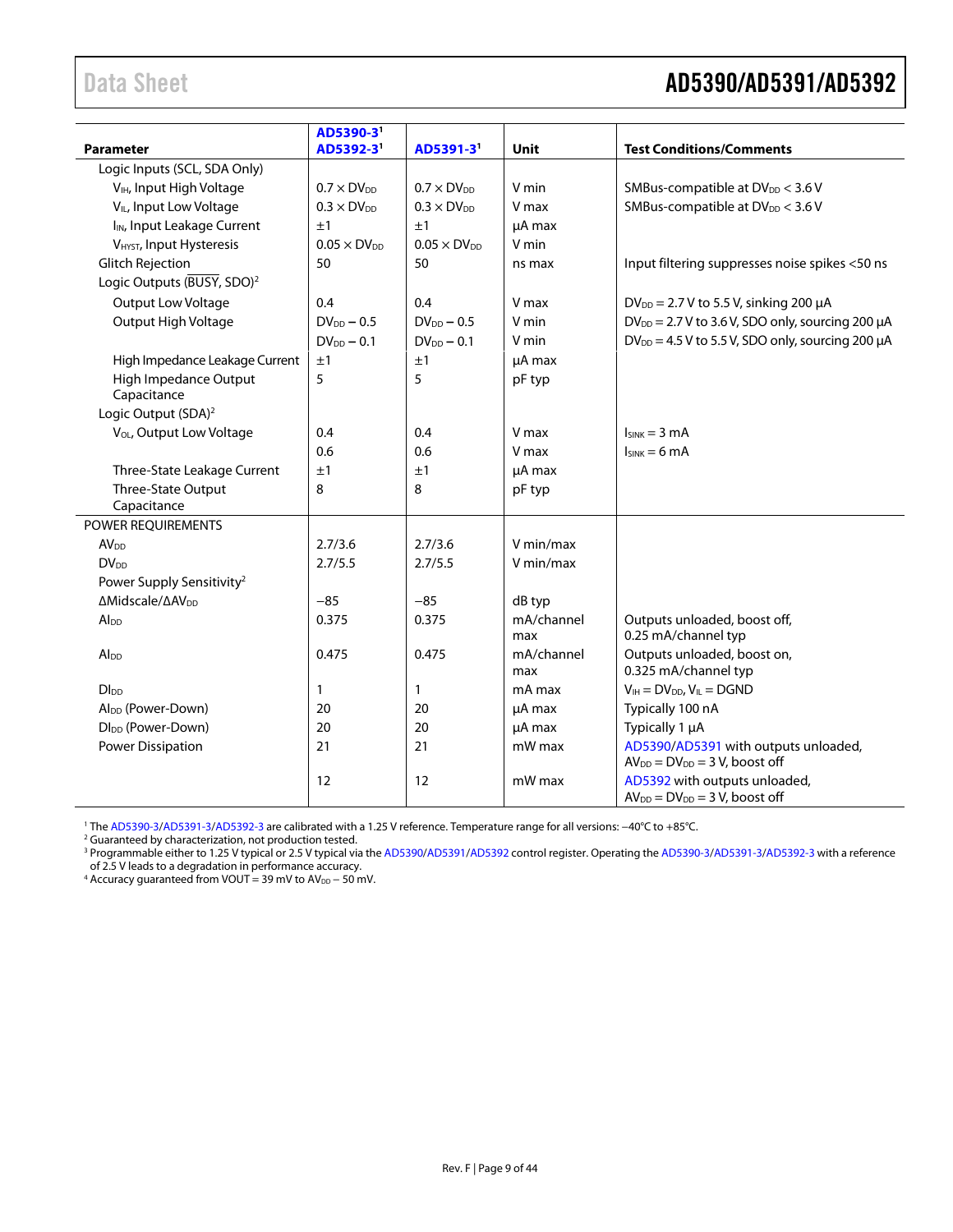### <span id="page-9-0"></span>**[AD5390-3](http://www.analog.com/AD5390?doc=AD5390_5391_5392.pdf)[/AD5391-3/](http://www.analog.com/AD5391?doc=AD5390_5391_5392.pdf)[AD5392-3](http://www.analog.com/AD5392?doc=AD5390_5391_5392.pdf) AC CHARACTERISTICS**

 $AV_{DD} = 2.7 V$  to 3.6 V;  $DV_{DD} = 2.7 V$  to 5.5 V;  $AGND = DGND = 0 V$ ;  $C_L = 200 pF$  to AGND.

#### **Table 4.**

| <b>Parameter</b>                     | All <sup>1</sup> | <b>Unit</b>         | <b>Test Conditions/Comments</b>                       |
|--------------------------------------|------------------|---------------------|-------------------------------------------------------|
| <b>DYNAMIC PERFORMANCE</b>           |                  |                     |                                                       |
| Output Voltage Settling Time         |                  |                     | 1/4 scale to 3/4 scale change settling to $\pm$ 1 LSB |
| AD5390/AD5392                        | 3                | us typ              | Boost mode off, $CR11 = 0$                            |
|                                      | 8                | us max              | Boost mode off, $CR11 = 0$                            |
| AD5391                               | 3                | us typ              | Boost mode off, $CR11 = 0$                            |
|                                      | 8                | us max              | Boost mode on, $CR11 = 1$                             |
| Slew Rate <sup>2</sup>               | 2.5              | $V/\mu s$ typ       | Boost mode on                                         |
|                                      | 1.5              | $V/\mu s$ typ       | Boost mode off, $CR11 = 0$                            |
| Digital-to-Analog Glitch Energy      | 12               | nV-s typ            |                                                       |
| Glitch Impulse Peak Amplitude        | 15               | mV typ              |                                                       |
| Channel-to-Channel Isolation         | 100              | dB typ              | See the Terminology section                           |
| DAC-to-DAC Crosstalk                 |                  | nV-s typ            | See the Terminology section                           |
| Digital Crosstalk                    | 0.8              | nV-s typ            |                                                       |
| Digital Feedthrough                  | 0.1              | nV-s typ            | Effect of input bus activity on DAC output under test |
| OUTPUT NOISE (0.1 Hz to 10 Hz)       | 15               | $\mu$ V p-p typ     | External reference midscale loaded to DAC             |
|                                      | 40               | $\mu$ V p-p typ     | Internal reference midscale loaded to DAC             |
| <b>Output Noise Spectral Density</b> |                  |                     |                                                       |
| @ 1 kHz                              | 150              | $nV/(Hz)^{1/2}$ typ |                                                       |
| @ 10 kHz                             | 100              | $nV/(Hz)^{1/2}$ typ |                                                       |

<sup>1</sup> Guaranteed by design and characterization, not production tested.

 $^2$  The slew rate can be programmed via the current boost control bit in th[e AD5390/](http://www.analog.com/AD5390?doc=AD5390_5391_5392.pdf)[AD5391](http://www.analog.com/AD5391?doc=AD5390_5391_5392.pdf)[/AD5392](http://www.analog.com/AD5392?doc=AD5390_5391_5392.pdf) control registers.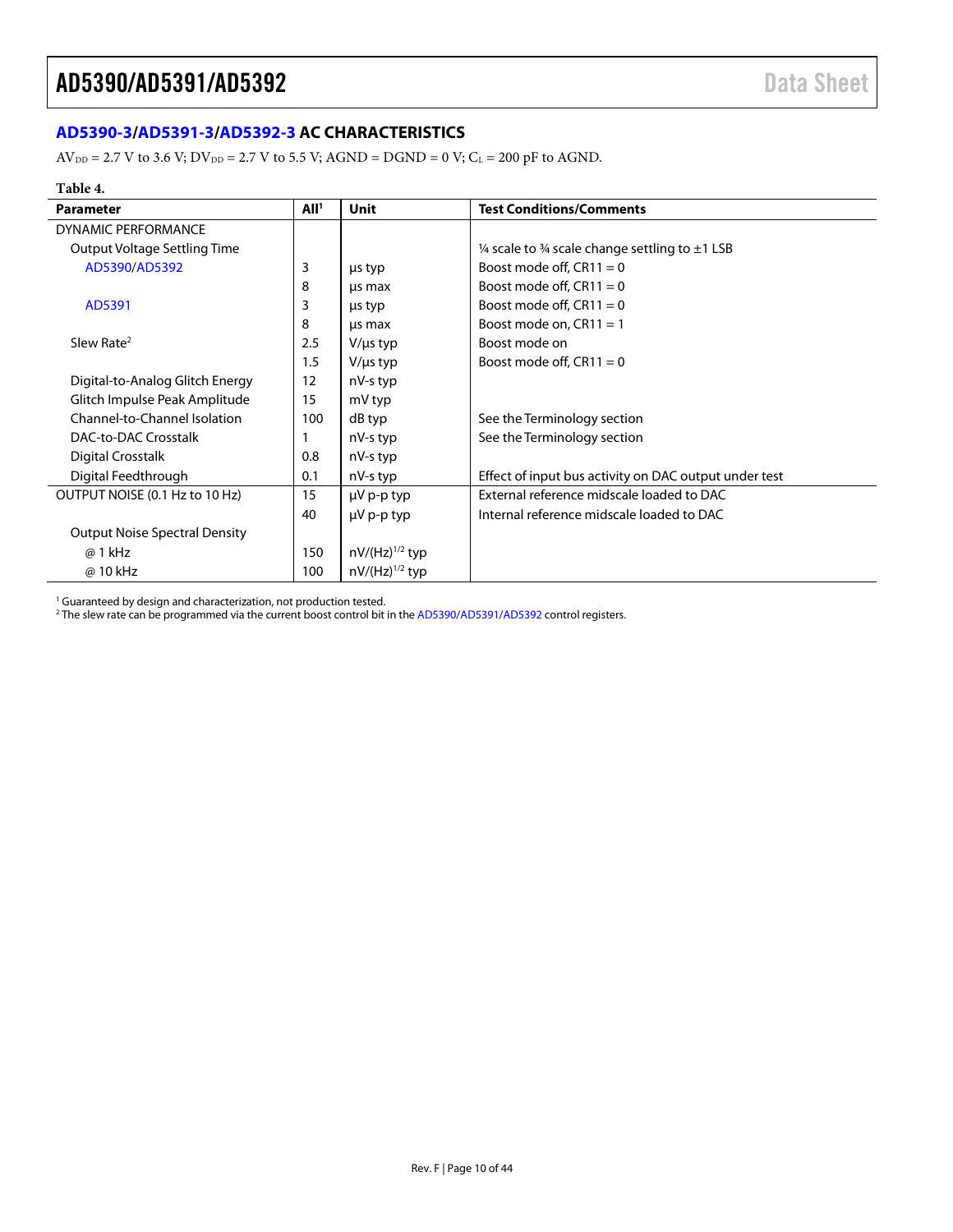### <span id="page-10-0"></span>TIMING CHARACTERISTICS

#### <span id="page-10-1"></span>**SERIAL SPI-, QSPI-, MICROWIRE-, AND DSP-COMPATIBLE INTERFACE**

 $DV_{DD} = 2$  V to 5.5 V;  $AV_{DD} = 2.7$  V to 5.5 V;  $AGND = DGND = 0$  V. All specifications  $T_{MIN}$  to  $T_{MAX}$ , unless otherwise noted.

| Table 5. 3-Wire Serial Interface <sup>1</sup> |                                              |             |                                                                |  |
|-----------------------------------------------|----------------------------------------------|-------------|----------------------------------------------------------------|--|
| Parameter <sup>2, 3</sup>                     | Limit at T <sub>MIN</sub> , T <sub>MAX</sub> | <b>Unit</b> | <b>Description</b>                                             |  |
| t <sub>1</sub>                                | 33                                           | ns min      | SCLK cycle time                                                |  |
| t <sub>2</sub>                                | 13                                           | ns min      | SCLK high time                                                 |  |
| t <sub>3</sub>                                | 13                                           | ns min      | <b>SCLK low time</b>                                           |  |
| t <sub>4</sub>                                | 13                                           | ns min      | SYNC falling edge to SCLK falling edge setup time              |  |
| t <sub>5</sub> <sup>4</sup>                   | 13                                           | ns min      | 24 <sup>th</sup> SCLK falling edge to SYNC falling edge        |  |
| $t_6^4$                                       | 33                                           | ns min      | Minimum SYNC low time                                          |  |
| t <sub>7</sub>                                | 10                                           | ns min      | Minimum SYNC high time                                         |  |
| t <sub>7</sub>                                | 140                                          | ns min      | Minimum SYNC high time in readback mode                        |  |
| t <sub>8</sub>                                | 5                                            | ns min      | Data setup time                                                |  |
| t9                                            | 4.5                                          | ns min      | Data hold time                                                 |  |
| $t_{10}$ <sup>4</sup>                         | 36                                           | ns max      | 24th SCLK falling edge to BUSY falling edge                    |  |
| $t_{11}$                                      | 670                                          | ns max      | BUSY pulse width low (single channel update)                   |  |
| $t_{12}^4$                                    | 20                                           | ns min      | 24th SCLK falling edge to LDAC falling edge                    |  |
| $t_{13}$                                      | 20                                           | ns min      | LDAC pulse width low                                           |  |
| $t_{14}$                                      | 100/2000                                     | ns          | BUSY rising edge to DAC output response time                   |  |
|                                               |                                              | min/max     |                                                                |  |
| $t_{15}$                                      | 0                                            | ns min      | BUSY rising edge to LDAC falling edge                          |  |
| $t_{16}$                                      | 100                                          | ns min      | LDAC falling edge to DAC output response time                  |  |
| $t_{17}$                                      | 3                                            | us typ      | DAC output settling time, AD5390/AD5391/AD5392; boost mode off |  |
| $t_{18}$                                      | 20                                           | ns min      | CLR pulse width low                                            |  |
| $t_{19}$                                      | 40                                           | us max      | CLR pulse activation time                                      |  |
| $t_{20}$ <sup>5</sup>                         | 20                                           | ns max      | SCLK rising edge to SDO valid                                  |  |
| $t_{21}$ <sup>4</sup>                         | 5                                            | ns min      | SCLK falling edge to SYNC rising edge                          |  |
| $t_{22}^4$                                    | 8                                            | ns min      | SYNC rising edge to SCLK rising edge                           |  |
| $t_{23}$ <sup>4</sup>                         | 20                                           | ns min      | SYNC rising edge to LDAC falling edge                          |  |

<sup>1</sup> Guaranteed by design and characterization, not production tested.

<sup>2</sup> All input signals are specified with tr = tf = 5 ns (10% to 90% of V<sub>cc</sub>) and timed from a voltage level of 1.2 V.<br><sup>3</sup> Se[e Figure 2,](#page-10-2) [Figure 3,](#page-11-0) [Figure 4,](#page-11-1) and Figure 5.

4 Standalone mode only.

5 Daisy-chain mode only.



<span id="page-10-2"></span>Figure 2. Serial Interface Timing Diagram (Daisy-Chain Mode)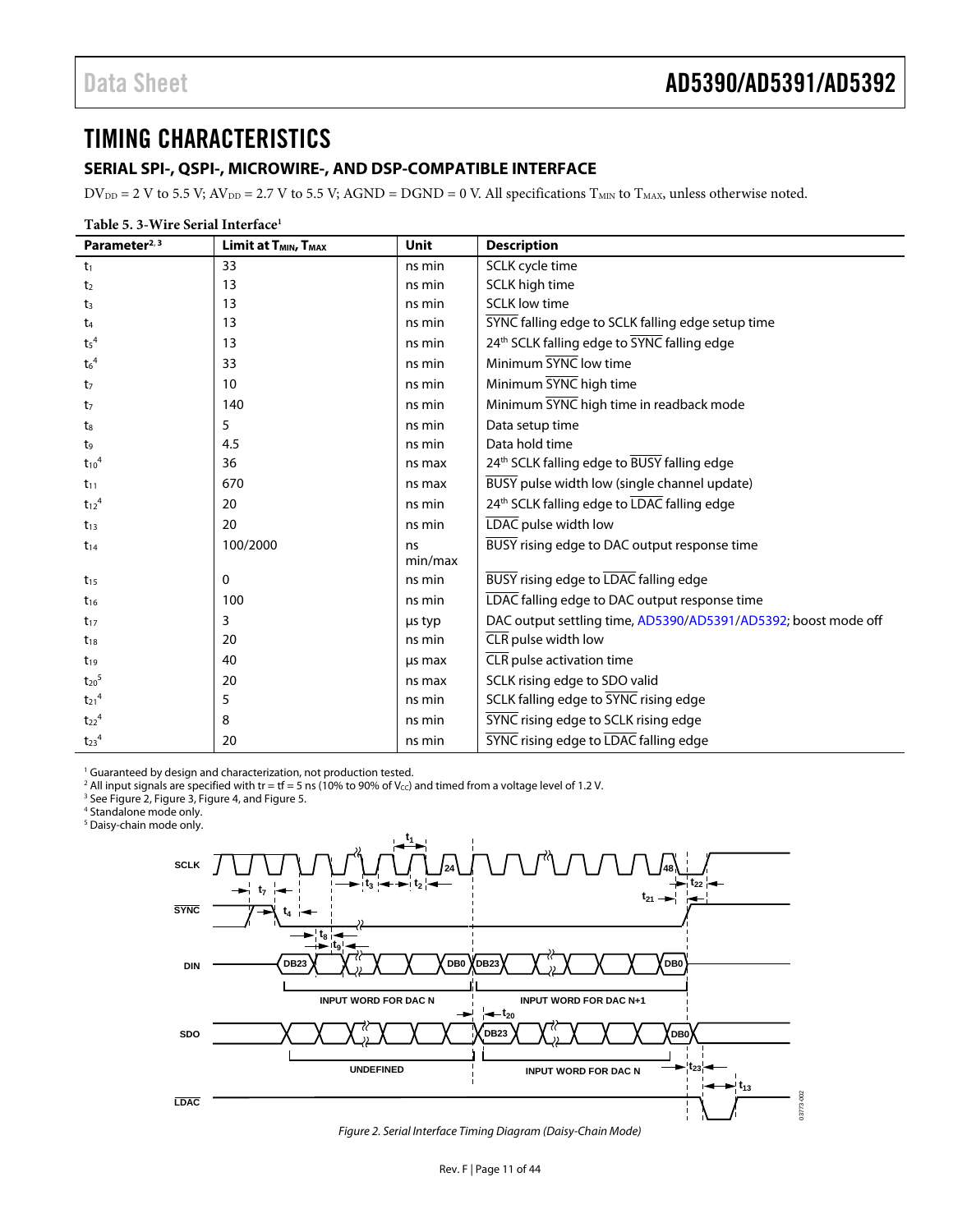

<span id="page-11-1"></span><span id="page-11-0"></span>

<span id="page-11-2"></span>Figure 5. Load Circuit for Digital Output Timing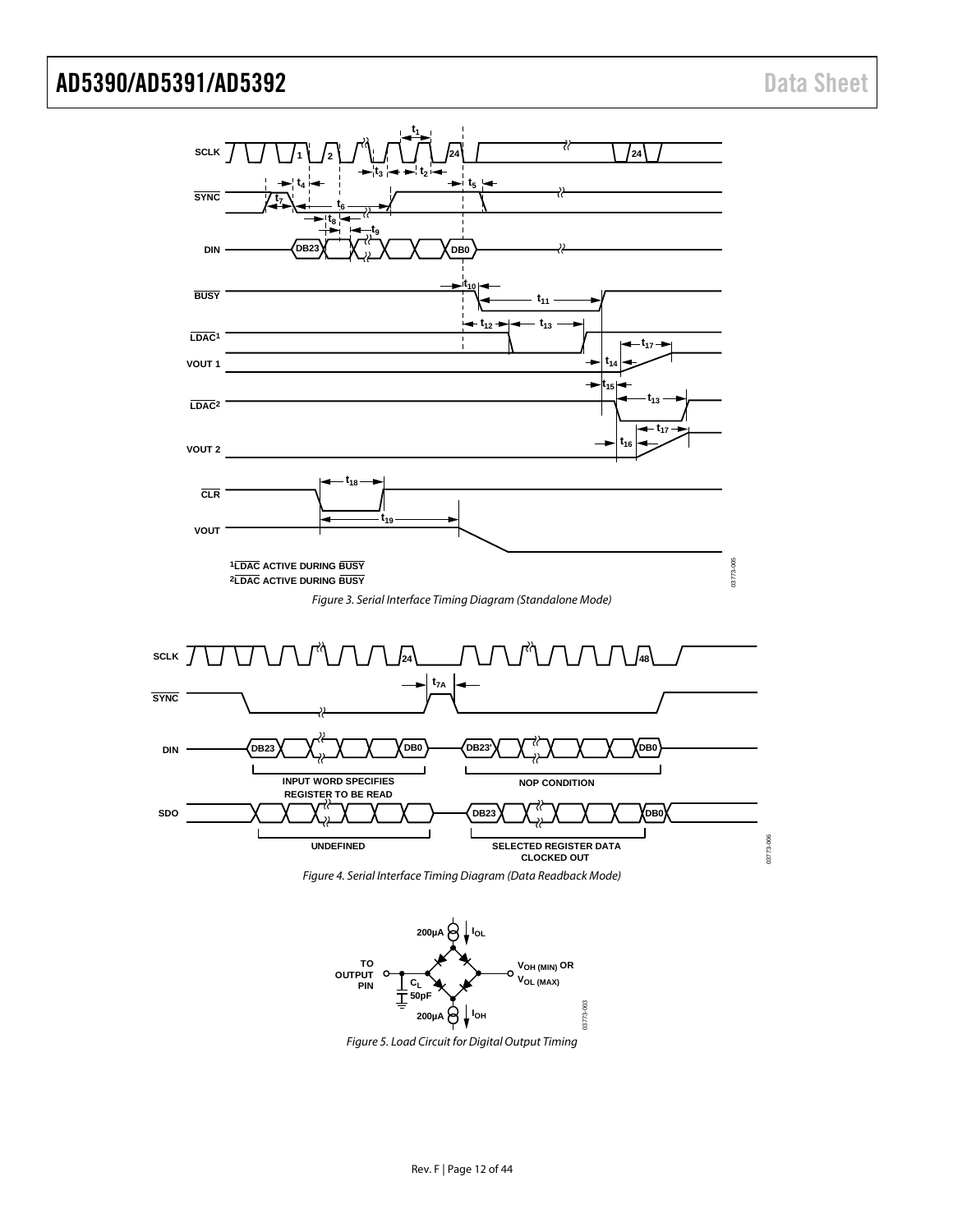#### <span id="page-12-0"></span>**I 2 C SERIAL INTERFACE**

 $DV_{DD} = 2.7 V$  to 5.5 V;  $AV_{DD} = 2.7 V$  to 5.5 V;  $AGND = DGND = 0 V$ . All specifications  $T_{MIN}$  to  $T_{MAX}$ , unless otherwise noted.

| Table 6. I <sup>2</sup> C Serial Interface <sup>1</sup> |                                              |         |                                                                            |  |
|---------------------------------------------------------|----------------------------------------------|---------|----------------------------------------------------------------------------|--|
| Parameter <sup>2</sup>                                  | Limit at T <sub>MIN</sub> , T <sub>MAX</sub> | Unit    | <b>Description</b>                                                         |  |
| $F_{SCL}$                                               | 400                                          | kHz max | SCL clock frequency                                                        |  |
| t1                                                      | 2.5                                          | us min  | SCL cycle time                                                             |  |
| t <sub>2</sub>                                          | 0.6                                          | us min  | t <sub>HIGH</sub> , SCL high time                                          |  |
| $t_3$                                                   | 1.3                                          | us min  | t <sub>LOW</sub> , SCL low time                                            |  |
| t <sub>4</sub>                                          | 0.6                                          | us min  | t <sub>HD</sub> , STA, start/repeated start condition hold time            |  |
| t5                                                      | 100                                          | ns min  | t <sub>su</sub> , <sub>DAT</sub> , data setup time                         |  |
| $t_6^3$                                                 | 0.9                                          | us max  | t <sub>HD</sub> , <sub>DAT</sub> data hold time                            |  |
|                                                         | 0                                            | us min  | t <sub>HD</sub> , DAT data hold time                                       |  |
| t <sub>7</sub>                                          | 0.6                                          | us min  | t <sub>su</sub> , <sub>STA</sub> setup time for repeated start             |  |
| t <sub>8</sub>                                          | 0.6                                          | μs min  | $t_{\text{SU}}$ , $\text{STO}$ stop condition setup time                   |  |
| t9                                                      | 1.3                                          | us min  | t <sub>BUF</sub> , bus free time between a stop and a start condition      |  |
| $t_{10}$                                                | 300                                          | ns max  | t <sub>F</sub> , fall time of SDA when transmitting                        |  |
|                                                         | 0                                            | ns min  | t <sub>R</sub> , rise time of SCL and SDA when receiving (CMOS-compatible) |  |
| $t_{11}$                                                | 300                                          | ns max  | t <sub>F</sub> , fall time of SDA when transmitting                        |  |
|                                                         | 0                                            | ns min  | t <sub>F</sub> , fall time of SDA when receiving (CMOS-compatible)         |  |
|                                                         | 300                                          | ns max  | $t_F$ , fall time of SCL and SDA when receiving                            |  |
|                                                         | $20 + 0.1 C_B$                               | ns min  | $t_F$ , fall time of SCL and SDA when transmitting                         |  |
| $C_B^4$                                                 | 400                                          | pF max  | Capacitive load for each bus line                                          |  |

<sup>1</sup> Guaranteed by design and characterization, not production tested.

2 Se[e Figure 6.](#page-12-1) 

<sup>3</sup> A master device must provide a hold time of at least 300 ns for the SDA signal (referred to the V<sub>IH</sub> MIN of the SCL signal) to bridge the undefined region of SCL's falling edge.<br><sup>4</sup> C<sub>e</sub> is the total canacitance of o

<sup>2</sup> C<sub>B</sub> is the total capacitance of one bus line in pF; t<sub>R</sub> and t<sub>F</sub> measured between 0.3 DV<sub>DD</sub> and 0.7 DV<sub>DD</sub>.

<span id="page-12-1"></span>

Figure 6. I2 C Interface Timing Diagram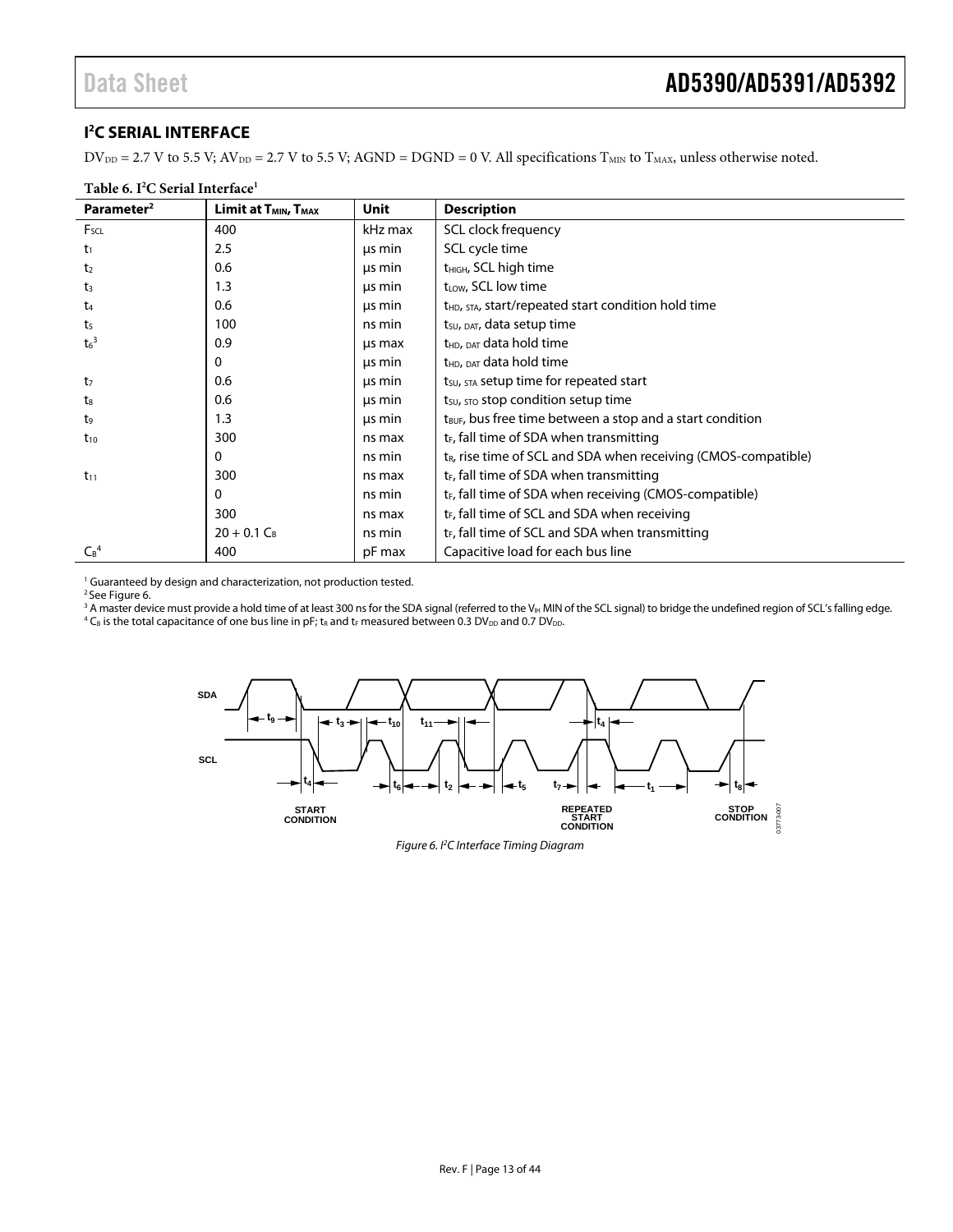### <span id="page-13-0"></span>ABSOLUTE MAXIMUM RATINGS

Transient currents of up to 100 mA do not cause SCR latch-up.  $T_A = 25$ °C, unless otherwise noted.

#### **Table 7.**

| Parameter                                 | Rating                                |
|-------------------------------------------|---------------------------------------|
| AV <sub>DD</sub> to AGND                  | $-0.3$ V to $+7$ V                    |
| DV <sub>DD</sub> to DGND                  | $-0.3$ V to $+7$ V                    |
| Digital Inputs to DGND                    | $-0.3$ V to DV <sub>DD</sub> + 0.3 V  |
| Digital Outputs to DGND                   | $-0.3$ V to DV <sub>DD</sub> $+0.3$ V |
| VRFF to AGND                              | $-0.3$ V to $+7$ V                    |
| <b>REFOUT to AGND</b>                     | $-0.3 V$ to $+7V$                     |
| AGND to DGND                              | $-0.3$ V to $+0.3$ V                  |
| <b>VOUTX to AGND</b>                      | $-0.3$ V to AV <sub>pp</sub> + 0.3 V  |
| ESD                                       |                                       |
| <b>HBM</b>                                | $6.5$ kV                              |
| <b>FICSM</b>                              | 2 kV                                  |
| Operating Temperature Range               |                                       |
| Commercial (B Version)                    | $-40^{\circ}$ C to $+85^{\circ}$ C    |
| Storage Temperature Range                 | $-65^{\circ}$ C to $+150^{\circ}$ C   |
| Junction Temperature (T <sub>J</sub> max) | $150^{\circ}$ C                       |
| 64-Lead LFCSP, $\theta_{JA}$              | $22^{\circ}$ C/W                      |
| 52-Lead LQFP, $\theta_{IA}$               | $38^{\circ}$ C/W                      |
| Reflow Soldering Peak Temperature         | $230^{\circ}$ C                       |

Stresses above absolute maximum ratings may cause permanent damage to the device. This is a stress rating only; functional operation of the device at these or any other conditions above those listed in the operational sections of this specification is not implied. Exposure to absolute maximum rating conditions for extended periods may affect device reliability.

#### <span id="page-13-1"></span>**ESD CAUTION**



ESD (electrostatic discharge) sensitive device. Charged devices and circuit boards can discharge without detection. Although this product features patented or proprietary protection circuitry, damage may occur on devices subjected to high energy ESD. Therefore, proper ESD precautions should be taken to avoid performance degradation or loss of functionality.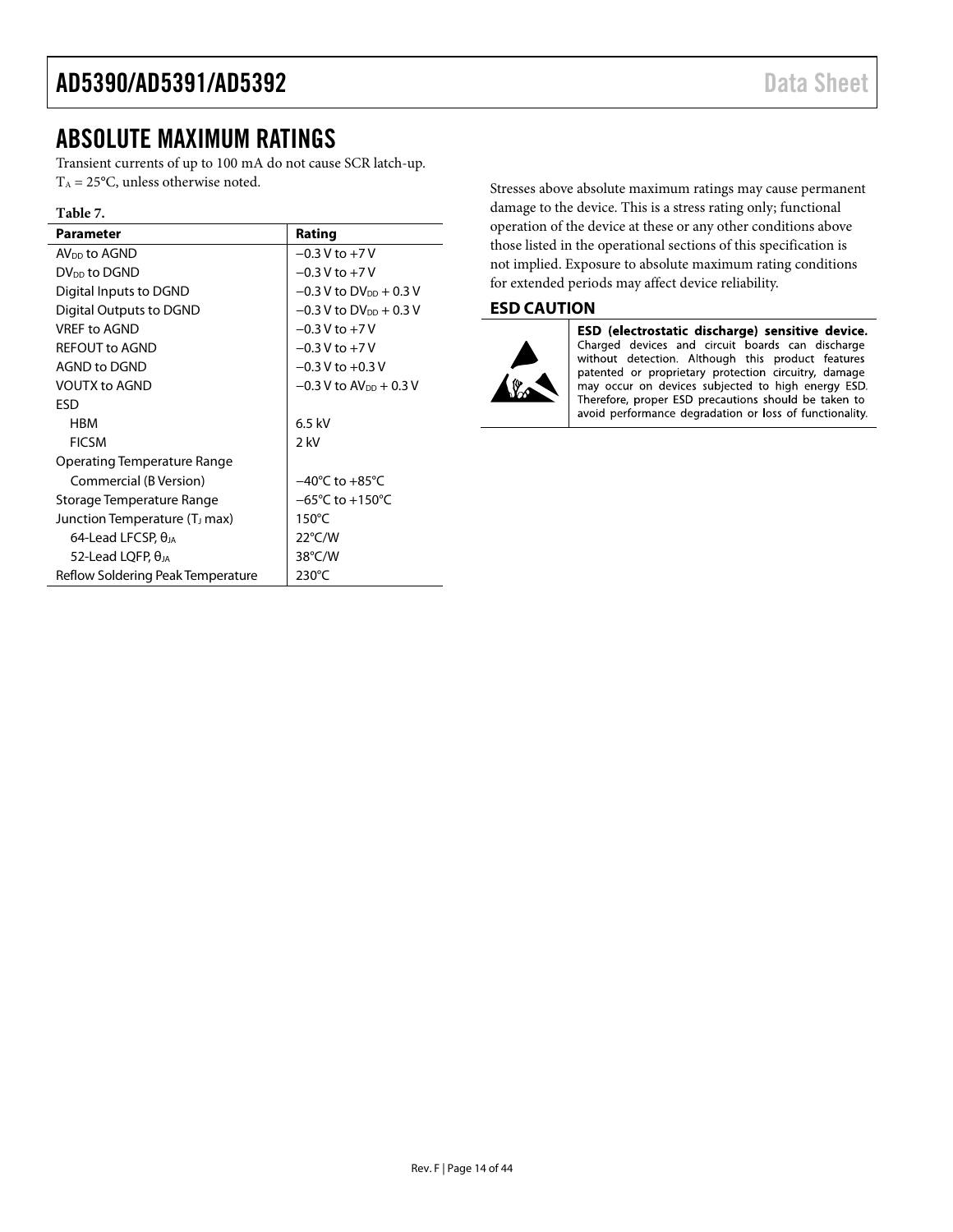### Data Sheet **AD5390/AD5391/AD5392**

### <span id="page-14-0"></span>PIN CONFIGURATONS AND FUNCTION DESCRIPTIONS





*Figure 9[. AD5390/](http://www.analog.com/AD5390?doc=AD5390_5391_5392.pdf)[AD5391](http://www.analog.com/AD5391?doc=AD5390_5391_5392.pdf) LQFP Pin Configuration*





*Figure 10[. AD5392](http://www.analog.com/AD5392?doc=AD5390_5391_5392.pdf) LQFP Pin Configuration*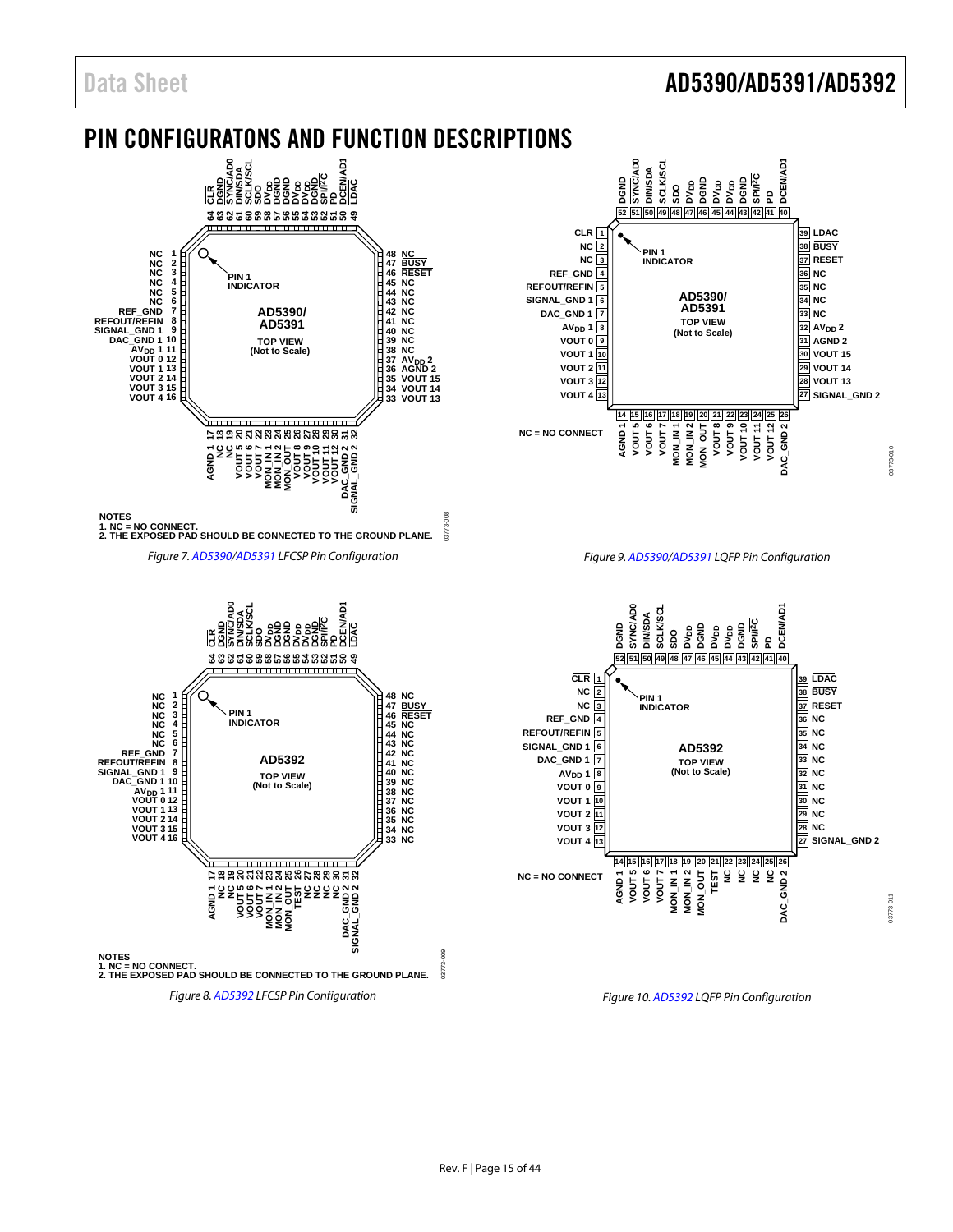| Mnemonic                      | <b>Function</b>                                                                                                                                                                                                                                                                                                                                                                                                                                                                                                                                                                                                                                                                                                            |
|-------------------------------|----------------------------------------------------------------------------------------------------------------------------------------------------------------------------------------------------------------------------------------------------------------------------------------------------------------------------------------------------------------------------------------------------------------------------------------------------------------------------------------------------------------------------------------------------------------------------------------------------------------------------------------------------------------------------------------------------------------------------|
| <b>VOUT X</b>                 | Buffered Analog Outputs for Channel X. Each analog output is driven by a rail-to-rail output amplifier operating at a gain<br>of 2. Each output is capable of driving an output load of 5 k $\Omega$ to ground. Typical output impedance is 0.5 $\Omega$ .                                                                                                                                                                                                                                                                                                                                                                                                                                                                 |
| SIGNAL GND 1,<br>SIGNAL_GND 2 | Analog Ground Reference Points for each group of eight output channels. All SIGNAL_GND pins are tied together<br>internally and should be connected to the AGND plane as close as possible to the AD5390/AD5391/AD5392.                                                                                                                                                                                                                                                                                                                                                                                                                                                                                                    |
| DAC_GND 1,<br>DAC_GND 2       | Each group of eight channels contains a DAC_GND pin. This is the ground reference point for the internal 14-bit DACs.<br>These pins should be connected to the AGND plane.                                                                                                                                                                                                                                                                                                                                                                                                                                                                                                                                                 |
| AGND 1, AGND 2                | Analog Ground Reference Point. Each group of eight channels contains an AGND pin. All AGND pins should be<br>connected externally to the AGND plane.                                                                                                                                                                                                                                                                                                                                                                                                                                                                                                                                                                       |
| $AVDD$ 1, $AVDD$ 2            | Analog Supply Pins. Each group of eight channels has a separate AV <sub>DD</sub> pin. These pins should be decoupled with 0.1 uF<br>ceramic capacitors and 10 $\mu$ F tantalum capacitors. Operating range is 5 V $\pm$ 10%.                                                                                                                                                                                                                                                                                                                                                                                                                                                                                               |
| <b>DGND</b>                   | Ground for All Digital Circuitry.                                                                                                                                                                                                                                                                                                                                                                                                                                                                                                                                                                                                                                                                                          |
| <b>DV</b> <sub>DD</sub>       | Logic Power Supply. Guaranteed operating range is 2.7 V to 5.5 V. Recommended that these pins be decoupled with<br>0.1 µF ceramic capacitors and 10 µF tantalum capacitors to DGND.                                                                                                                                                                                                                                                                                                                                                                                                                                                                                                                                        |
| REF_GND                       | Ground Reference Point for the Internal Reference. Connect to AGND.                                                                                                                                                                                                                                                                                                                                                                                                                                                                                                                                                                                                                                                        |
| <b>REFOUT/REFIN</b>           | The AD5390/AD5391/AD5392 contains a common REFOUT/REFIN pin. When the internal reference is selected, this pin is<br>the reference output. If the application necessitates the use of an external reference, it can be applied to this pin and the<br>internal reference disabled via the control register. The default for this pin is a reference input.                                                                                                                                                                                                                                                                                                                                                                 |
| MON_OUT                       | Analog Output Pin. When the monitor function is enabled on the AD5390/AD5391, the MON_OUT acts as the output of<br>a 16-to-1 channel multiplexer that can be programmed to multiplex any channel output to the MON_OUT pin. When the<br>monitor function is enabled on the AD5392, the MON_OUT acts as the output of an 8-to-1 channel multiplexer that can<br>be programmed to multiplex any channel output to the MON_OUT pin. The MON_OUT pin output impedance is<br>typically 500 $\Omega$ and is intended to drive a high input impedance such as that exhibited by SAR ADC inputs.                                                                                                                                   |
| MON_IN 1,<br>MON_IN2          | Monitor Input Pins. The AD5390/AD5391/AD5392 contains two monitor input pins to which the user can connect input<br>signals (within the maximum ratings of the device) for monitoring purposes. Any of the signals applied to the MON_IN<br>pins along with the output channels can be switched to the MON_OUT pin via software. An external ADC, for example,<br>can be used to monitor these signals.                                                                                                                                                                                                                                                                                                                    |
| SYNC/AD0                      | Serial Interface Pin. This is the frame synchronization input signal for the serial interface. When taken low, the internal<br>counter is enabled to count the required number of clocks before the addressed register is updated.<br>In I <sup>2</sup> C mode, AD0 acts as a hardware address pin.                                                                                                                                                                                                                                                                                                                                                                                                                        |
| DCEN/AD1                      | Interface Control Pin. Operation is determined by the interface select bit SPI/ <sup>12</sup> C.                                                                                                                                                                                                                                                                                                                                                                                                                                                                                                                                                                                                                           |
|                               | Serial Interface Mode: Daisy-Chain Select Input (level-sensitive, active high). When high, this pin enables daisy-chain<br>operation to allow a number of devices to be cascaded together.<br><sup>12</sup> C Mode: This pin acts as a hardware address pin used in conjunction with AD0 to determine the software address for<br>this device on the PC bus.                                                                                                                                                                                                                                                                                                                                                               |
| SDO                           | Serial Data Output. Three-state CMOS output. SDO can be used for daisy-chaining a number of devices together. Data is<br>clocked out on SDO on the rising edge of SCLK and is valid on the falling edge of SCLK.                                                                                                                                                                                                                                                                                                                                                                                                                                                                                                           |
| <b>BUSY</b>                   | Digital CMOS Output. BUSY goes low during internal calculations of the data (x2) loaded to the DAC data register. During<br>this time, the user can continue writing new data to further the x1, c, and m registers (these are stored in a FIFO), but no<br>further updates to the DAC registers and DAC outputs can take place. If LDAC is taken low while BUSY is low, this event is<br>stored. BUSY also goes low during power-on reset and when the RESET pin is low. During this time the interface is<br>disabled and any events on LDAC are ignored. A CLR operation also brings BUSY low.                                                                                                                          |
| <b>LDAC</b>                   | Load DAC Logic Input (active low). If LDAC is taken low while BUSY is inactive (high), the contents of the input registers<br>are transferred to the DAC registers and the DAC outputs are updated. If LDAC is taken low while BUSY is active and<br>internal calculations are taking place, the LDAC event is stored and the DAC registers are updated when BUSY goes<br>inactive. However, any events on LDAC during power-on reset or RESET are ignored.                                                                                                                                                                                                                                                                |
| CLR                           | Asynchronous Clear Input. The CLR input is falling edge sensitive. While CLR is low, all LDAC pulses are ignored.<br>When $\overline{\text{CLR}}$ is activated, all channels are updated with the data contained in the $\overline{\text{CLR}}$ code register. BUSY is low for a<br>duration of 20 µs (AD5390/AD5391) and 15 µs (AD5392) while all channels are being updated with the CLR code.                                                                                                                                                                                                                                                                                                                           |
| <b>RESET</b>                  | Asynchronous Digital Reset Input (falling edge sensitive). The function of this pin is equivalent to that of the power-on<br>reset generator. When this pin is taken low, the state machine initiates a reset sequence to digitally reset the x1, m, c, and<br>x2 registers to their default power-on values. This sequence takes 270 µs maximum. This falling edge of RESET initiates<br>the RESET process and BUSY goes low for the duration, returning high when RESET is complete. While BUSY is low, all<br>interfaces are disabled and all LDAC pulses are ignored. When BUSY returns high, the part resumes normal operation<br>and the status of the RESET pin is ignored until the next falling edge is detected. |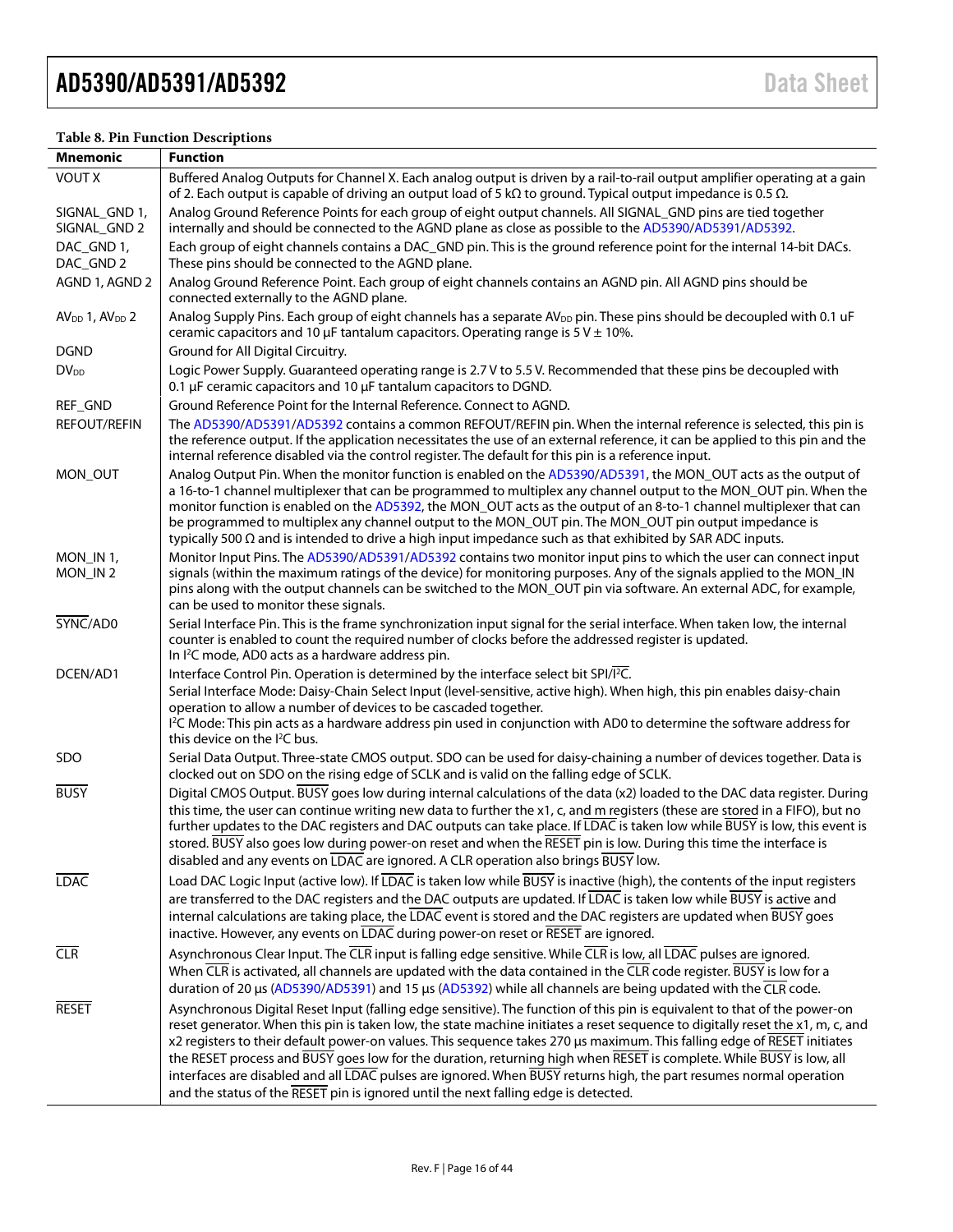| Mnemonic                           | <b>Function</b>                                                                                                                                                                                                                                                                                                                                                                                                                                                              |
|------------------------------------|------------------------------------------------------------------------------------------------------------------------------------------------------------------------------------------------------------------------------------------------------------------------------------------------------------------------------------------------------------------------------------------------------------------------------------------------------------------------------|
| <b>PD</b>                          | Power-Down (level-sensitive, active high). Used to place the device in low power mode, in which the device consumes<br>1 µA analog current and 20 µA digital current. In power-down mode, all internal analog circuitry is placed in low power<br>mode; the analog output is configured as high impedance outputs or provides a 100 k $\Omega$ load to ground, depending on<br>how the power-down mode is configured. The serial interface remains active during power-down. |
| $SPI/\overline{I^2C}$              | Interface Select Input Pin. When this input is low, I <sup>2</sup> C mode is selected. When this input is high, SPI mode is selected.                                                                                                                                                                                                                                                                                                                                        |
| SCLK/SCL                           | Interface Clock Input Pin. In SPI-compatible serial interface mode, this pin acts as a serial clock input. It operates at clock<br>speeds up to 50 MHz.                                                                                                                                                                                                                                                                                                                      |
|                                    | 1 <sup>2</sup> C mode: In 1 <sup>2</sup> C mode, this pin performs the SCL function, clocking data into the device. Data transfer rate in 1 <sup>2</sup> C mode is<br>compatible with both 100 kHz and 400 kHz operating modes.                                                                                                                                                                                                                                              |
| DIN/SDA                            | Interface Data Input Pin.                                                                                                                                                                                                                                                                                                                                                                                                                                                    |
|                                    | $SPI/\overline{IC}$ = 1: This pin acts as the serial data input. Data must be valid on the falling edge of SCLK.<br>$SPI/\overline{P}C = 0$ , $P^2C$ mode: In $P^2C$ mode, this pin is the serial data pin (SDA) operating as an open drain input/output.                                                                                                                                                                                                                    |
| <b>TEST</b>                        | Test pin (AD5392 only). This pin is used for production testing. For normal operation, this pin should not be connected.                                                                                                                                                                                                                                                                                                                                                     |
| <b>NC</b>                          | No Connect. These pins have no internal connection.                                                                                                                                                                                                                                                                                                                                                                                                                          |
| <b>Exposed Pad</b><br>(LFCSP only) | This pad should be connected to the ground plane.                                                                                                                                                                                                                                                                                                                                                                                                                            |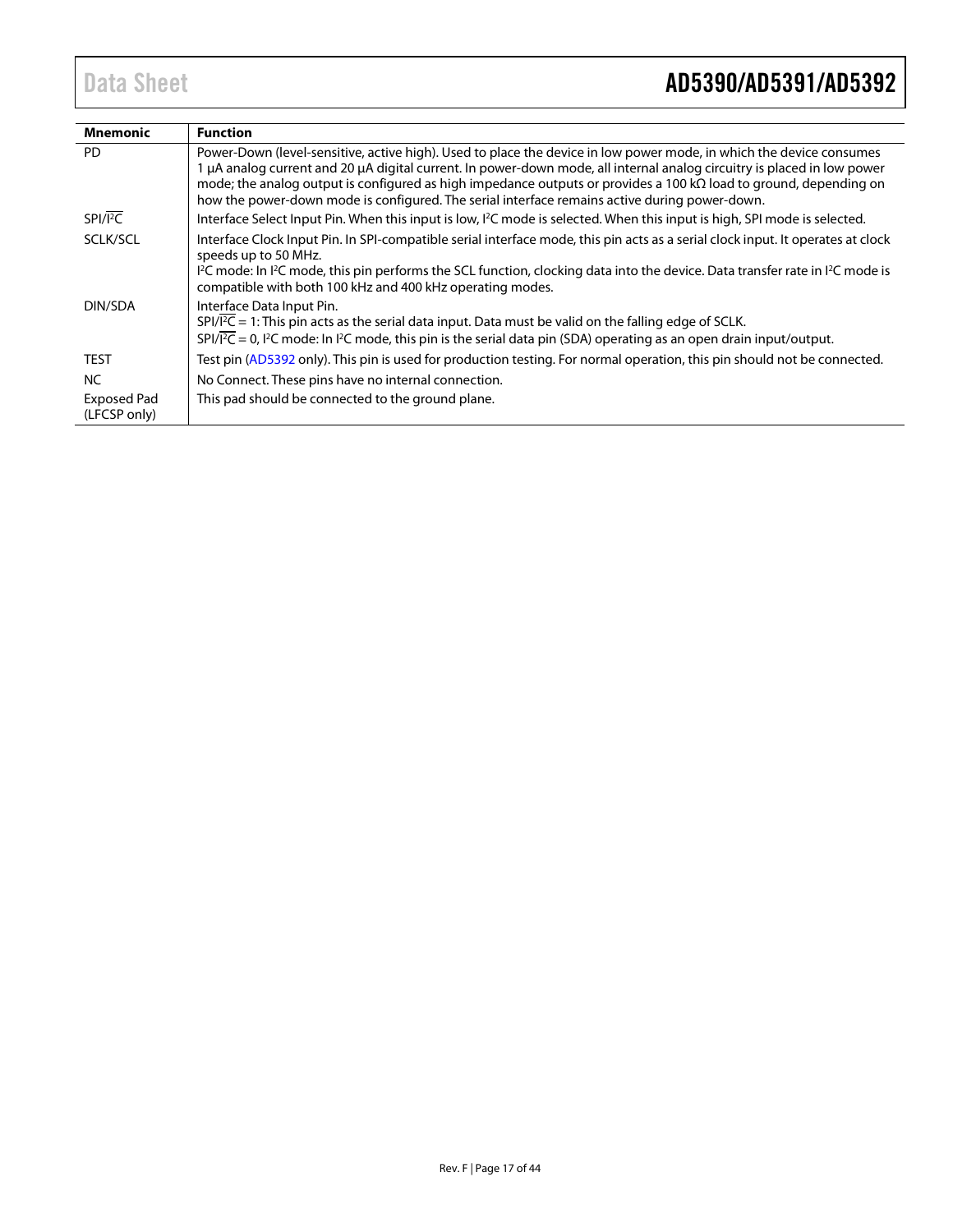### <span id="page-17-0"></span>**TERMINOLOGY**

#### **Relative Accuracy or Endpoint Linearity (INL)**

A measure of the maximum deviation from a straight line passing through the endpoints of the DAC transfer function. It is measured after adjusting for zero-scale error and full-scale error and is expressed in least significant bits (LSBs).

#### **Differential Nonlinearity (DNL)**

The difference between the measured change and the ideal 1 LSB change between any two adjacent codes. A specified differential nonlinearity of 1 LSB maximum ensures monotonicity.

#### **Zero-Scale Error**

The error in the DAC output voltage when all 0s are loaded into the DAC register. Ideally, with all 0s loaded to the DAC and m = all 1s,  $c = 2<sup>n-1</sup>$ , VOUT<sub>(Zero-Scale)</sub> = 0 V.

Zero-scale error is a measure of the difference between VOUT (actual) and VOUT (ideal) expressed in mV. It is mainly caused by offsets in the output amplifier.

#### **Offset Error**

A measure of the difference between VOUT (actual) and VOUT (ideal) expressed in mV in the linear region of the transfer function. Offset error is measured on th[e AD5390-5](http://www.analog.com/AD5390?doc=AD5390_5391_5392.pdf)[/AD5391-5/](http://www.analog.com/AD5391?doc=AD5390_5391_5392.pdf) [AD5392-5](http://www.analog.com/AD5392?doc=AD5390_5391_5392.pdf) with code 32 loaded in the DAC register and with code 64 loaded in the DAC register on th[e AD5390-3/](http://www.analog.com/AD5390?doc=AD5390_5391_5392.pdf)[AD5391-3/](http://www.analog.com/AD5391?doc=AD5390_5391_5392.pdf) [AD5392-3.](http://www.analog.com/AD5392?doc=AD5390_5391_5392.pdf) 

#### **Gain Error**

The deviation in slope of the DAC transfer characteristic from ideal and is expressed in % FSR with the DAC output unloaded. Gain error is specified in the linear region of the output range between  $VOUT = 10$  mV and  $VOUT = AV<sub>DD</sub> - 50$  mV.

#### **DC Crosstalk**

The dc change in the output level of one DAC at midscale in response to a full-scale code (all 0s to all 1s and vice versa) and the output change of all other DACs. It is expressed in LSBs.

#### **DC Output Impedance**

The effective output source resistance. It is dominated by package lead resistance.

#### **Output Voltage Settling Time**

The amount of time it takes for the output of a DAC to settle to a specified level for a ¼ to ¾ full-scale input change. It is measured from the rising edge of BUSY.

#### **Digital-to-Analog Glitch Energy**

The amount of energy injected into the analog output at the major code transition. It is specified as the area of the glitch in nV-s. It is measured by toggling the DAC register data between 0x1FFF and 0x2000.

#### **DAC-to-DAC Crosstalk**

The glitch impulse that appears at the output of one DAC due to both the digital change and subsequent analog output change at another DAC. The victim channel is loaded with midscale, and DAC-to-DAC crosstalk is specified in nV-s.

#### **Digital Crosstalk**

The glitch impulse transferred to the output of one converter due to a change in the DAC register code of another converter is defined as the digital crosstalk and is specified in nV-s.

#### **Digital Feedthrough**

When the device is not selected, high frequency logic activity on the device's digital inputs can be capacitively coupled both across and through the device to show up as noise on the VOUT pins. It can also be coupled along the supply and ground lines. This noise is digital feedthrough.

#### **Output Noise Spectral Density**

This is a measure of internally generated random noise. Random noise is characterized as a spectral density (voltage per √Hz). It is measured by loading all DACs to midscale and measuring noise at the output. It is measured in  $nV/(Hz)^{1/2}$  in a 1 Hz bandwidth at 10 kHz.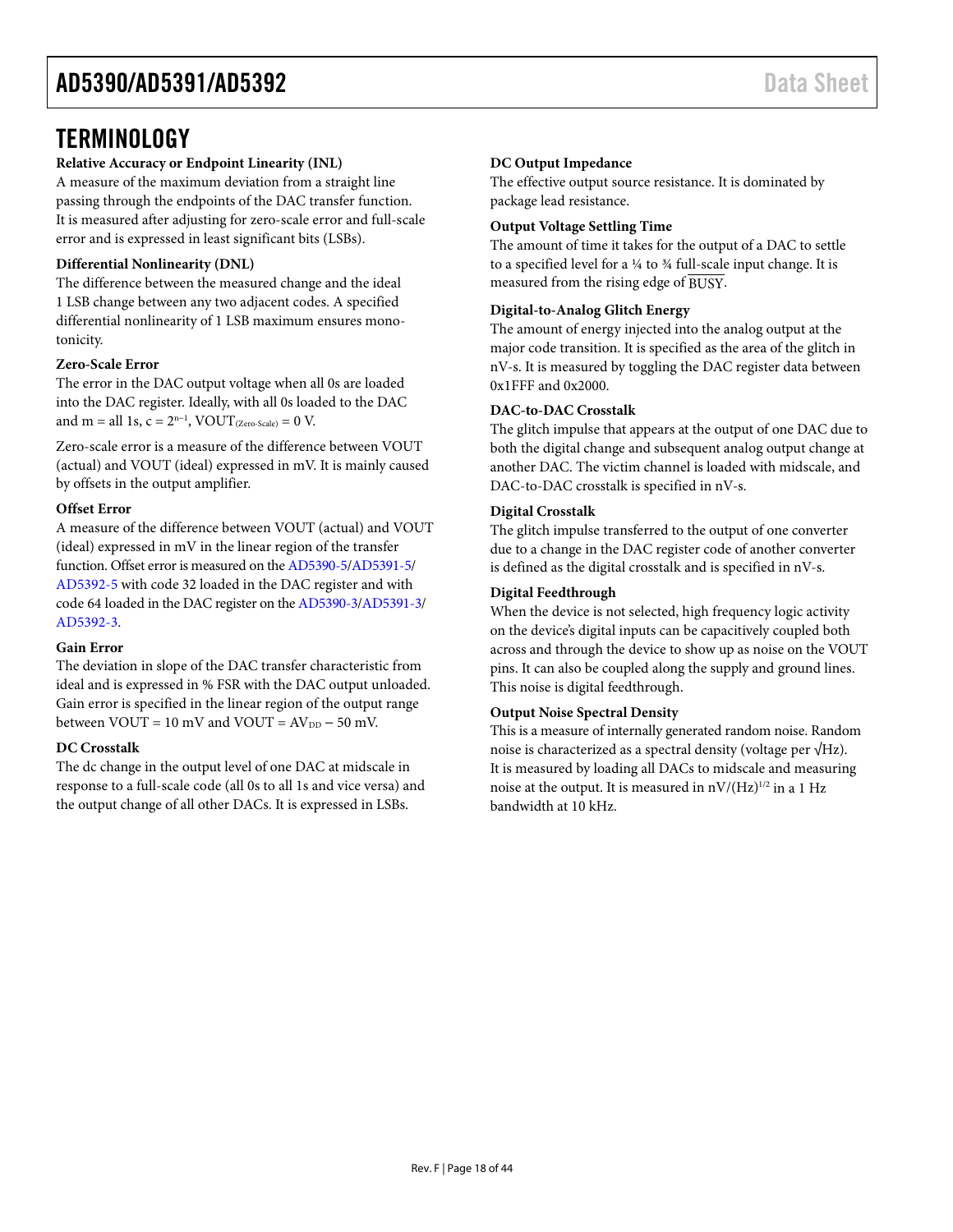### <span id="page-18-0"></span>TYPICAL PERFORMANCE CHARACTERISTICS



Figure 11[. AD5390-5/](http://www.analog.com/AD5390?doc=AD5390_5391_5392.pdf)[AD5392-5 T](http://www.analog.com/AD5392?doc=AD5390_5391_5392.pdf)ypical INL Plot







Figure 13[. AD5390/](http://www.analog.com/AD5390?doc=AD5390_5391_5392.pdf)[AD5392 I](http://www.analog.com/AD5392?doc=AD5390_5391_5392.pdf)NL Histogram Plot



Figure 14. Typica[l AD5391-5 I](http://www.analog.com/AD5391?doc=AD5390_5391_5392.pdf)NL Plot







Figure 16[. AD5390/](http://www.analog.com/AD5390?doc=AD5390_5391_5392.pdf)[AD5391/](http://www.analog.com/AD5391?doc=AD5390_5391_5392.pdf)[AD5392 R](http://www.analog.com/AD5392?doc=AD5390_5391_5392.pdf)EFOUT Temperature Coefficient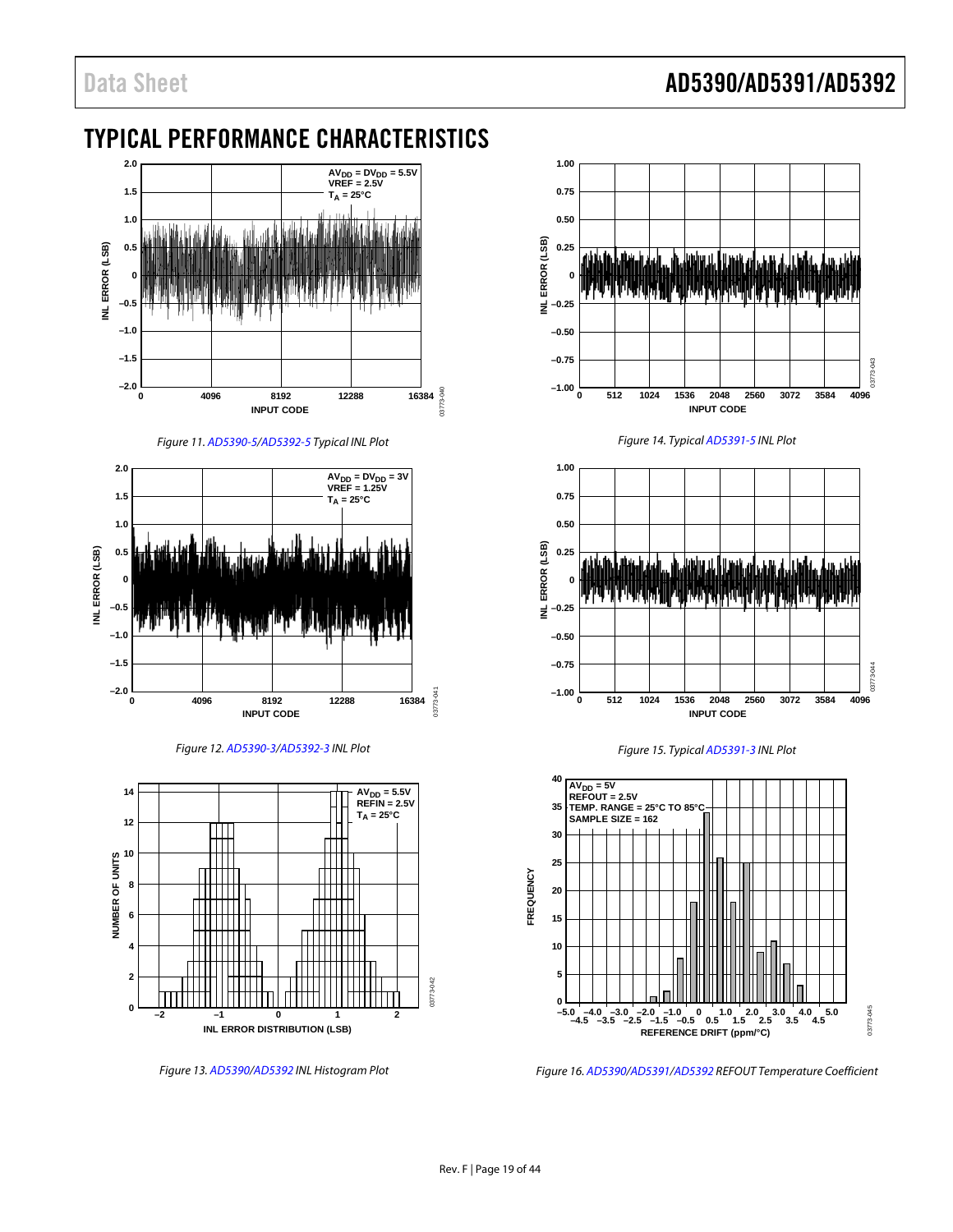

Figure 17[. AD5390](http://www.analog.com/AD5390?doc=AD5390_5391_5392.pdf)[/AD5391/](http://www.analog.com/AD5391?doc=AD5390_5391_5392.pdf)[AD5392 E](http://www.analog.com/AD5392?doc=AD5390_5391_5392.pdf)xiting Soft Power-Down



Figure 18[. AD5390/](http://www.analog.com/AD5390?doc=AD5390_5391_5392.pdf)[AD5391/](http://www.analog.com/AD5391?doc=AD5390_5391_5392.pdf)[AD5392 E](http://www.analog.com/AD5392?doc=AD5390_5391_5392.pdf)xiting Hardware Power-Down



Figure 19[. AD5390/](http://www.analog.com/AD5390?doc=AD5390_5391_5392.pdf)[AD5391](http://www.analog.com/AD5391?doc=AD5390_5391_5392.pdf)[/AD5392 P](http://www.analog.com/AD5392?doc=AD5390_5391_5392.pdf)ower-Up Transient



Figure 20[. AD5390-5](http://www.analog.com/AD5390?doc=AD5390_5391_5392.pdf)[/AD5391-5](http://www.analog.com/AD5391?doc=AD5390_5391_5392.pdf)[/AD5392-5 S](http://www.analog.com/AD5392?doc=AD5390_5391_5392.pdf)ource and Sink Capability



Figure 21. Headroom at Rails vs. Source/Sink Current



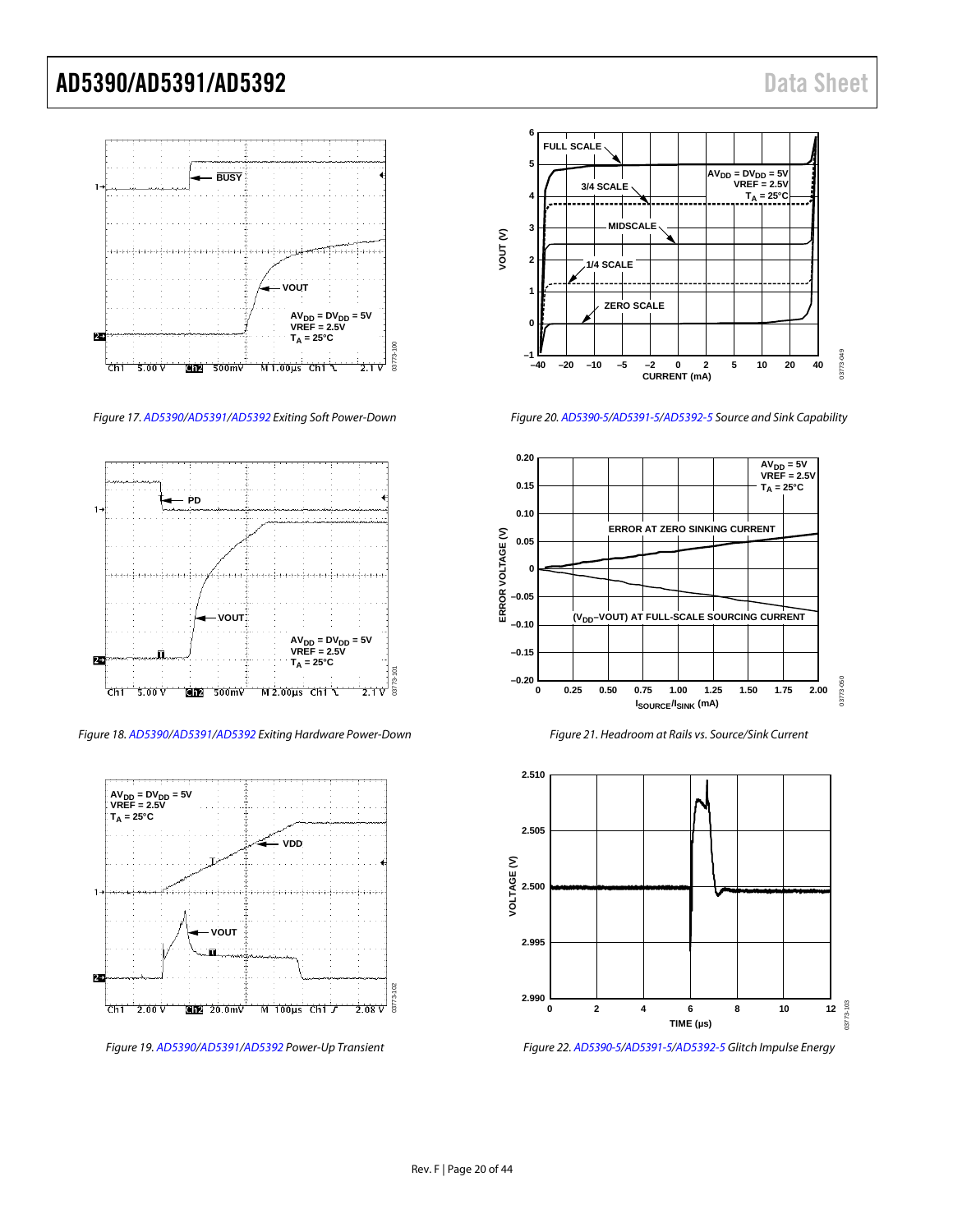



Figure 24[. AD5390](http://www.analog.com/AD5390?doc=AD5390_5391_5392.pdf)[/AD5391](http://www.analog.com/AD5391?doc=AD5390_5391_5392.pdf)[/AD5392 S](http://www.analog.com/AD5392?doc=AD5390_5391_5392.pdf)lew Rate Boost Off



Figure 25[. AD5390](http://www.analog.com/AD5390?doc=AD5390_5391_5392.pdf)[/AD5391/](http://www.analog.com/AD5391?doc=AD5390_5391_5392.pdf)[AD5392 S](http://www.analog.com/AD5392?doc=AD5390_5391_5392.pdf)lew Rate Boost On

### Data Sheet **AD5390/AD5391/AD5392**



Figure 26[. AD5390/](http://www.analog.com/AD5390?doc=AD5390_5391_5392.pdf)[AD5391/](http://www.analog.com/AD5391?doc=AD5390_5391_5392.pdf)[AD5392 D](http://www.analog.com/AD5392?doc=AD5390_5391_5392.pdf)I<sub>DD</sub> Histogram



Figure 27[. AD5390](http://www.analog.com/AD5390?doc=AD5390_5391_5392.pdf)[/AD5391](http://www.analog.com/AD5391?doc=AD5390_5391_5392.pdf)[/AD5392 A](http://www.analog.com/AD5392?doc=AD5390_5391_5392.pdf)djacent Channel Crosstalk



Figure 28[. AD5390](http://www.analog.com/AD5390?doc=AD5390_5391_5392.pdf)[/AD5391](http://www.analog.com/AD5391?doc=AD5390_5391_5392.pdf)[/AD5392 R](http://www.analog.com/AD5392?doc=AD5390_5391_5392.pdf)EFOUT Noise Spectral Density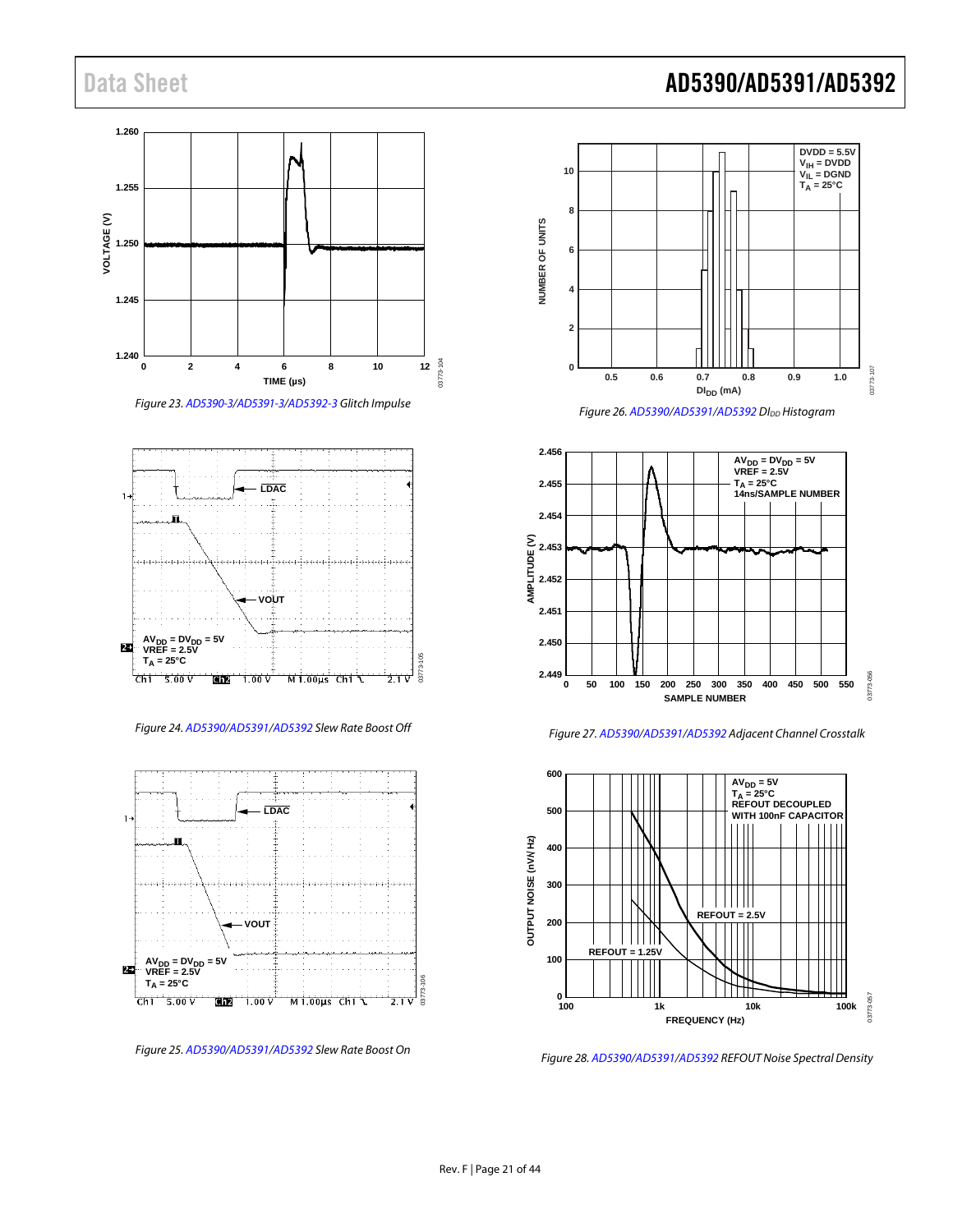

Figure 29. 0.1 Hz to 10 Hz Output Noise Plot



Figure 30[. AD5390-3](http://www.analog.com/AD5390?doc=AD5390_5391_5392.pdf)[/AD5391-3/](http://www.analog.com/AD5391?doc=AD5390_5391_5392.pdf)[AD5392-3 S](http://www.analog.com/AD5392?doc=AD5390_5391_5392.pdf)ource and Sink Current Capability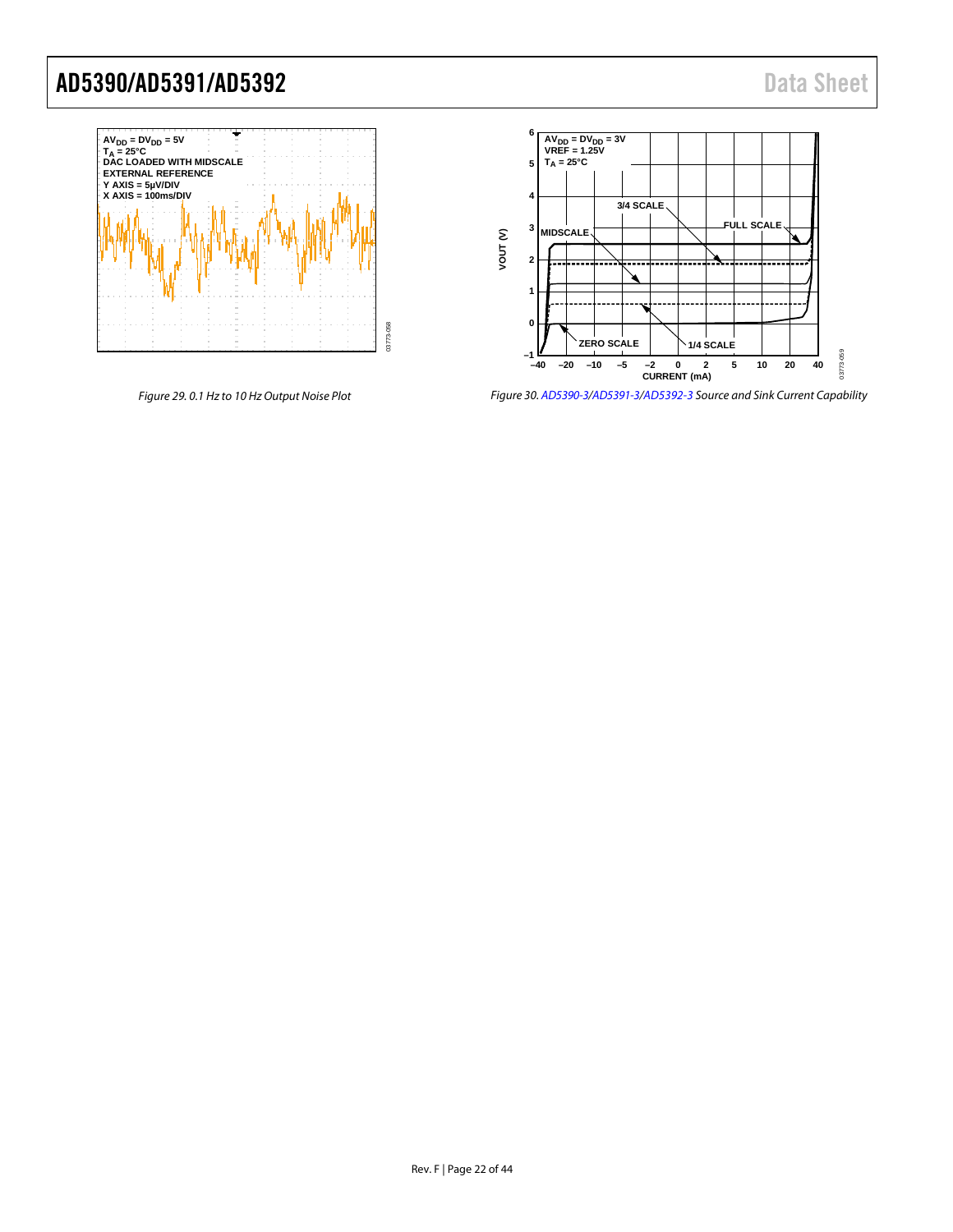### <span id="page-22-1"></span><span id="page-22-0"></span>FUNCTIONAL DESCRIPTION **DAC ARCHITECTURE**

The [AD5390](http://www.analog.com/AD5390?doc=AD5390_5391_5392.pdf)[/AD5391](http://www.analog.com/AD5391?doc=AD5390_5391_5392.pdf) are complete single-supply, 16-channel, voltage output DACs offering a resolution of 14 bits and 12 bits, respectively. Th[e AD5392](http://www.analog.com/AD5392?doc=AD5390_5391_5392.pdf) is a complete single-supply, 8-channel, voltage output DAC offering 14-bit resolution. All devices are available in a 64-lead LFCSP and 52-lead LQFP, and feature serial interfaces. This family includes an internal select-able 1.25 V/2.5 V, 10 ppm/°C reference that can be used to drive the buffered reference inputs (alternatively, an external reference can be used to drive these inputs). All channels have an on-chip output amplifier with rail-to-rail output capable of driving a 5 kΩ load in parallel with a 200 pF capacitance.

The architecture of a single DAC channel consists of a 12-bit and 14-bit resistor-string DAC followed by an output buffer amplifier operating at a gain of 2. This resistor-string architecture guarantees DAC monotonicity. The 12-bit and 14-bit binary digital code loaded to the DAC register determines at what node on the string the voltage is tapped off before being fed to the output amplifier. Each channel on these devices contains independent offset and gain control registers, allowing the user to digitally trim offset and gain.



*Figure 31. Single-Channel Architecture*

<span id="page-22-2"></span>These registers let the user calibrate out errors in the complete signal chain including the DAC using the internal m and c registers, which hold the correction factors. All channels are double-buffered, allowing synchronous updating of all channels using the LDAC pin[. Figure 31](#page-22-2) shows a block diagram of a single channel on th[e AD5390/](http://www.analog.com/AD5390?doc=AD5390_5391_5392.pdf)[AD5391](http://www.analog.com/AD5391?doc=AD5390_5391_5392.pdf)[/AD5392.](http://www.analog.com/AD5392?doc=AD5390_5391_5392.pdf)

The digital input transfer function for each DAC can be represented as

$$
x2 = ((m+2)/2n) \times x1 + (c-2n-1)
$$

where:

*x*2 is the data-word loaded to the resistor-string DAC.

*x*1 is the 12-bit and 14-bit data-word written to the DAC input register.

*m* is the 12-bit and 14-bit gain coefficient (default is all 0x3FFE on the [AD5390](http://www.analog.com/AD5390?doc=AD5390_5391_5392.pdf)[/AD5392](http://www.analog.com/AD5392?doc=AD5390_5391_5392.pdf) and 0xFFE on th[e AD5391\)](http://www.analog.com/AD5391?doc=AD5390_5391_5392.pdf). The LSB of the gain coefficient is zero.

 $n =$  DAC resolution ( $n = 14$  for th[e AD5390](http://www.analog.com/AD5390?doc=AD5390_5391_5392.pdf)[/AD5392](http://www.analog.com/AD5392?doc=AD5390_5391_5392.pdf) and  $n = 12$  for th[e AD5391\)](http://www.analog.com/AD5391?doc=AD5390_5391_5392.pdf).

*c* is the 12-bit and 14-bit offset coefficient (default is 0x2000 on the [AD5390/](http://www.analog.com/AD5390?doc=AD5390_5391_5392.pdf)[AD5392](http://www.analog.com/AD5392?doc=AD5390_5391_5392.pdf) and 0x800 on th[e AD5391\)](http://www.analog.com/AD5391?doc=AD5390_5391_5392.pdf).

The complete transfer function for these devices can be represented as

$$
VOUT = 2 \times VREF \times x2/2^n
$$

where:

*x*2 is the data-word loaded to the resistor-string DAC.

*VREF* is the reference voltage applied to the REFIN/REFOUT pin on the DAC when an external reference is used (2.5 V for specified performance on the [AD5390-5/](http://www.analog.com/AD5390?doc=AD5390_5391_5392.pdf)[AD5391-5/](http://www.analog.com/AD5391?doc=AD5390_5391_5392.pdf)[AD5392-5](http://www.analog.com/AD5392?doc=AD5390_5391_5392.pdf) and 1.25 V on the [AD5390-3/](http://www.analog.com/AD5390?doc=AD5390_5391_5392.pdf)[AD5391-3/](http://www.analog.com/AD5391?doc=AD5390_5391_5392.pdf)[AD5392-3\).](http://www.analog.com/AD5392?doc=AD5390_5391_5392.pdf)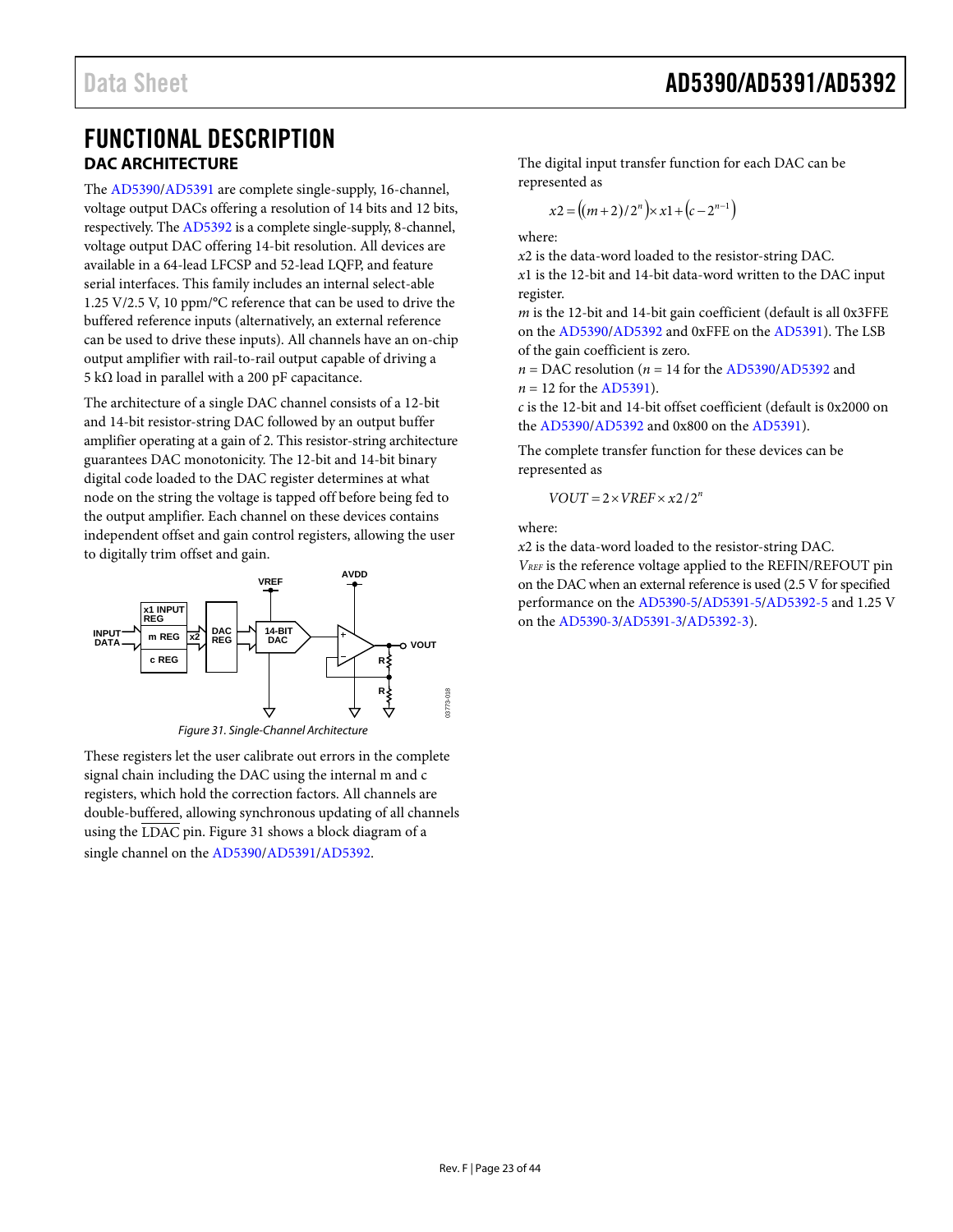### <span id="page-23-0"></span>**DATA DECODING**

#### *[AD5390/](http://www.analog.com/AD5390?doc=AD5390_5391_5392.pdf)[AD5392](http://www.analog.com/AD5392?doc=AD5390_5391_5392.pdf)*

The [AD5390](http://www.analog.com/AD5390?doc=AD5390_5391_5392.pdf)[/AD5392](http://www.analog.com/AD5392?doc=AD5390_5391_5392.pdf) contain an internal 14-bit data bus. The input data is decoded depending on the data loaded to the REG1 and REG0 bits of the input serial register. This is shown in [Table 9.](#page-23-1) 

Data from the serial input register is loaded into the addressed DAC input register, offset (c) register, or gain (m) register. The format data, and the offset (c) and gain (m) register contents are shown i[n Table 10](#page-23-2) to [Table 12.](#page-23-3) 

<span id="page-23-1"></span>**Table 9. Register Selection**

| RFG1 | <b>REGO</b> | <b>Register Selected</b>          |
|------|-------------|-----------------------------------|
|      |             | Input data register (x1)          |
|      |             | Offset register (c)               |
|      |             | Gain register (m)                 |
|      |             | Special function registers (SFRs) |

#### <span id="page-23-2"></span>**Table 10[. AD5390/](http://www.analog.com/AD5390?doc=AD5390_5391_5392.pdf)[AD5392](http://www.analog.com/AD5392?doc=AD5390_5391_5392.pdf) DAC Data Format (REG1 = 1, REG0 = 1)**

| DB13 to DB0 |      |      | DAC Output (V)                    |
|-------------|------|------|-----------------------------------|
| 11 1111     | 1111 | 1111 | $2 V_{REF} \times (16383/16384)$  |
| 11 1111     | 1111 | 1110 | 2 VREF × (16382/16384)            |
| 10 0000     | 0000 | 0001 | $2 V_{RFF} \times (8193/16384)$   |
| 10 0000     | 0000 | 0000 | 2 V <sub>REF</sub> × (8192/16384) |
| 01 1111     | 1111 | 1111 | $2 V_{RFF} \times (8191/16384)$   |
| 00 0000     | 0000 | 0001 | $2 V_{REF} \times (1/16384)$      |
| 00 0000     | 0000 | 0000 | 0                                 |

#### **Table 11[. AD5390/](http://www.analog.com/AD5390?doc=AD5390_5391_5392.pdf)[AD5392](http://www.analog.com/AD5392?doc=AD5390_5391_5392.pdf) Offset Data Format (REG1 = 1, REG0 = 0)**

| DB13 to DB0 |      |      | Offset (LSB) |
|-------------|------|------|--------------|
| 111111      | 1111 | 1111 | $+8191$      |
| 111111      | 1111 | 1110 | $+8190$      |
| 100000      | 0000 | 0001 | $+1$         |
| 100000      | 0000 | 0000 | $+0$         |
| 011111      | 1111 | 1111 | $-1$         |
| 000000      | 0000 | 0001 | $-8191$      |
| 000000      | 0000 | 0000 | $-8192$      |

<span id="page-23-3"></span>**Table 12[. AD5390/](http://www.analog.com/AD5390?doc=AD5390_5391_5392.pdf)[AD5392](http://www.analog.com/AD5392?doc=AD5390_5391_5392.pdf) Gain Data Format** 

**(REG1 = 0, REG0 = 1)**

| DB13 to DB0 |      |      | <b>Gain Factor</b> |
|-------------|------|------|--------------------|
| 11 11 11    | 1111 | 1110 |                    |
| 10 11 11    | 1111 | 1110 | 0.75               |
| 01 1111     | 1111 | 1110 | 0.5                |
| 00 11 11    | 1111 | 1110 | 0.25               |
| 00 0000     | 0000 | 0000 | 0                  |

#### *[AD5391](http://www.analog.com/AD5391?doc=AD5390_5391_5392.pdf)*

The [AD5391](http://www.analog.com/AD5391?doc=AD5390_5391_5392.pdf) contains an internal 12-bit data bus. The input data is decoded depending on the value loaded to the REG1 and REG0 bits of the input serial register. The input data from the serial input register is loaded into the addressed DAC input register, offset (c) register, or gain (m) register. The format data and the offset (c) and gain (m) register contents are shown in [Table 13](#page-23-4) t[o Table 15.](#page-23-5)

<span id="page-23-4"></span>

| Table 13. $AD5391$ DAC Data Format (REG1 = 1, REG0 = 1) |  |
|---------------------------------------------------------|--|
|---------------------------------------------------------|--|

| DB11 to DB0 |      |      | DAC Output (V)                   |
|-------------|------|------|----------------------------------|
| 1111        | 1111 | 1111 | 2 V <sub>REF</sub> × (4095/4096) |
| 1111        | 1111 | 1110 | $2 V_{REF} \times (4094/4096)$   |
| 1000        | 0000 | 0001 | $2 V_{REF} \times (2049/4096)$   |
| 1000        | 0000 | 0000 | $2 V_{RFF} \times (2048/4096)$   |
| 0111        | 1111 | 1111 | 2 V <sub>REF</sub> × (2047/4096) |
| 0000        | 0000 | 0001 | $2 V_{REF} \times (1/4096)$      |
| 0000        | 0000 | 0000 | 0                                |

#### **Table 14[. AD5391](http://www.analog.com/AD5391?doc=AD5390_5391_5392.pdf) Offset Data Format (REG1 = 1, REG0 = 0)**

| DB11 to DB0 |      |      | Offset (LSB) |
|-------------|------|------|--------------|
| 1111        | 1111 | 1111 | $+2047$      |
| 1111        | 1111 | 1110 | $+2046$      |
| 1000        | 0000 | 0001 | $+1$         |
| 1000        | 0000 | 0000 | $+0$         |
| 0111        | 1111 | 1111 | $-1$         |
| 0000        | 0000 | 0001 | $-2047$      |
| 0000        | 0000 | 0000 | $-2048$      |
|             |      |      |              |

#### <span id="page-23-5"></span>**Table 15[. AD5391](http://www.analog.com/AD5391?doc=AD5390_5391_5392.pdf) Gain Data Format (REG1 = 0, REG0 = 1)**

| DB11 to DB0 |      |      | <b>Gain Factor</b> |
|-------------|------|------|--------------------|
| 1111        | 1111 | 1110 |                    |
| 1011        | 1111 | 1110 | 0.75               |
| 0111        | 1111 | 1110 | 0.5                |
| 0011        | 1111 | 1110 | 0.25               |
| 0000        | 0000 | 0000 | 0                  |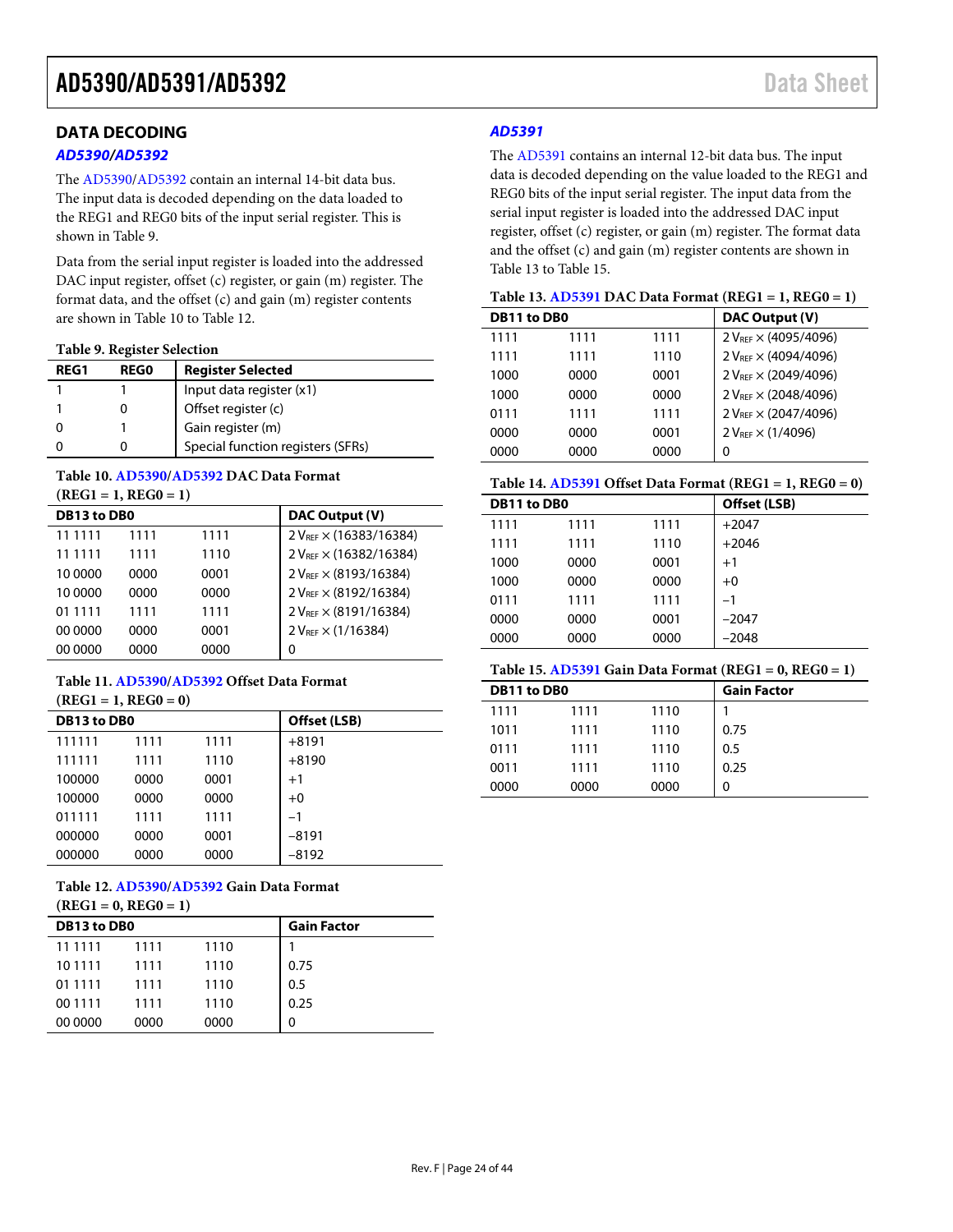### <span id="page-24-0"></span>INTERFACES

The [AD5390](http://www.analog.com/AD5390?doc=AD5390_5391_5392.pdf)[/AD5391/](http://www.analog.com/AD5391?doc=AD5390_5391_5392.pdf)[AD5392](http://www.analog.com/AD5392?doc=AD5390_5391_5392.pdf) contain a serial interface that can be programmed to be DSP-, SPI-, and MICROWIREcompatible, or I<sup>2</sup>C-compatible. The SPI/I<sup>2</sup>C pin is used to select the interface mode.

To minimize both the power consumption of the device and the on-chip digital noise, the interface fully powers up only when the device is being written to, that is, on the falling edge of SYNC.

#### <span id="page-24-1"></span>**DSP-, SPI-, AND MICROWIRE-COMPATIBLE SERIAL INTERFACE**

The serial interface can be operated with a minimum of three wires in standalone mode or four wires in daisy-chain mode. Daisy-chaining allows many devices to be cascaded together to increase system channel count. The SPI/I 2 C pin is tied to a

Logic 1 pin to configure this mode of operation. The serial interface control pins are described i[n Table 16.](#page-24-2)

#### <span id="page-24-2"></span>**Table 16. Serial Interface Control Pins**

| Pin             | <b>Description</b>                           |
|-----------------|----------------------------------------------|
| SYNC, DIN, SCLK | Standard 3-wire interface pins.              |
| <b>DCFN</b>     | Selects standalone mode or daisy-chain mode. |
| SDO             | Data out pin for daisy-chain mode.           |

[Figure 2](#page-10-2) to [Figure 4](#page-11-1) show timing diagrams for a serial write to the [AD5390](http://www.analog.com/AD5390?doc=AD5390_5391_5392.pdf)[/AD5391/](http://www.analog.com/AD5391?doc=AD5390_5391_5392.pdf)[AD5392](http://www.analog.com/AD5392?doc=AD5390_5391_5392.pdf) in both standalone and daisychain mode. The 24-bit data-word format for the serial interface is shown in [Table 17](#page-24-3) t[o Table 19.](#page-24-4) Descriptions of the bits follow in [Table 20.](#page-24-5) 

#### <span id="page-24-3"></span>**Table 17[. AD5390](http://www.analog.com/AD5390?doc=AD5390_5391_5392.pdf) 16-Channel, 14-Bit DAC Serial Input Register Configuration MSB LSB**

| A/B | R/W | $\mathbf{0}$ | $\mathbf{u}$ | A3 | A <sub>2</sub> | A <sub>1</sub> | A0 | REG1 | REG0 | J DB13 | <b>DB12</b> | DB <sub>11</sub> | <b>DB10</b> | DB <sub>9</sub> | DB <sub>8</sub> | DB7 | DB <sub>6</sub> | DB <sub>5</sub> | DB4 | DB <sub>3</sub> | D <sub>B2</sub> | DB1 | <b>DBO</b> |
|-----|-----|--------------|--------------|----|----------------|----------------|----|------|------|--------|-------------|------------------|-------------|-----------------|-----------------|-----|-----------------|-----------------|-----|-----------------|-----------------|-----|------------|
|     |     |              |              |    |                |                |    |      |      |        |             |                  |             |                 |                 |     |                 |                 |     |                 |                 |     |            |

#### **Table 18[. AD5391](http://www.analog.com/AD5391?doc=AD5390_5391_5392.pdf) 16-Channel, 12-Bit DAC Serial Input Register Configuration**

| <b>MSB</b> |     |              |     |           |    |                  |                |                     |             |                 |                        |                 |                        |                 |     |                        |                        |                 |                  |                        | LSB                    |
|------------|-----|--------------|-----|-----------|----|------------------|----------------|---------------------|-------------|-----------------|------------------------|-----------------|------------------------|-----------------|-----|------------------------|------------------------|-----------------|------------------|------------------------|------------------------|
| A/B        | R/W | $\mathbf{0}$ | A3l | $A2$ $A1$ | A0 | REG <sup>®</sup> | REG0<br>______ | <b>DB11</b><br>____ | <b>DB10</b> | DB <sub>9</sub> | DB <sub>8</sub><br>___ | D <sub>B7</sub> | D <sub>B6</sub><br>___ | DB <sub>5</sub> | DB4 | DB <sub>3</sub><br>___ | D <sub>B2</sub><br>___ | DB <sup>1</sup> | D <sub>B</sub> 0 | $\lambda$<br>$\Lambda$ | $\lambda$<br>$\Lambda$ |

#### <span id="page-24-4"></span>**Table 19[. AD5392 8](http://www.analog.com/AD5392?doc=AD5390_5391_5392.pdf)-Channel, 14-Bit DAC Serial Input Register Configuration**

| D <sub>B2</sub><br>DB7<br>DB <sub>8</sub><br>DB1<br>DB <sub>6</sub><br>DB4<br>DB <sub>9</sub><br><b>REG</b><br>REG0<br><b>DB10</b><br>DB <sub>3</sub><br>DB <sub>5</sub><br>DB <sub>13</sub><br>DB <sub>1</sub><br><b>DB12</b><br>R/W<br>A <sub>0</sub><br>A/B<br>A <sub>2</sub><br>A1<br>$\overline{0}$<br> | MSB<br>__ |  |  |  |  |  |  |  |  |  |  |  | LSB.<br>__      |
|--------------------------------------------------------------------------------------------------------------------------------------------------------------------------------------------------------------------------------------------------------------------------------------------------------------|-----------|--|--|--|--|--|--|--|--|--|--|--|-----------------|
|                                                                                                                                                                                                                                                                                                              |           |  |  |  |  |  |  |  |  |  |  |  | DB <sub>0</sub> |

#### <span id="page-24-5"></span>**Table 20. Serial Input Register Configuration Bit Descriptions**

| <b>Bit</b>                 | <b>Description</b>                                                                                                                                                                          |
|----------------------------|---------------------------------------------------------------------------------------------------------------------------------------------------------------------------------------------|
| $\overline{A/B}$           | When toggle mode is enabled, this bit selects whether the data write is to the A or B register. With toggle mode disabled, this<br>bit should be set to zero to select the A data register. |
| $R/\overline{W}$           | The read or write control bit.                                                                                                                                                              |
| A3 to A0                   | Used to address the input channels.                                                                                                                                                         |
| REG1 and<br>REG0           | Select the register to which data is written, as outlined in Table 9.                                                                                                                       |
| DB13 to<br>DB <sub>0</sub> | Contain the input data-word.                                                                                                                                                                |
|                            | Don't care condition.                                                                                                                                                                       |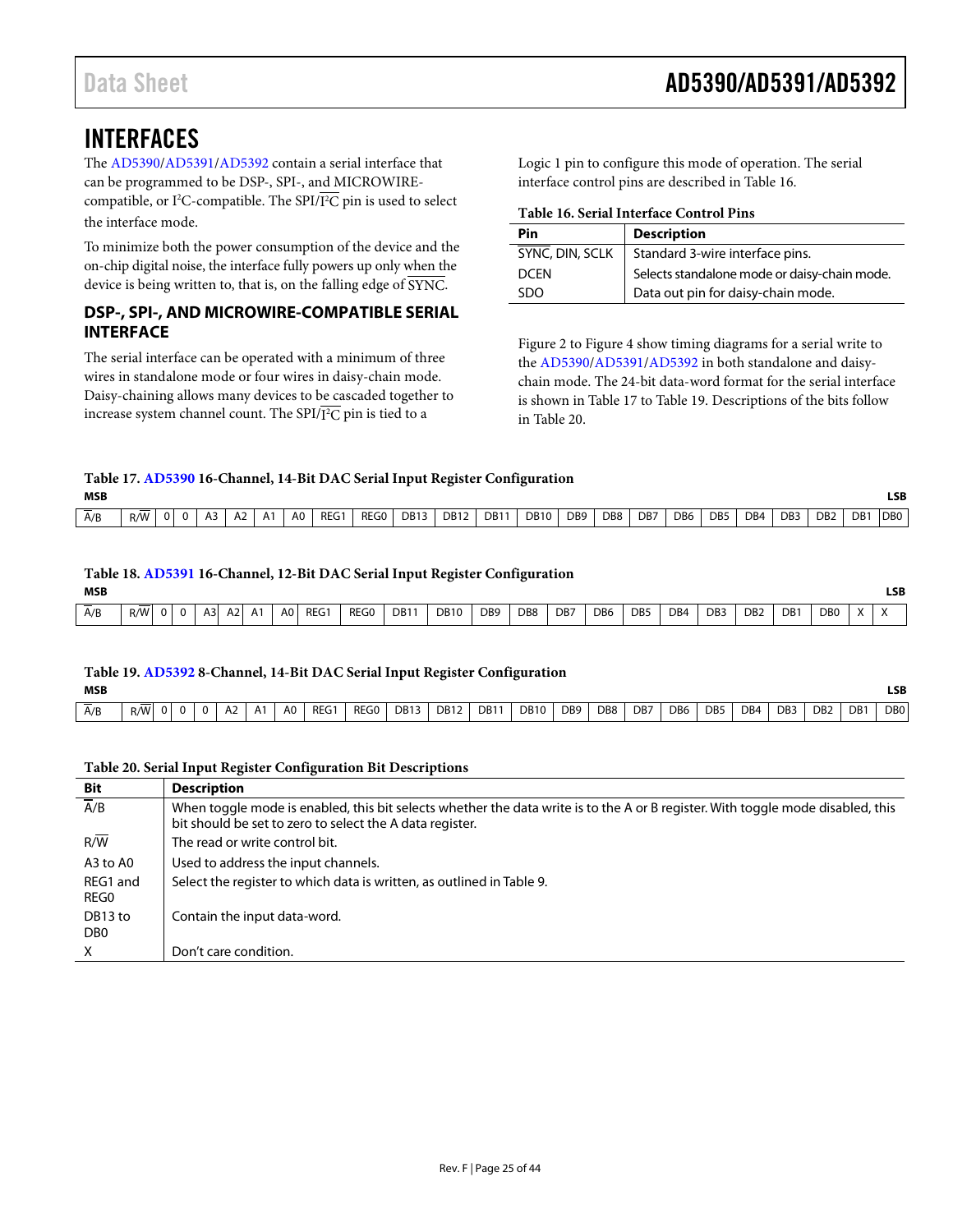#### **Standalone Mode**

By connecting the daisy-chain enable (DCEN) pin low, standalone mode is enabled. The serial interface works with both a continuous and a noncontinuous serial clock. The first falling edge of SYNC starts the write cycle and resets a counter that counts the number of serial clocks to ensure that the correct number of bits is shifted into the serial shift register. Any further edges on  $\overline{\text{SYNC}}$  (except for a falling edge) are ignored until 24 bits are clocked in. Once 24 bits have been shifted in, the SCLK is ignored. For another serial transfer to take place, the counter must be reset by the falling edge of  $\overline{\text{SYNC}}$ .

#### **Daisy-Chain Mode**

For systems that contain several devices, the SDO pin can be used to daisy-chain the devices together. This daisy-chain mode can be useful in system diagnostics and for reducing the number of serial interface lines.

By connecting the DCEN pin high, daisy-chain mode is enabled. The first falling edge of SYNC starts the write cycle. The SCLK is continuously applied to the input shift register when  $\overline{\text{SYNC}}$  is low. If more than 24 clock pulses are applied, the data ripples out of the shift register and appears on the SDO line. This data is clocked out on the rising edge of SCLK and is valid on the falling edge. By connecting the SDO of the first device to the DIN input on the next device in the chain, a multidevice interface is constructed. For each device in the system, 24 clock pulses are required. Therefore, the total number of clock cycles must equal 24*N* where *N* is the total number of [AD5390/](http://www.analog.com/AD5390?doc=AD5390_5391_5392.pdf)[AD5391/](http://www.analog.com/AD5391?doc=AD5390_5391_5392.pdf)[AD5392 d](http://www.analog.com/AD5392?doc=AD5390_5391_5392.pdf)evices in the chain.

When the serial transfer to all devices is complete,  $\overline{\text{SYNC}}$  is taken high. This latches the input data in each device in the daisy chain and prevents any further data from being clocked into the input shift register.

If SYNC is taken high before 24 clocks are clocked into the part, it is considered a bad frame and the data is discarded.

The serial clock can be either a continuous or a gated clock. A continuous SCLK source can be used only if the SYNC can be held low for the correct number of clock cycles. In gated clock mode, a burst clock containing the exact number of clock cycles must be used and  $\overline{\text{SYNC}}$  taken high after the final clock to latch the data.

#### **Readback Mode**

Readback mode is invoked by setting the  $R/\overline{W}$  bit = 1 in the serial input register write sequence. With  $R/\overline{W} = 1$ , Bit A3 to Bit A0 in association with Bits REG1 and REG0 select the register to be read. The remaining data bits in the write sequence are don't care bits. During the next SPI write, the data appearing on the SDO output contains the data from the previously addressed register. For a read of a single register, the NOP command can be used in clocking out the data from the selected register on SDO.

The readback diagram i[n Figure 32](#page-25-0) shows the readback sequence. For example, to read back the m register of Channel 0 on the [AD5390/](http://www.analog.com/AD5390?doc=AD5390_5391_5392.pdf)[AD5391/](http://www.analog.com/AD5391?doc=AD5390_5391_5392.pdf)[AD5392,](http://www.analog.com/AD5392?doc=AD5390_5391_5392.pdf) the following sequence should be implemented:

First, write 0x404XXX to the [AD5390/](http://www.analog.com/AD5390?doc=AD5390_5391_5392.pdf)[AD5391/](http://www.analog.com/AD5391?doc=AD5390_5391_5392.pdf)[AD5392 i](http://www.analog.com/AD5392?doc=AD5390_5391_5392.pdf)nput register. This configures th[e AD5390](http://www.analog.com/AD5390?doc=AD5390_5391_5392.pdf)[/AD5391/](http://www.analog.com/AD5391?doc=AD5390_5391_5392.pdf)[AD5392 f](http://www.analog.com/AD5392?doc=AD5390_5391_5392.pdf)or read mode with the m register of Channel 0 selected. Note that all data bits, DB13 to DB0, are don't care bits.

Follow this with a second write, a NOP condition, and 0x000000. During this write, the data from the m register is clocked out on the DOUT line, that is, data clocked out contains the data from the m register in Bit DB13 to Bit DB0, and the top 10 bits contain the address information as previously written. In readback mode, the SYNC signal must frame the data. Data is clocked out on the rising edge of SCLK and is valid on the falling edge of the SCLK signal. If the SCLK idles high between the write and read operations of a readback, the first bit of data is clocked out on the falling edge of SYNC.

<span id="page-25-0"></span>

Figure 32. Readback Operation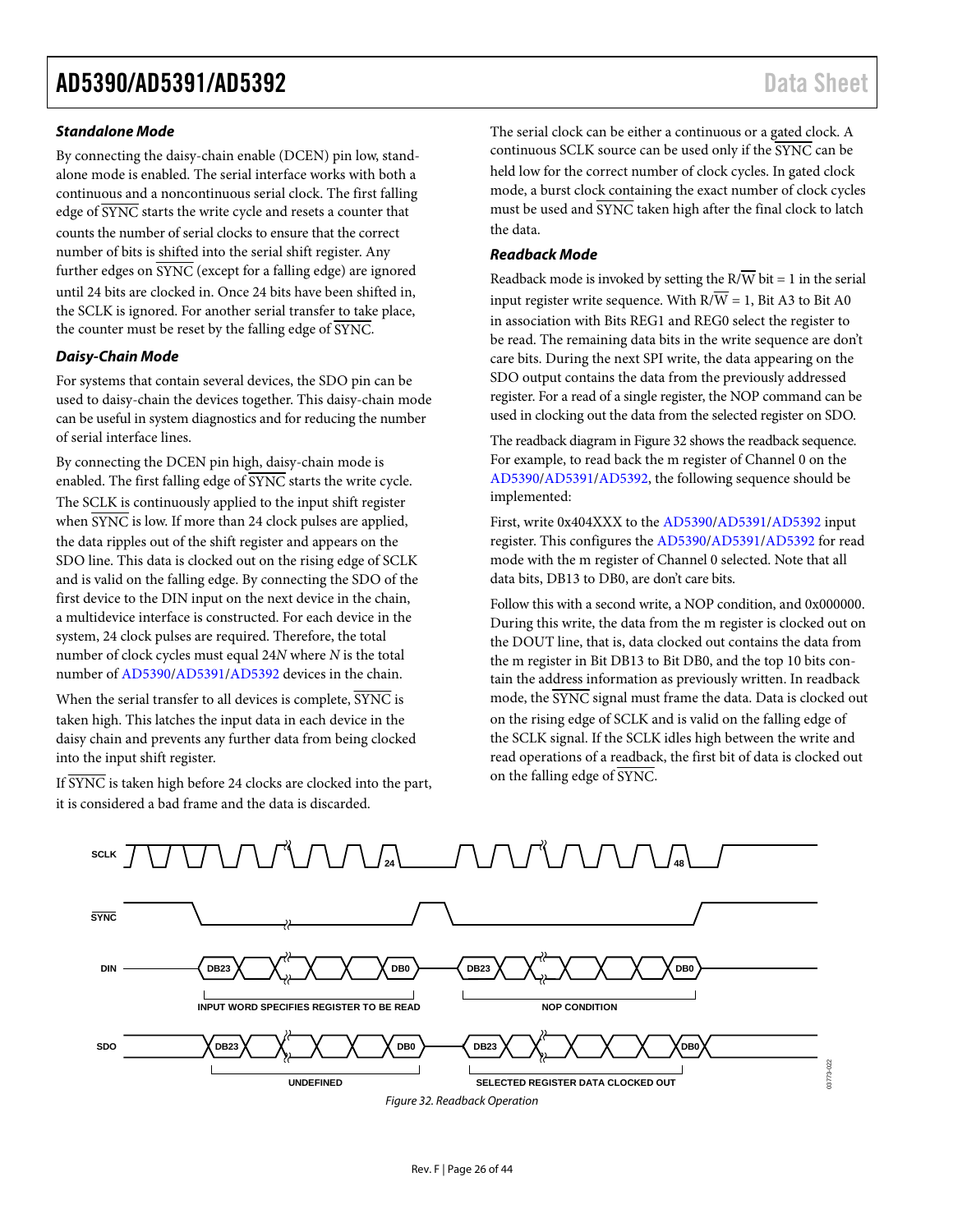### <span id="page-26-0"></span>**I 2 C SERIAL INTERFACE**

The [AD5390](http://www.analog.com/AD5390?doc=AD5390_5391_5392.pdf)[/AD5391/](http://www.analog.com/AD5391?doc=AD5390_5391_5392.pdf)[AD5392](http://www.analog.com/AD5392?doc=AD5390_5391_5392.pdf) feature an I<sup>2</sup>C-compatible 2-wire interface consisting of a serial data line (SDA) and a serial clock line (SCL). SDA and SCL facilitate communication between the DACs and the master at rates up to 400 kHz. [Figure 6](#page-12-1) shows the 2-wire interface timing diagram.

When selecting the  $I<sup>2</sup>C$  operating mode by configuring the SPI/I<sup>2</sup>C pin to Logic 0, the device is connected to the I<sup>2</sup>C bus

as a slave device, that is, no clock is generated by the device. The [AD5390](http://www.analog.com/AD5390?doc=AD5390_5391_5392.pdf)[/AD5391/](http://www.analog.com/AD5391?doc=AD5390_5391_5392.pdf)[AD5392](http://www.analog.com/AD5392?doc=AD5390_5391_5392.pdf) have a 7-bit slave address 1010 1 (AD1)(AD0). The five MSBs are hard-coded and the two LSBs are determined by the state of the AD1 and AD0 pins. The hardware configuration facility for the AD1 and AD0 pins allows four of these devices to be configured on the bus.

#### *I 2 C Data Transfer*

One data bit is transferred during each SCL clock cycle. The data on SDA must remain stable during the high period of the SCL clock pulse. Changes in SDA while SCL is high are control signals that configure START and STOP conditions. Both SDA and SCL are pulled high by the external pull-up resistors when the I2 C bus is not busy.

#### *START and STOP Conditions*

A master device initiates communication by issuing a START condition. A START condition is a high-to-low transition on SDA with SCL high. A STOP condition is a low-to-high transition on SDA, while SCL is high. A START condition from the master signals the beginning of a transmission to the [AD5390/](http://www.analog.com/AD5390?doc=AD5390_5391_5392.pdf)[AD5391/](http://www.analog.com/AD5391?doc=AD5390_5391_5392.pdf)[AD5392.](http://www.analog.com/AD5392?doc=AD5390_5391_5392.pdf) The STOP condition frees the bus. If a repeated START condition (Sr) is generated instead of a STOP condition, the bus remains active.

#### *Repeated START Condition*

A repeated START (Sr) condition may indicate a change of data direction on the bus. Sr may be used when the bus master is writing to several I<sup>2</sup>C devices and does not want to relinquish control of the bus.

#### *Acknowledge Bit (ACK)*

The acknowledge bit (ACK) is the ninth bit attached to any 8-bit data-word. An ACK is always generated by the receiving device. Th[e AD5390](http://www.analog.com/AD5390?doc=AD5390_5391_5392.pdf)[/AD5391/](http://www.analog.com/AD5391?doc=AD5390_5391_5392.pdf)[AD5392](http://www.analog.com/AD5392?doc=AD5390_5391_5392.pdf) devices generate an ACK when receiving an address or data by pulling SDA low during the ninth clock period.

Monitoring the ACK allows for detection of unsuccessful data transfers. An unsuccessful data transfer occurs if a receiving device is busy or if a system fault has occurred. In the event of an unsuccessful data transfer, the bus master should reattempt communication.

#### *[AD5390/](http://www.analog.com/AD5390?doc=AD5390_5391_5392.pdf)[AD5391/](http://www.analog.com/AD5391?doc=AD5390_5391_5392.pdf)[AD5392](http://www.analog.com/AD5392?doc=AD5390_5391_5392.pdf) Slave Addresses*

A bus master initiates communication with a slave device by issuing a START condition followed by the 7-bit slave address. When idle, the [AD5390/](http://www.analog.com/AD5390?doc=AD5390_5391_5392.pdf)[AD5391/](http://www.analog.com/AD5391?doc=AD5390_5391_5392.pdf)[AD5392 d](http://www.analog.com/AD5392?doc=AD5390_5391_5392.pdf)evice waits for a START condition followed by its slave address. The LSB of the address word is the read/write  $(R/\overline{W})$  bit. Th[e AD5390/](http://www.analog.com/AD5390?doc=AD5390_5391_5392.pdf)

[AD5391/](http://www.analog.com/AD5391?doc=AD5390_5391_5392.pdf)[AD5392](http://www.analog.com/AD5392?doc=AD5390_5391_5392.pdf) devices are receive devices only and  $R/W = 0$ when communicating with them. After receiving the proper address 1010 1(AD1) (AD0), th[e AD5390](http://www.analog.com/AD5390?doc=AD5390_5391_5392.pdf)[/AD5391](http://www.analog.com/AD5391?doc=AD5390_5391_5392.pdf)[/AD5392](http://www.analog.com/AD5392?doc=AD5390_5391_5392.pdf) issues an ACK by pulling SDA low for one clock cycle. The [AD5390/](http://www.analog.com/AD5390?doc=AD5390_5391_5392.pdf)[AD5391/](http://www.analog.com/AD5391?doc=AD5390_5391_5392.pdf)[AD5392](http://www.analog.com/AD5392?doc=AD5390_5391_5392.pdf) has four user-programmable addresses determined by the AD1 and AD0 bits.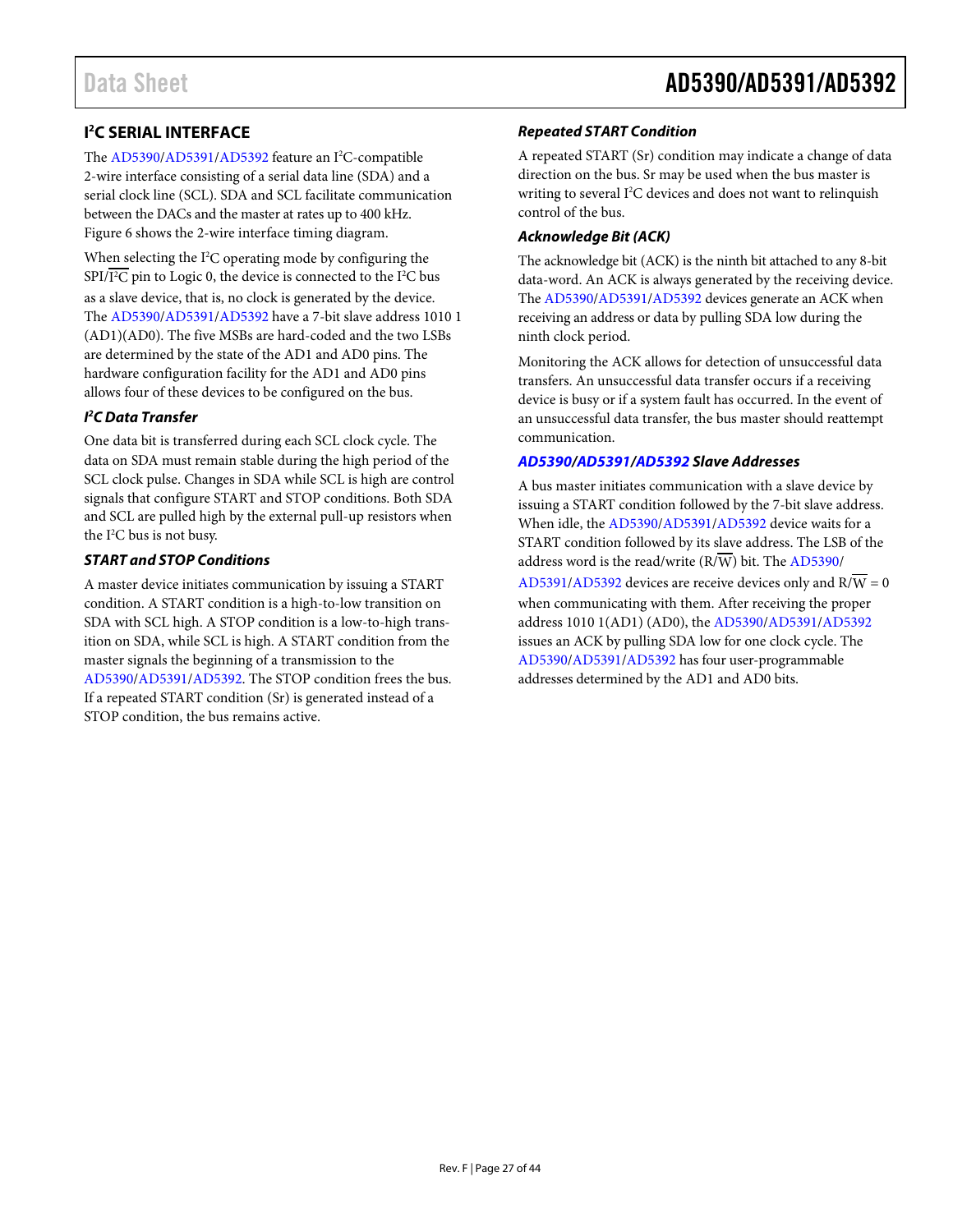### <span id="page-27-0"></span>I 2 C WRITE OPERATION

There are three specific modes in which data can be written to the [AD5390](http://www.analog.com/AD5390?doc=AD5390_5391_5392.pdf)[/AD5391/](http://www.analog.com/AD5391?doc=AD5390_5391_5392.pdf)[AD5392 D](http://www.analog.com/AD5392?doc=AD5390_5391_5392.pdf)ACs.

#### <span id="page-27-1"></span>**4-BYTE MODE**

When writing to th[e AD5390](http://www.analog.com/AD5390?doc=AD5390_5391_5392.pdf)[/AD5391](http://www.analog.com/AD5391?doc=AD5390_5391_5392.pdf)[/AD5392](http://www.analog.com/AD5392?doc=AD5390_5391_5392.pdf) DACs, begin with an address byte ( $\overline{RVW} = 0$ ), after which the DAC acknowledges that it is prepared to receive data by pulling SDA low. The address byte is followed by the pointer byte. This addresses the specific channel in the DAC to be addressed and is also acknowledged by the DAC. Address Bits A3 to A0 address all channels on th[e AD5390/](http://www.analog.com/AD5390?doc=AD5390_5391_5392.pdf)[AD5391.](http://www.analog.com/AD5391?doc=AD5390_5391_5392.pdf) Address Bits A2 to A0 address all channels on th[e AD5392.](http://www.analog.com/AD5392?doc=AD5390_5391_5392.pdf) Address Bit A3 is a zero on th[e AD5392.](http://www.analog.com/AD5392?doc=AD5390_5391_5392.pdf) Two bytes of data are then written to the DAC, as shown i[n Figure 33.](#page-27-2) A STOP condition follows. This lets the user update a single channel within the [AD5390/](http://www.analog.com/AD5390?doc=AD5390_5391_5392.pdf) [AD5391/](http://www.analog.com/AD5391?doc=AD5390_5391_5392.pdf)[AD5392 a](http://www.analog.com/AD5392?doc=AD5390_5391_5392.pdf)t any time and requires four bytes of data to be transferred from the master.

<span id="page-27-2"></span>

Figure 34[. AD5391 4](http://www.analog.com/AD5391?doc=AD5390_5391_5392.pdf)-Byte Mode PC Write Operation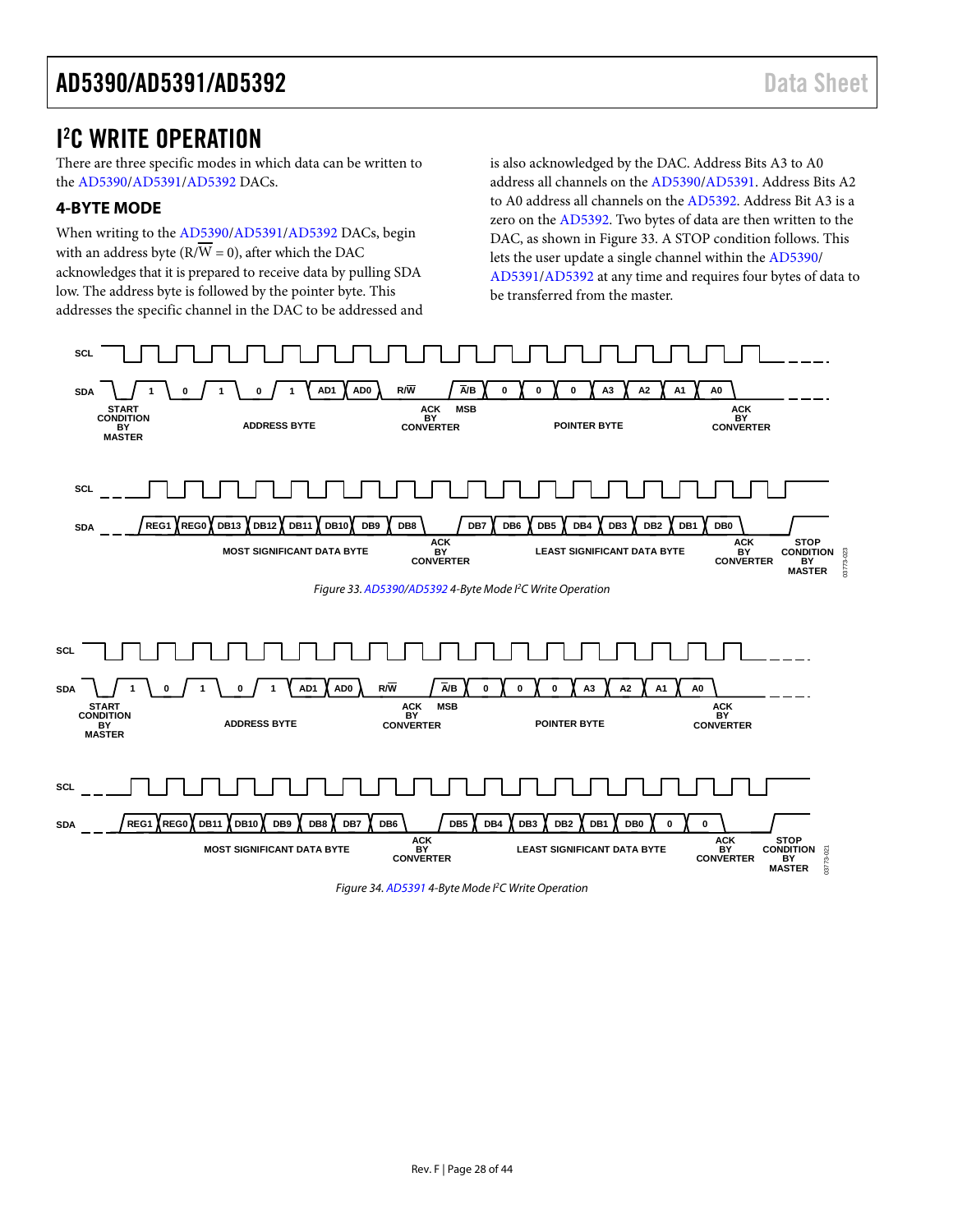03773-024

#### <span id="page-28-0"></span>**3-BYTE MODE**

The 3-byte mode lets the user update more than one channel in a write sequence without having to write the device address byte each time. The device address byte is required only once and subsequent channel updates require the pointer byte and the data bytes. In 3-byte mode, the user begins with an address byte  $(R/\overline{W} = 0)$  after which the DAC acknowledges that it is prepared to receive data by pulling SDA low. The address byte is followed by the pointer byte; this addresses the specific channel in the DAC to be addressed and is also acknowledged by the DAC. Address Bits A3 to A0 address all channels on th[e AD5390/](http://www.analog.com/AD5390?doc=AD5390_5391_5392.pdf) [AD5391.](http://www.analog.com/AD5391?doc=AD5390_5391_5392.pdf) Address Bits A2 to A0 address all channels on the

[AD5392.](http://www.analog.com/AD5392?doc=AD5390_5391_5392.pdf) Address Bit A3 is a zero on th[e AD5392.](http://www.analog.com/AD5392?doc=AD5390_5391_5392.pdf) This is then followed by the two data bytes. REG1 and REG0 determine the register to be updated.

If a STOP condition is not sent following the data bytes, another channel can be updated by sending a new pointer byte followed by the data bytes. This mode requires only three bytes to be sent to update any channel once the device has been initially addressed and reduces the software overhead in updating th[e AD5390](http://www.analog.com/AD5390?doc=AD5390_5391_5392.pdf)[/AD5391](http://www.analog.com/AD5391?doc=AD5390_5391_5392.pdf)[/AD5392](http://www.analog.com/AD5392?doc=AD5390_5391_5392.pdf) channels. A STOP condition at any time exits this mode[. Figure 35](#page-28-1) shows a typical configuration.



<span id="page-28-1"></span>Figure 35. 3-Byte Mode <sup>P</sup>C Write Operation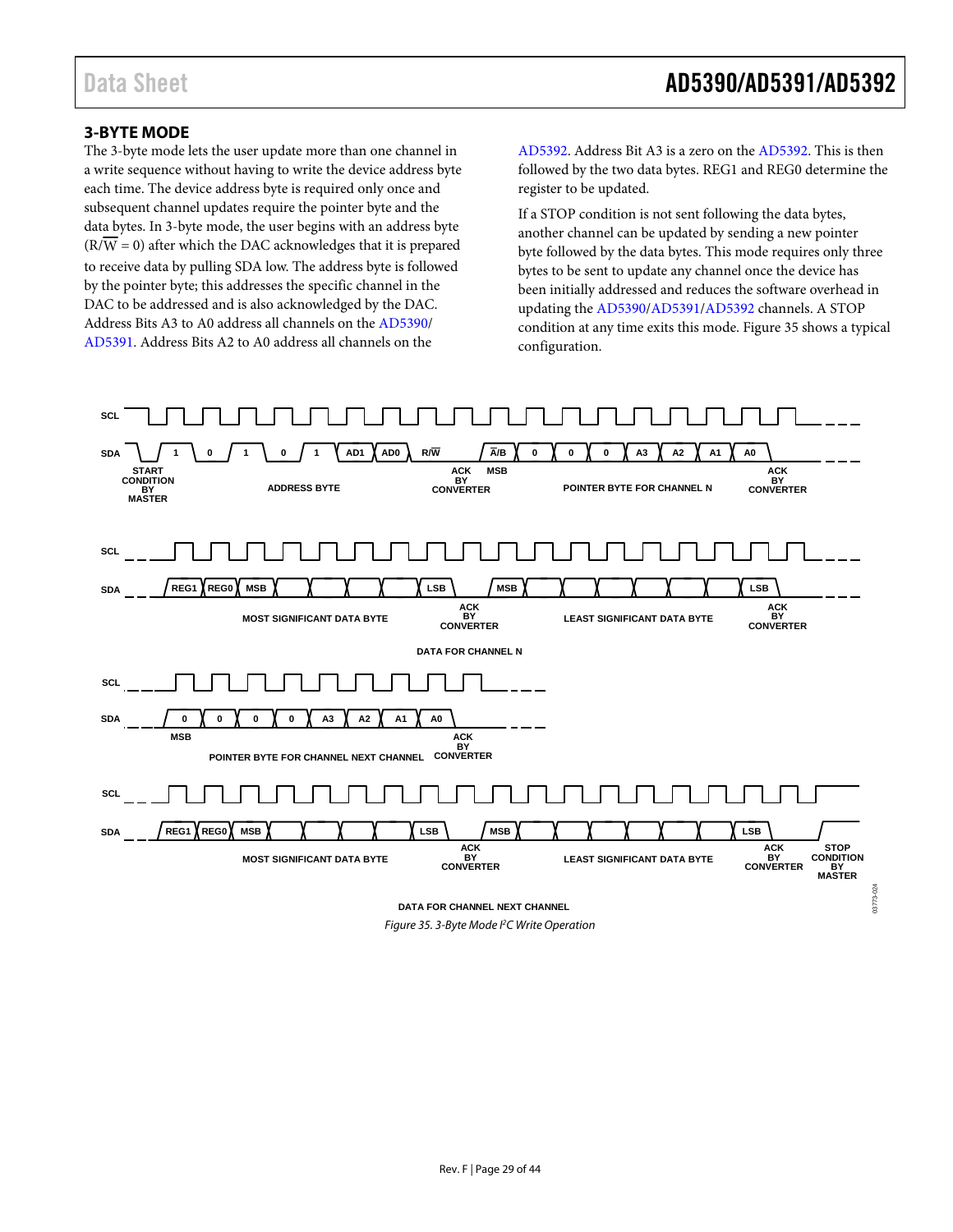03773-025

#### <span id="page-29-0"></span>**2-BYTE MODE**

The 2-byte mode lets the user update channels sequentially following initialization of this mode. The device address byte is required only once and the address pointer is configured for autoincrement or burst mode.

The user must begin with an address byte  $(R/\overline{W} = 0)$ , after which the DAC acknowledges that it is prepared to receive data by pulling SDA low. The address byte is followed by a specific pointer byte (0xFF), which initiates the burst mode of operation. The address pointer initializes to Channel 0 and the data following the pointer is loaded to Channel 0. The address pointer automatically increments to the next address.

The REG0 and REG1 bits in the data byte determine the register to be updated. In this mode, following the initialization, only the two data bytes are required to update a channel. The channel address automatically increments from Address 0 to the final address and then returns to the normal 3-byte mode of operation. This mode allows transmission of data to all channels in one block and reduces the software overhead in configuring all channels. A STOP condition at any time exits this mode. Toggle mode of operation is not supported in 2-byte mode. [Figure 36 s](#page-29-1)hows a typical configuration.

<span id="page-29-1"></span>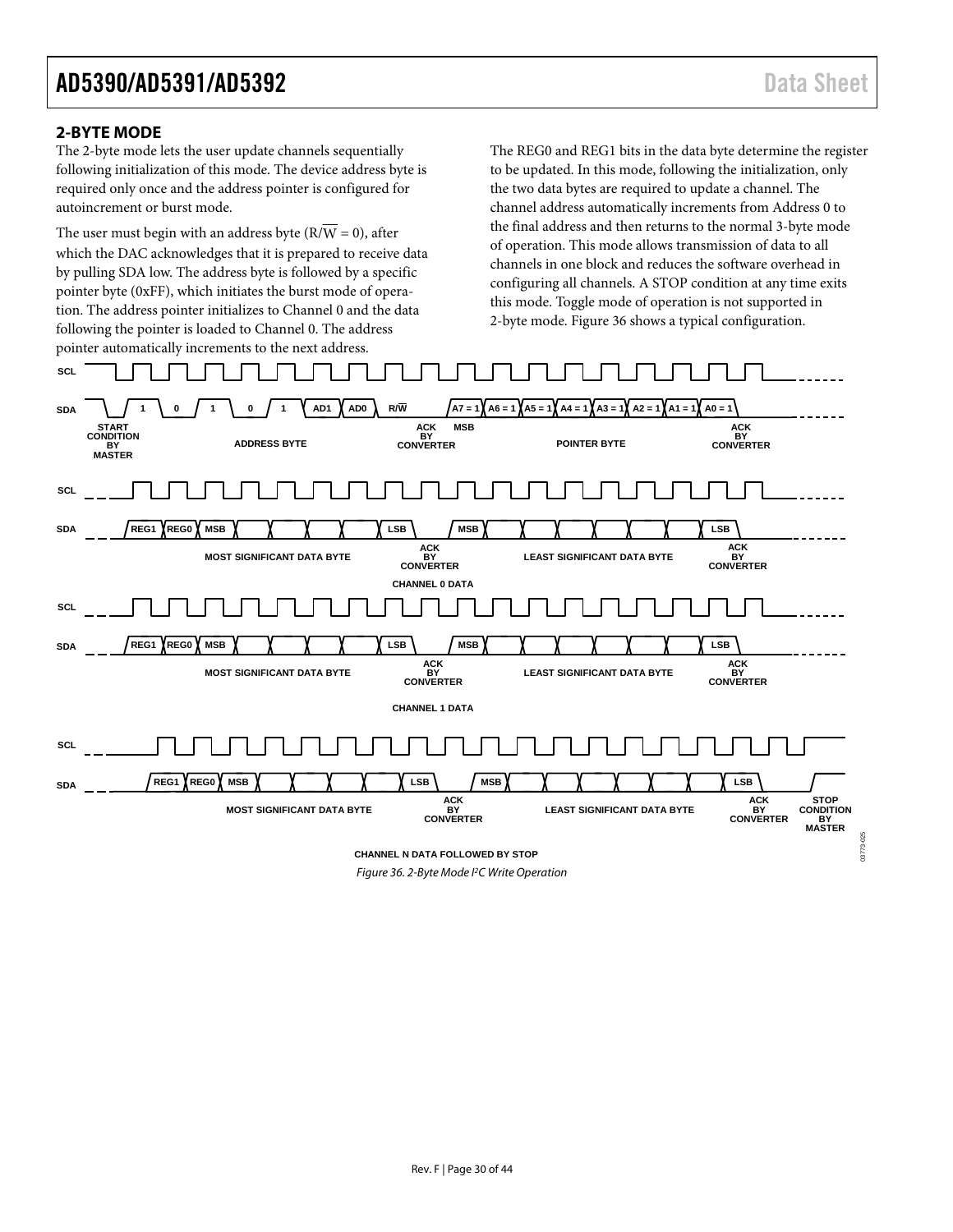#### <span id="page-30-0"></span>**[AD5390/](http://www.analog.com/AD5390?doc=AD5390_5391_5392.pdf)[AD5391](http://www.analog.com/AD5391?doc=AD5390_5391_5392.pdf)[/AD5392](http://www.analog.com/AD5392?doc=AD5390_5391_5392.pdf) ON-CHIP SPECIAL FUNCTION REGISTERS**

The [AD5390](http://www.analog.com/AD5390?doc=AD5390_5391_5392.pdf)[/AD5391/](http://www.analog.com/AD5391?doc=AD5390_5391_5392.pdf)[AD5392](http://www.analog.com/AD5392?doc=AD5390_5391_5392.pdf) contain a number of special function registers (SFRs) as shown in [Table 21.](#page-30-1) SFRs are addressed with  $REG1 = 0$  and  $REG0 = 0$  and are decoded using Address Bit A3 to Bit A0.

|     |    | $\frac{1}{2}$ |    |    |                        |
|-----|----|---------------|----|----|------------------------|
| R/W | A3 | A2            | A1 | A0 | <b>Function</b>        |
| χ   | ŋ  | $\Omega$      | ი  | O  | NOP (no operation)     |
| 0   | n  | ŋ             | 0  |    | Write CLR code         |
| ŋ   | ŋ  | U             |    | O  | Soft CLR               |
| 0   |    | ŋ             | 0  | 0  | Soft power-down        |
| ŋ   |    | ŋ             | 0  |    | Soft power-up          |
| ŋ   |    |               | O  | 0  | Control register write |
|     |    |               | O  | 0  | Control register read  |
|     |    | ŋ             |    | O  | Monitor channel        |
|     |    |               |    |    | Soft reset             |
|     |    |               |    |    |                        |

#### <span id="page-30-1"></span>**Table 21. SFR Register Functions (REG1 = 0, REG0 = 0)**

#### *SFR Commands*

#### **NOP (No Operation)**

 $REG1 = REG0 = 0, A3$  to  $A0 = 0000$ 

Performs no operation, but is useful in readback mode to clock out data on SDO for diagnostic purposes. BUSY outputs a low during a NOP operation.

#### **Write CLR Code**

 $REG1 = REG0 = 0, A3$  to  $A0 = 0001$ DB13 to DB0 = Contain the CLR data

Bringing the CLR line low or exercising the soft clear function loads the contents of the DAC registers with the data contained in the user-configurable CLR register and sets VOUT 0 to VOUT 15, accordingly. This can be very useful not only for setting up a specific output voltage in a clear condition but for calibration purposes. For calibration, the user can load full scale or zero scale to the clear code register and then issue a hardware or software clear to load this code to all DACs, removing the need for individual writes to all DACs. Default on power-up is all zeros.

#### **Soft CLR**

 $REG1 = REG0 = 0$ , A3 to  $AO = 0010$ DB13 to DB0 = Don't Care

Executing this instruction performs the CLR, which is functionally the same as that provided by the external CLR pin. The DAC outputs are loaded with the data in the CLR code register. The time taken to execute fully the SOFT CLR is 20 µs on the [AD5390/](http://www.analog.com/AD5390?doc=AD5390_5391_5392.pdf)[AD5391](http://www.analog.com/AD5391?doc=AD5390_5391_5392.pdf) and 15 µs on th[e AD5392.](http://www.analog.com/AD5392?doc=AD5390_5391_5392.pdf) It is indicated by the BUSY low time.

### Data Sheet **AD5390/AD5391/AD5392**

#### **Soft Power-Down**

 $REG1 = REG0 = 0, A3$  to  $A0 = 1000$ DB13 to DB0 = Don't Care

Executing this instruction performs a global power-down, which puts all channels into a low power mode, reducing analog current to 1 µA maximum and digital power consumption to 20 µA maximum. In power-down mode, the output amplifier can be configured as a high impedance output or can provide a 100 kΩ load to ground. The contents of all internal registers are retained in power-down mode.

#### **Soft Power-Up**

 $REG1 = REG0 = 0, A3$  to  $A0 = 1001$ DB13 to DB0 = Don't Care

This instruction is used to power up the output amplifiers and the internal references. The time to exit power-down mode is 8 µs. The hardware power-down and software functions are internally combined in a digital OR function.

#### **Soft Reset**

 $REG1 = REG0 = 0, A5$  to  $A0 = 001111$ DB13 to DB0 = Don't Care

This instruction is used to implement a software reset. All internal registers are reset to their default values, which correspond to m at full scale and c at zero scale. The contents of the DAC registers are cleared, setting all analog outputs to 0 V. The soft reset activation time is 135 µs maximum. Only perform a soft reset when th[e AD5390](http://www.analog.com/AD5390?doc=AD5390_5391_5392.pdf)[/AD5391](http://www.analog.com/AD5391?doc=AD5390_5391_5392.pdf)[/AD5392](http://www.analog.com/AD5392?doc=AD5390_5391_5392.pdf) is not in power-down mode.

#### **Monitor Channel**

 $REG1 = REG0 = 0$ , A3 to  $A0 = 01010$ DB13 to DB8 = Contain data to address the channel to be monitored

A monitor function is provided on all devices. This feature, consisting of a multiplexer addressed via the interface, allows any channel output to be routed to the MON\_OUT pin for monitoring using an external ADC. In addition to monitoring all output channels, two external inputs are also provided, allowing the user to monitor signals external to the [AD5390/](http://www.analog.com/AD5390?doc=AD5390_5391_5392.pdf) [AD5391/](http://www.analog.com/AD5391?doc=AD5390_5391_5392.pdf)[AD5392.](http://www.analog.com/AD5392?doc=AD5390_5391_5392.pdf) The channel monitor function must be enabled in the control register before any channels are routed to the MON\_OUT pin. On the [AD5390](http://www.analog.com/AD5390?doc=AD5390_5391_5392.pdf) an[d AD5392](http://www.analog.com/AD5392?doc=AD5390_5391_5392.pdf) 14-bit parts, DB13 to DB8 contain the channel address for the monitored channel. On th[e AD5391](http://www.analog.com/AD5391?doc=AD5390_5391_5392.pdf) 12-bit part, DB11 to DB6 contain the channel address for the channel to be monitored. Selecting Address 63 three-states the MON\_OUT pin.

The channel monitor decoding for the [AD5390/](http://www.analog.com/AD5390?doc=AD5390_5391_5392.pdf)[AD5392](http://www.analog.com/AD5392?doc=AD5390_5391_5392.pdf) is shown in [Table 22](#page-31-0) and the monitor decoding for the [AD5391](http://www.analog.com/AD5391?doc=AD5390_5391_5392.pdf) is shown in [Table 23.](#page-31-1)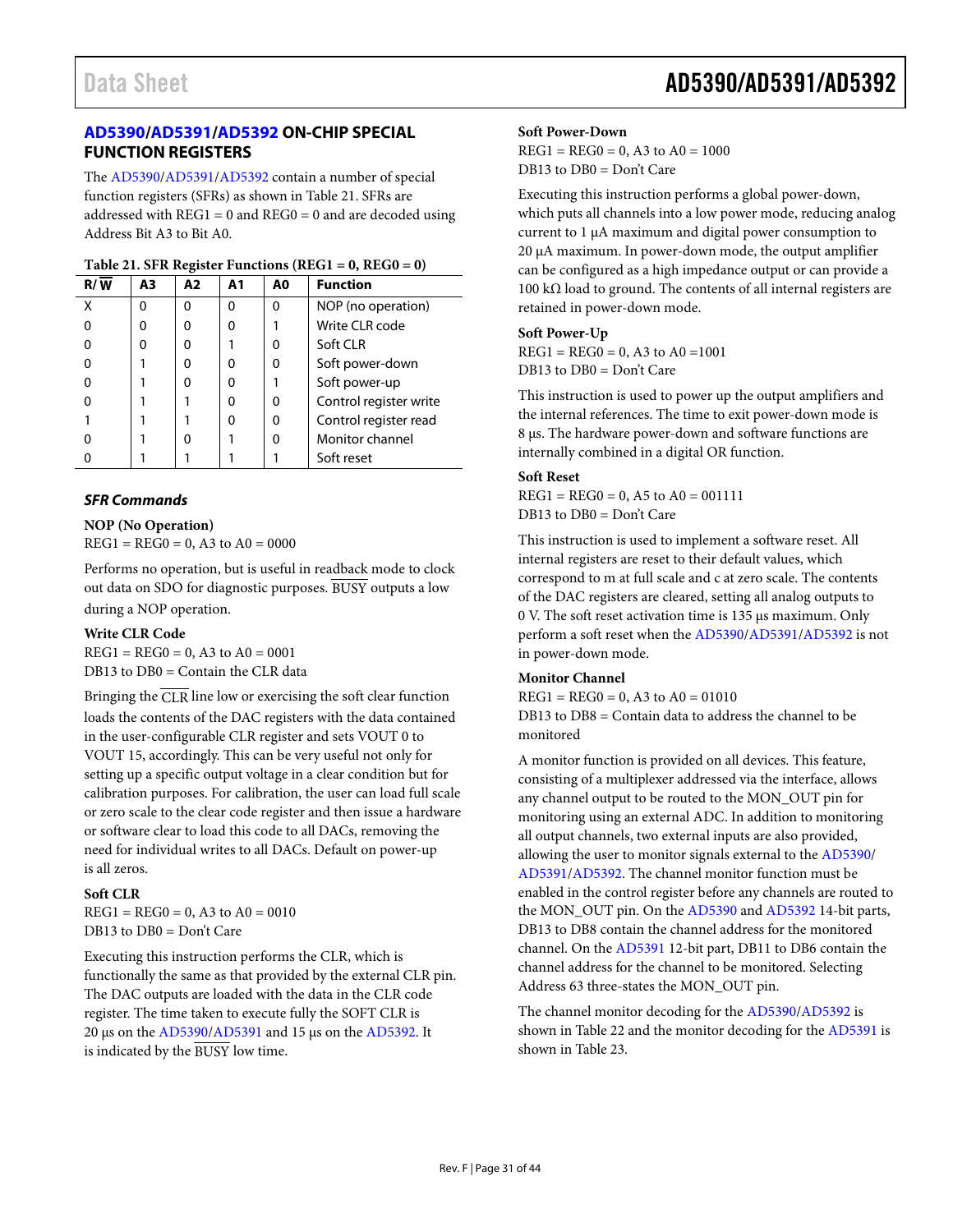| REG1         | <b>REGO</b>  | A <sub>3</sub> | A2       | A <sub>1</sub> | A0 | <b>DB13</b> | <b>DB12</b> | <b>DB11</b> | <b>DB10</b>  | DB <sub>9</sub> | DB8          | DB7 to DB0 | MON_OUT<br>(AD5390) | <b>MON_OUT</b><br>(AD5392) |
|--------------|--------------|----------------|----------|----------------|----|-------------|-------------|-------------|--------------|-----------------|--------------|------------|---------------------|----------------------------|
|              |              |                |          |                |    |             |             |             |              |                 |              |            |                     |                            |
| 0            | 0            |                | $\Omega$ |                | 0  | 0           | $\mathbf 0$ | 0           | 0            | 0               | $\Omega$     | X          | VOUT 0              | VOUT 0                     |
| 0            | 0            |                | $\Omega$ |                | 0  | 0           | 0           | 0           | 0            | 0               |              | Χ          | VOUT <sub>1</sub>   | VOUT <sub>1</sub>          |
| 0            | 0            |                | 0        |                | 0  | 0           | $\mathbf 0$ | 0           | $\mathbf 0$  |                 | $\Omega$     | Χ          | VOUT <sub>2</sub>   | VOUT <sub>2</sub>          |
| 0            | 0            |                | 0        |                | 0  | 0           | $\mathbf 0$ | 0           | 0            |                 |              | Χ          | VOUT <sub>3</sub>   | VOUT <sub>3</sub>          |
| 0            | 0            |                | $\Omega$ |                | 0  | 0           | 0           | 0           |              | 0               | 0            | Χ          | VOUT <sub>4</sub>   | VOUT <sub>4</sub>          |
| 0            | 0            |                | $\Omega$ |                | 0  | 0           | $\mathbf 0$ | 0           |              | 0               |              | Χ          | VOUT <sub>5</sub>   | VOUT <sub>5</sub>          |
| 0            | 0            |                | $\Omega$ |                | 0  | 0           | 0           | 0           |              |                 | 0            | Χ          | VOUT <sub>6</sub>   | VOUT <sub>6</sub>          |
| 0            | 0            |                | $\Omega$ |                | 0  | 0           | $\mathbf 0$ | 0           |              |                 |              | Χ          | VOUT <sub>7</sub>   | VOUT <sub>7</sub>          |
| 0            | $\mathbf{0}$ |                | 0        |                | 0  | 0           | 0           |             | $\mathbf{0}$ | 0               | $\mathbf{0}$ | Χ          | VOUT <sub>8</sub>   |                            |
| 0            | 0            |                | 0        |                | 0  | 0           | 0           |             | 0            | 0               |              | Χ          | VOUT <sub>9</sub>   |                            |
| 0            | $\mathbf{0}$ |                | $\Omega$ |                | 0  | 0           | 0           |             | 0            |                 | 0            | Χ          | VOUT 10             |                            |
| 0            | 0            |                | $\Omega$ |                | 0  | 0           | 0           |             | $\mathbf{0}$ |                 |              | Χ          | VOUT <sub>11</sub>  |                            |
| $\mathbf{0}$ | 0            |                | 0        |                | 0  | 0           | $\mathbf 0$ |             |              | 0               | $\mathbf{0}$ | Χ          | VOUT <sub>12</sub>  |                            |
| 0            | 0            |                | 0        |                | 0  | 0           | 0           |             |              | 0               |              | Χ          | VOUT <sub>13</sub>  |                            |
| 0            | 0            |                | $\Omega$ |                | 0  | 0           | 0           |             |              |                 | 0            | Χ          | VOUT <sub>14</sub>  |                            |
| 0            | 0            |                | $\Omega$ |                | 0  | 0           | 0           |             |              |                 |              | Χ          | VOUT <sub>15</sub>  |                            |
| 0            | 0            |                | $\Omega$ |                | 0  |             | 0           | 0           |              | 0               | 0            | Χ          | MON IN1             | MON_IN1                    |
| 0            | 0            |                | $\Omega$ |                | 0  |             | 0           | 0           |              | 0               |              | Χ          | MON_IN 2            | MON_IN2                    |
| 0            | 0            |                | 0        |                | 0  |             |             |             |              |                 |              | Χ          | Three-state         | Three-state                |

### <span id="page-31-2"></span><span id="page-31-0"></span>**Table 22[. AD5390/](http://www.analog.com/AD5390?doc=AD5390_5391_5392.pdf)[AD5392](http://www.analog.com/AD5392?doc=AD5390_5391_5392.pdf) Channel Monitor Decoding**

#### <span id="page-31-1"></span>**Table 23[. AD5391](http://www.analog.com/AD5391?doc=AD5390_5391_5392.pdf) Channel Monitor Decoding**

| REG1 | <b>REGO</b>  | A3 | A2           | A1 | A <sub>0</sub> | ັ<br><b>DB11</b> | <b>DB10</b> | DB <sub>9</sub> | DB8          | DB7      | DB <sub>6</sub> | DB5 to DB0 | <b>MON_OUT (AD5391)</b> |
|------|--------------|----|--------------|----|----------------|------------------|-------------|-----------------|--------------|----------|-----------------|------------|-------------------------|
| 0    | $\mathbf{0}$ | 1  | $\mathbf{0}$ | 1  | $\mathbf{0}$   | $\mathbf{0}$     | $\Omega$    | 0               | $\mathbf{0}$ | $\Omega$ | 0               | X          | VOUT 0                  |
| 0    | 0            | 1  | 0            | 1  | 0              | 0                | 0           | 0               | 0            | 0        | 1               | X          | VOUT <sub>1</sub>       |
| 0    | $\mathbf{0}$ | 1  | $\mathbf{0}$ |    | 0              | $\Omega$         | 0           | $\Omega$        | $\Omega$     |          | $\mathbf 0$     | X          | VOUT <sub>2</sub>       |
| 0    | 0            | 1  | 0            |    | 0              | 0                | 0           | 0               | 0            |          |                 | X          | VOUT <sub>3</sub>       |
| 0    | 0            | 1  | $\mathbf{0}$ |    | 0              | 0                | 0           | 0               |              | 0        | $\mathbf 0$     | X          | VOUT <sub>4</sub>       |
| 0    | 0            | 1  | 0            |    | 0              | 0                | 0           | 0               |              | 0        |                 | X          | VOUT <sub>5</sub>       |
| 0    | 0            | 1  | 0            |    | 0              | $\Omega$         | 0           | 0               |              | 1        | $\mathbf 0$     | X          | VOUT 6                  |
| 0    | $\mathbf{0}$ | 1  | $\mathbf{0}$ |    | 0              | $\Omega$         | 0           | $\Omega$        |              |          |                 | X          | VOUT <sub>7</sub>       |
| 0    | $\mathbf{0}$ | 1  | $\mathbf{0}$ |    | 0              | $\Omega$         | 0           |                 | $\Omega$     | 0        | 0               | Χ          | VOUT <sub>8</sub>       |
| 0    | 0            | 1  | $\mathbf{0}$ |    | 0              | 0                | 0           |                 | 0            | 0        |                 | Χ          | VOUT <sub>9</sub>       |
| 0    | 0            | 1  | 0            |    | 0              | 0                | 0           |                 | 0            |          | 0               | X          | VOUT 10                 |
| 0    | 0            | 1  | 0            |    | 0              | 0                | 0           |                 | 0            |          |                 | X          | VOUT <sub>11</sub>      |
| 0    | $\mathbf{0}$ | 1  | $\mathbf{0}$ |    | 0              | 0                | 0           |                 |              | 0        | $\mathbf 0$     | X          | VOUT <sub>12</sub>      |
| 0    | $\mathbf{0}$ |    | 0            |    | 0              | $\Omega$         | $\Omega$    |                 |              | 0        |                 | X          | VOUT <sub>13</sub>      |
| 0    | 0            | 1  | 0            |    | 0              | 0                | 0           |                 |              |          | $\mathbf 0$     | X          | VOUT <sub>14</sub>      |
| 0    | 0            | 1  | 0            |    | 0              | 0                | 0           |                 |              |          |                 | X          | VOUT <sub>15</sub>      |
| 0    | 0            | 1  | 0            |    | 0              |                  | 0           | 0               |              | 0        | $\mathbf 0$     | X          | MON_IN1                 |
| 0    | 0            | 1  | $\mathbf{0}$ |    | 0              |                  | 0           | 0               |              | 0        | 1               | X          | MON_IN2                 |
| 0    | 0            | 1  | 0            |    | 0              |                  |             | 0               |              | 1        | 0               | Χ          | Undefined               |
| 0    | 0            | 1  | $\mathbf{0}$ |    | 0              |                  |             |                 |              |          | $\cdot$         | Χ          | Undefined               |
| 0    | 0            | 1  | 0            |    | 0              |                  |             |                 |              |          | $\mathbf 0$     | X          | Undefined               |
| 0    | 0            | 1  | 0            |    | 0              |                  |             |                 |              | 1        |                 | X          | Three-state             |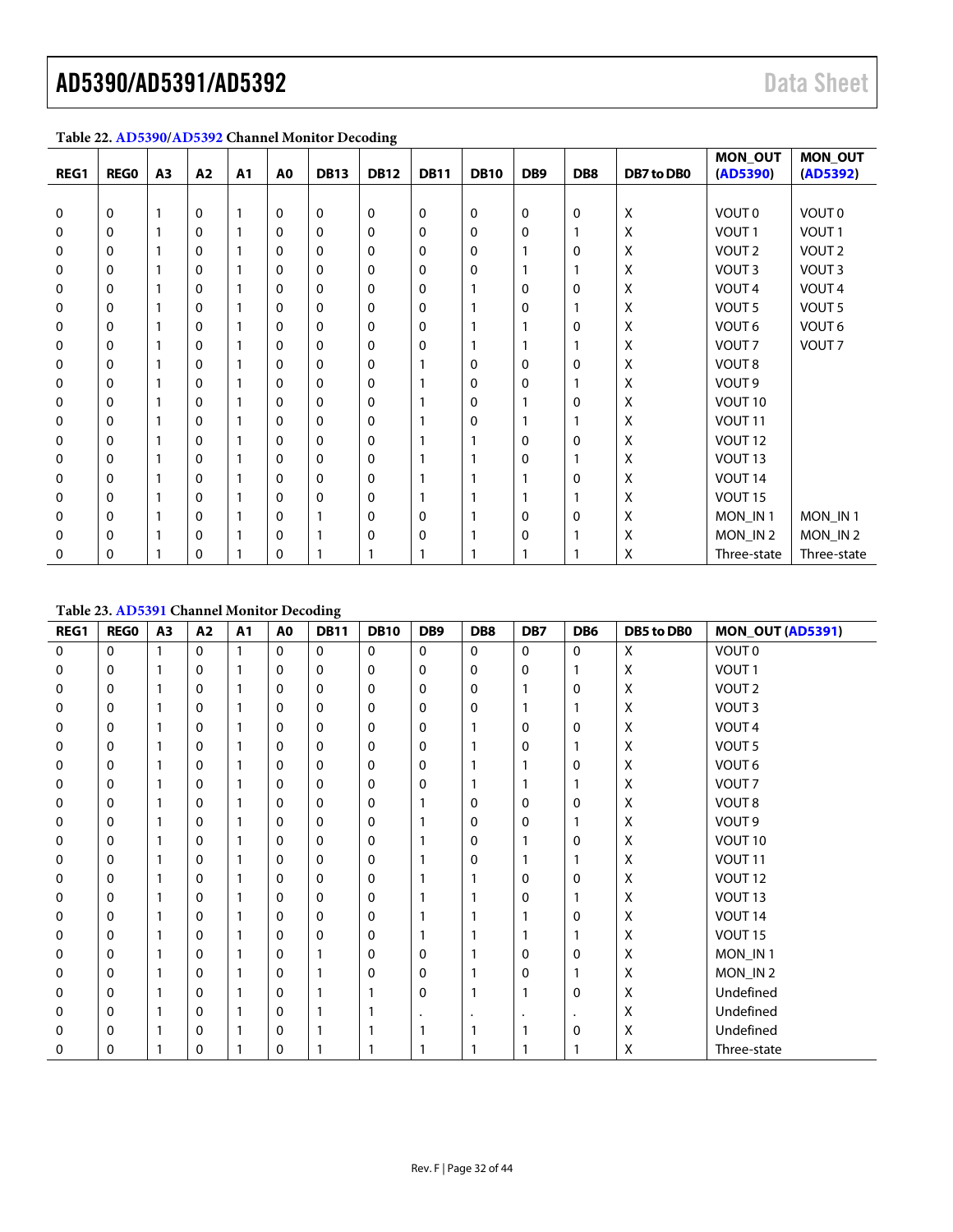#### <span id="page-32-0"></span>**CONTROL REGISTER WRITE**

[Table 24](#page-32-1) shows the control register contents for th[e AD5390](http://www.analog.com/AD5390?doc=AD5390_5391_5392.pdf) and the [AD5392.](http://www.analog.com/AD5392?doc=AD5390_5391_5392.pdf) [Table 25](#page-32-2) provides bit descriptions. Note that REG1 = REG0 = 0, A3 to A0 = 1100, and DB13 to DB0 contain the control register data.

#### <span id="page-32-1"></span>**Table 24[. AD5390/](http://www.analog.com/AD5390?doc=AD5390_5391_5392.pdf)[AD5392](http://www.analog.com/AD5392?doc=AD5390_5391_5392.pdf) Control Register Contents**

| <b>MSB</b>  |             |             |                         |                      |                      |     |                                  |                                  |     |                      |                        |                 | <b>LSB</b>           |
|-------------|-------------|-------------|-------------------------|----------------------|----------------------|-----|----------------------------------|----------------------------------|-----|----------------------|------------------------|-----------------|----------------------|
| <b>CR13</b> | <b>CR12</b> | <b>CR11</b> | CD10<br>к.<br><b>JU</b> | CR9<br>$\sim$ $\sim$ | CR8<br>$\sim$ $\sim$ | CR7 | CR <sub>6</sub><br>$\sim$ $\sim$ | CR <sub>5</sub><br>$\sim$ $\sim$ | CR4 | CR3<br>$\sim$ $\sim$ | CR <sub>2</sub><br>___ | CR <sub>1</sub> | CR0<br>$\sim$ $\sim$ |

### <span id="page-32-2"></span>**Table 25[. AD5390](http://www.analog.com/AD5390?doc=AD5390_5391_5392.pdf) an[d AD5392](http://www.analog.com/AD5392?doc=AD5390_5391_5392.pdf) Bit Descriptions**

| <b>Bit</b>      | <b>Description</b>                                                                                                                                                                                                                                                                                                                                                                                                                                                                                                                                                                                                     |
|-----------------|------------------------------------------------------------------------------------------------------------------------------------------------------------------------------------------------------------------------------------------------------------------------------------------------------------------------------------------------------------------------------------------------------------------------------------------------------------------------------------------------------------------------------------------------------------------------------------------------------------------------|
| <b>CR13</b>     | Power-Down Status. This bit is used to configure the output amplifier state in power-down mode.<br>CR13 = 1: Amplifier output is high impedance (default on power-up).<br>$CR13 = 0$ : Amplifier output is 100 k $\Omega$ to ground.                                                                                                                                                                                                                                                                                                                                                                                   |
| <b>CR12</b>     | REF Select. This bit selects the operating internal reference for the AD5390/AD5391/AD5392. CR12 is programmed as<br>follows:<br>CR12 = 1: Internal reference is 2.5 V (AD5390-5/AD5392-5 default). Recommended operating reference for AD5390-5/<br>AD5391-5/AD5392-5.<br>CR12 = 0: Internal reference is 1.25 V (AD5390-3/AD5392-3 default). Recommended operating reference for AD5390-3 and                                                                                                                                                                                                                        |
| <b>CR11</b>     | AD5392-3.<br>Current Boost Control. This bit is used to boost the current in the output amplifier, thus altering its slew rate and is<br>configured as follows:<br>CR11 = 1: Boost mode on. This maximizes the bias current in the output amplifier, optimizing its slew rate but increasing<br>the power dissipation.<br>$CR11 = 0$ : Boost mode off (default on power-up). This reduces the bias current in the output amplifier and reduces the<br>overall power consumption.                                                                                                                                       |
| <b>CR10</b>     | Internal/External Reference. This bit determines if the DAC uses its internal reference or an external reference.<br>CR10 = 1: Internal reference enabled. Reference output depends on data loaded to CR12.<br>$CR10 = 0$ : External reference selected (default on power-up).                                                                                                                                                                                                                                                                                                                                         |
| CR <sub>9</sub> | Channel Monitor Enable (see Table 22).<br>CR9 = 1: Monitor enabled (default on power-up). This enables the channel monitor function. Following a write to the<br>monitor channel in the SFR register, the selected channel output is routed to the MON_OUT pin.<br>$CR9 = 0$ : Monitor disabled. When monitor is disabled, the MON_OUT pin is three-stated.                                                                                                                                                                                                                                                            |
| CR <sub>8</sub> | Thermal Monitor Function. When enabled, this function is used to monitor the internal die temperature of the<br>AD5390/AD5392. The thermal monitor powers down the output amplifiers when the temperature exceeds 130°C. This<br>function can be used to protect the device when the power dissipation of the device may be exceeded, if a number of<br>output channels are simultaneously short circuited. A soft power-up re-enables the output amplifiers if the die<br>temperature has dropped below 130°C.<br>$CR8 = 1$ : Thermal monitor enabled.<br>$CR8 = 0$ : Thermal monitor disabled (default on power-up). |
| CR7 to CR4      | Don't Care.                                                                                                                                                                                                                                                                                                                                                                                                                                                                                                                                                                                                            |
| CR3 to CR2      | Toggle Function Enable. This function lets the user toggle the output between two codes loaded to the A and B register<br>for each DAC. Control Register Bits CR3 and CR2 are used to enable individual groups of eight channels for operation in<br>toggle mode on the AD5390 and AD5392, as follows:<br>Channel 8 to Channel 15<br>CR <sub>3</sub><br>Group 1<br>CR <sub>2</sub><br>Group 0 Channel 0 to Channel 7<br>CR2 is the only active bit on the AD5392. Logic 1 written to any bit enables a group of channels and Logic 0 disables a<br>group. LDAC is used to toggle between the two registers.            |
| CR1 to CR0      | Don't Care.                                                                                                                                                                                                                                                                                                                                                                                                                                                                                                                                                                                                            |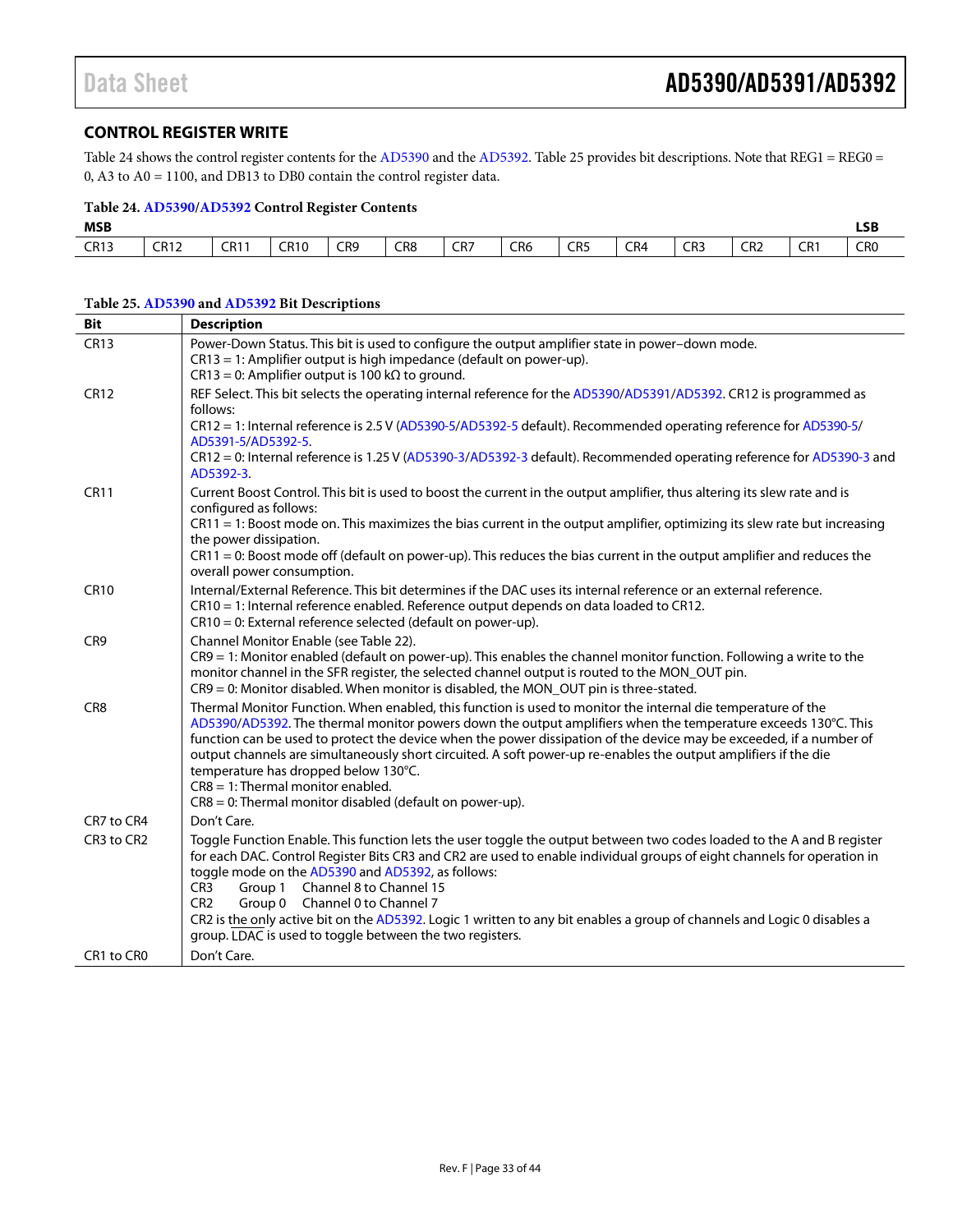[Table 26](#page-33-0) shows the control register contents of the [AD5391.](http://www.analog.com/AD5391?doc=AD5390_5391_5392.pdf) [Table 27](#page-33-1) provides bit descriptions. Note that REG1 = REG0 = 0, A3 to A0 = 1100, and DB13 to DB0 contain the control register data.

#### <span id="page-33-0"></span>**Table 26[. AD5391](http://www.analog.com/AD5391?doc=AD5390_5391_5392.pdf) Control Register Contents**

| <b>MSB</b>  |             |     |     |            |                 |                 |     |     | <b>LSB</b><br>___ |                                |                 |
|-------------|-------------|-----|-----|------------|-----------------|-----------------|-----|-----|-------------------|--------------------------------|-----------------|
| <b>CR11</b> | <b>CR10</b> | CR9 | CR8 | CD7<br>CR/ | CR <sub>6</sub> | CR <sub>5</sub> | CR4 | CR3 | CR <sub>2</sub>   | CD <sub>1</sub><br>UN 1<br>___ | CR <sub>0</sub> |

#### <span id="page-33-1"></span>**Table 27[. AD5391](http://www.analog.com/AD5391?doc=AD5390_5391_5392.pdf) Bit Descriptions**

| Bit             | <b>Description</b>                                                                                                                                                                                                                                                                                                                                                                                                                                                                                                                                                                                                                      |
|-----------------|-----------------------------------------------------------------------------------------------------------------------------------------------------------------------------------------------------------------------------------------------------------------------------------------------------------------------------------------------------------------------------------------------------------------------------------------------------------------------------------------------------------------------------------------------------------------------------------------------------------------------------------------|
| <b>CR11</b>     | Power-Down Status. This bit is used to configure the output amplifier state in power-down mode.<br>$CR11 = 1$ : Amplifier output is high impedance (default on power-up).<br>$CR11 = 0$ : Amplifier output is 100 k $\Omega$ to ground.                                                                                                                                                                                                                                                                                                                                                                                                 |
| <b>CR10</b>     | REF Select. This bit selects the operating internal reference for the AD5391. CR10 is programmed as follows:<br>CR10 = 1: Internal reference is 2.5 V (AD5391-5 default). Recommended operating reference for AD5391-5.<br>CR10 = 0: Internal reference is 1.25 V (AD5391-3 default). Recommended operating reference for AD5391-3.                                                                                                                                                                                                                                                                                                     |
| CR <sub>9</sub> | Current Boost Control. This bit is used to boost the current in the output amplifier, thus altering its slew rate. This bit is<br>configured as follows:<br>CR9 = 1: Boost mode on. This maximizes the bias current in the output amplifier, optimizing its slew rate but increasing<br>the power dissipation.<br>CR9 = 0: Boost mode off (default on power-up). This reduces the bias current in the output amplifier and reduces the overall<br>power consumption.                                                                                                                                                                    |
| CR <sub>8</sub> | Internal/External Reference. This bits determines if the DAC uses its internal reference or an external reference.<br>CR8 = 1: Internal reference enabled. Reference output depends on data loaded to CR10.<br>$CR8 = 0$ : External reference selected (default on power-up).                                                                                                                                                                                                                                                                                                                                                           |
| CR <sub>7</sub> | Channel Monitor Enable (see Table 23).<br>CR7 = 1: Monitor enabled. This enables the channel monitor function. Following a write to the monitor channel in<br>the SFR register, the selected channel output is routed to the MON_OUT pin.<br>$CR7 = 0$ : Monitor disabled (default on power-up). When monitor is disabled, the MON_OUT pin is three-stated.                                                                                                                                                                                                                                                                             |
| CR <sub>6</sub> | Thermal Monitor Function. When enabled, this function is used to monitor the internal die temperature of the AD5391,<br>when enabled. The thermal monitor powers down the output amplifiers when the temperature exceeds 130°C. This function<br>can be used to protect the device in cases where the power dissipation of the device may be exceeded, if a number of<br>output channels are simultaneously short circuited. A soft power-up re-enables the output amplifiers if the die temperature<br>has dropped below 130°C.<br>$CR6 = 1$ : Thermal monitor enabled.<br>$CR6 = 0$ : Thermal monitor disabled (default on power-up). |
| CR5 to CR2      | Don't Care.                                                                                                                                                                                                                                                                                                                                                                                                                                                                                                                                                                                                                             |
| CR1 to CR0      | Toggle Function Enable. This function lets the user toggle the output between two codes loaded to the A and B register for<br>each DAC. Control Register Bit CR1 and Bit CR0 are used to enable individual groups of eight channels for operation in<br>toggle mode on the AD5391, as follows:<br>Channel 8 to Channel 15<br>CR <sub>1</sub><br>Group 1<br>Channel 0 to Channel 7<br>CR <sub>0</sub><br>Group 0                                                                                                                                                                                                                         |
|                 | Logic 1 written to any bit enables a group of channels and Logic 0 disables a group. LDAC is used to toggle between the two<br>registers.                                                                                                                                                                                                                                                                                                                                                                                                                                                                                               |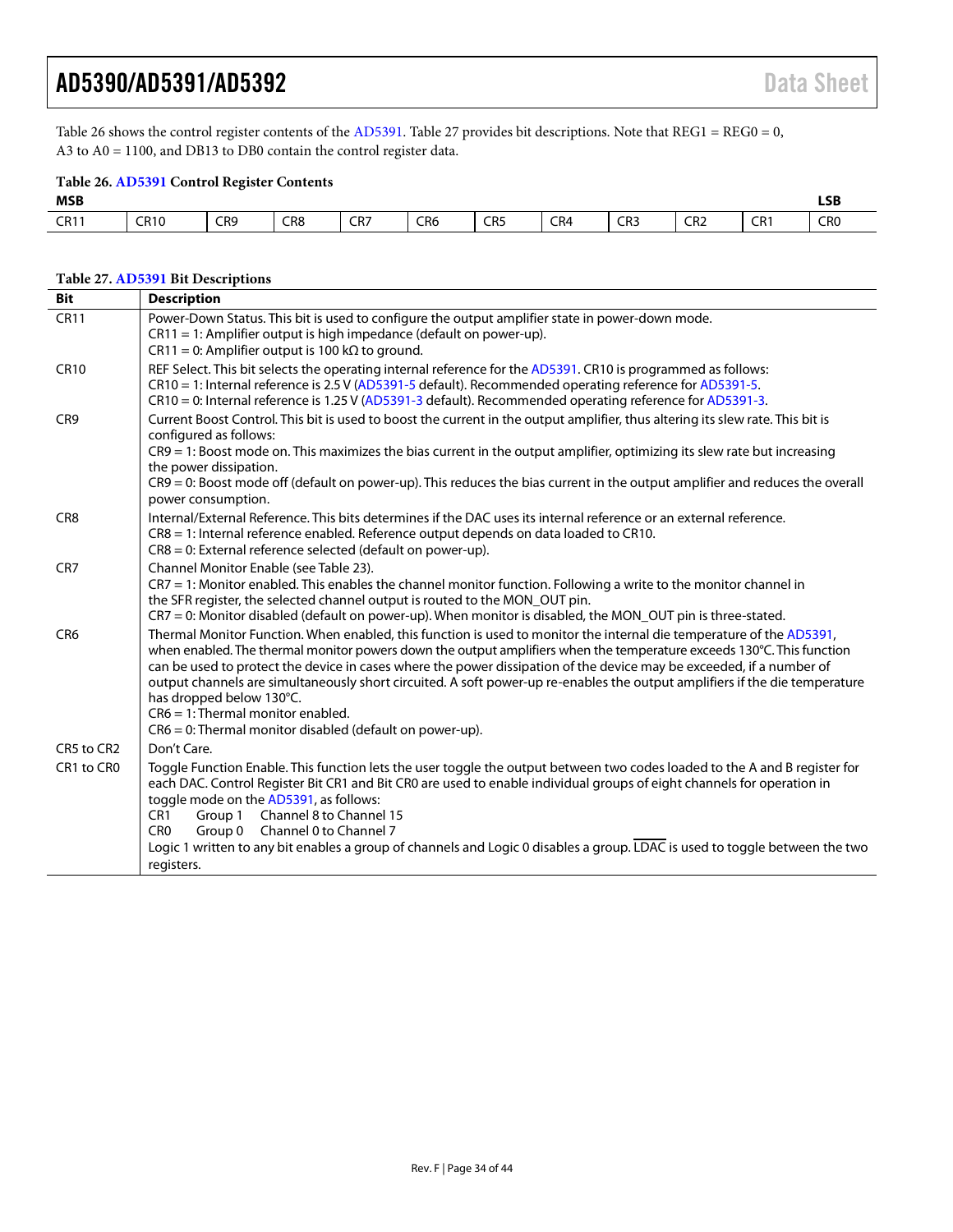### <span id="page-34-1"></span><span id="page-34-0"></span>HARDWARE FUNCTIONS **RESET FUNCTION**

Bringing the RESET line low resets the contents of all internal registers to their power-on reset state. RESET is a negative edgesensitive input. The default corresponds to m at full scale and c at zero scale. The contents of all DAC registers are cleared by setting the outputs to 0 V. This sequence takes 270 μs maximum. The falling edge of RESET initiates the reset process. BUSY goes low for the duration, returning high when RESET is complete. While  $\overline{BUSY}$  is low, all interfaces are disabled and all  $\overline{LDAC}$ pulses are ignored. When BUSY returns high, the part resumes normal operation, and the status of the RESET pin is ignored until the next falling edge is detected. Only perform a hardware reset when th[e AD5390](http://www.analog.com/AD5390?doc=AD5390_5391_5392.pdf)[/AD5391](http://www.analog.com/AD5391?doc=AD5390_5391_5392.pdf)[/AD5392 i](http://www.analog.com/AD5392?doc=AD5390_5391_5392.pdf)s not in power-down mode.

### <span id="page-34-2"></span>**ASYNCHRONOUS CLEAR FUNCTION**

 $\overline{\text{CLR}}$  is negative-edge-triggered and  $\overline{\text{BUSY}}$  goes low for the duration of the  $\overline{\text{CLR}}$  execution. Bringing the  $\overline{\text{CLR}}$  line low clears the contents of the DAC registers to the data contained in the user-configurable CLR register and sets the analog outputs accordingly. This function can be used in system calibration to load zero scale and full scale to all channels together. The execution time for a CLR is 20 μs on th[e AD5390](http://www.analog.com/AD5390?doc=AD5390_5391_5392.pdf)[/AD5391 a](http://www.analog.com/AD5391?doc=AD5390_5391_5392.pdf)nd 15 μs on the [AD5392.](http://www.analog.com/AD5392?doc=AD5390_5391_5392.pdf) 

### <span id="page-34-3"></span>**BUSY AND LDAC FUNCTIONS**

BUSY is a digital CMOS output indicating the status of the [AD5390/](http://www.analog.com/AD5390?doc=AD5390_5391_5392.pdf)[AD5391/](http://www.analog.com/AD5391?doc=AD5390_5391_5392.pdf)[AD5392 d](http://www.analog.com/AD5392?doc=AD5390_5391_5392.pdf)evices. BUSY goes low during internal calculations of x2 data. If  $\overline{\text{LDAC}}$  is taken low while  $\overline{BUSY}$  is low, this event is stored. The user can hold the  $\overline{LDAC}$ input permanently low and, in this case, the DAC outputs update immediately after BUSY goes high. BUSY also goes low during a power-on reset and when a falling edge is detected on the RESET pin. During this time, all interfaces are disabled and any events on LDAC are ignored.

The [AD5390/](http://www.analog.com/AD5390?doc=AD5390_5391_5392.pdf)[AD5391/](http://www.analog.com/AD5391?doc=AD5390_5391_5392.pdf)[AD5392 c](http://www.analog.com/AD5392?doc=AD5390_5391_5392.pdf)ontain an extra feature whereby a DAC register is not updated unless its x2 register has been written to since the last time LDAC was brought low. Normally, when LDAC is brought low, the DAC registers are filled with the contents of the x2 registers. However, these devices update the DAC register only if the x2 data has changed, thereby removing unnecessary digital crosstalk.

#### <span id="page-34-4"></span>**POWER-ON RESET**

The [AD5390/](http://www.analog.com/AD5390?doc=AD5390_5391_5392.pdf)[AD5391/](http://www.analog.com/AD5391?doc=AD5390_5391_5392.pdf)[AD5392 c](http://www.analog.com/AD5392?doc=AD5390_5391_5392.pdf)ontain a power-on reset generator and state machine. The power-on reset resets all registers to a predefined state, and the analog outputs are configured as high impedance outputs. The BUSY pin goes low during the power-on reset sequence, preventing data writes to the device.

#### <span id="page-34-5"></span>**POWER-DOWN**

The [AD5390/](http://www.analog.com/AD5390?doc=AD5390_5391_5392.pdf)[AD5391/](http://www.analog.com/AD5391?doc=AD5390_5391_5392.pdf)[AD5392 c](http://www.analog.com/AD5392?doc=AD5390_5391_5392.pdf)ontain a global power-down feature that puts all channels into a low power mode, reducing the analog power consumption to 1 μA maximum and the digital power consumption to 20 μA maximum. In power-down mode, the output amplifier can be configured as a high impedance output or to provide a 100 kΩ load to ground. The contents of all internal registers are retained in power-down mode. When exiting power-down, the settling time of the amplifier elapses before the outputs settle to their correct value.

#### <span id="page-34-6"></span>**MICROPROCESSOR INTERFACING [AD5390/](http://www.analog.com/AD5390?doc=AD5390_5391_5392.pdf)[AD5391/](http://www.analog.com/AD5391?doc=AD5390_5391_5392.pdf)[AD5392 t](http://www.analog.com/AD5392?doc=AD5390_5391_5392.pdf)o MC68HC11**

The serial peripheral interface (SPI) on the MC68HC11 is configured for master mode ( $MSTR = 1$ ), clock polarity bit  $(CPOL) = 0$ , and the clock phase bit  $(CPHA) = 1$ . The SPI is configured by writing to the SPI control register (SPCR)—see the 68HC11 User Manual. SCK of the MC68HC11 drives the SCLK of th[e AD5390](http://www.analog.com/AD5390?doc=AD5390_5391_5392.pdf)[/AD5391](http://www.analog.com/AD5391?doc=AD5390_5391_5392.pdf)[/AD5392,](http://www.analog.com/AD5392?doc=AD5390_5391_5392.pdf) the MOSI output drives the serial data line (DIN) of the [AD5390/](http://www.analog.com/AD5390?doc=AD5390_5391_5392.pdf)[AD5391/](http://www.analog.com/AD5391?doc=AD5390_5391_5392.pdf) [AD5392,](http://www.analog.com/AD5392?doc=AD5390_5391_5392.pdf) and the MISO input is driven from  $D_{\text{OUT}}$ . The  $\overline{\text{SYNC}}$ signal is derived from a port line (PC7). When data is being transmitted to th[e AD5390](http://www.analog.com/AD5390?doc=AD5390_5391_5392.pdf)[/AD5391](http://www.analog.com/AD5391?doc=AD5390_5391_5392.pdf)[/AD5392,](http://www.analog.com/AD5392?doc=AD5390_5391_5392.pdf) the SYNC line is taken low (PC7). Data appearing on the MOSI output is valid on the falling edge of SCK. Serial data from the MC8HC11 is trans-mitted in 8-bit bytes with only eight falling clock edges occurring in the transmit cycle.



Figure 37[. AD5390](http://www.analog.com/AD5390?doc=AD5390_5391_5392.pdf)[/AD5391](http://www.analog.com/AD5391?doc=AD5390_5391_5392.pdf)[/AD5392 t](http://www.analog.com/AD5392?doc=AD5390_5391_5392.pdf)o MC68HC11 Interface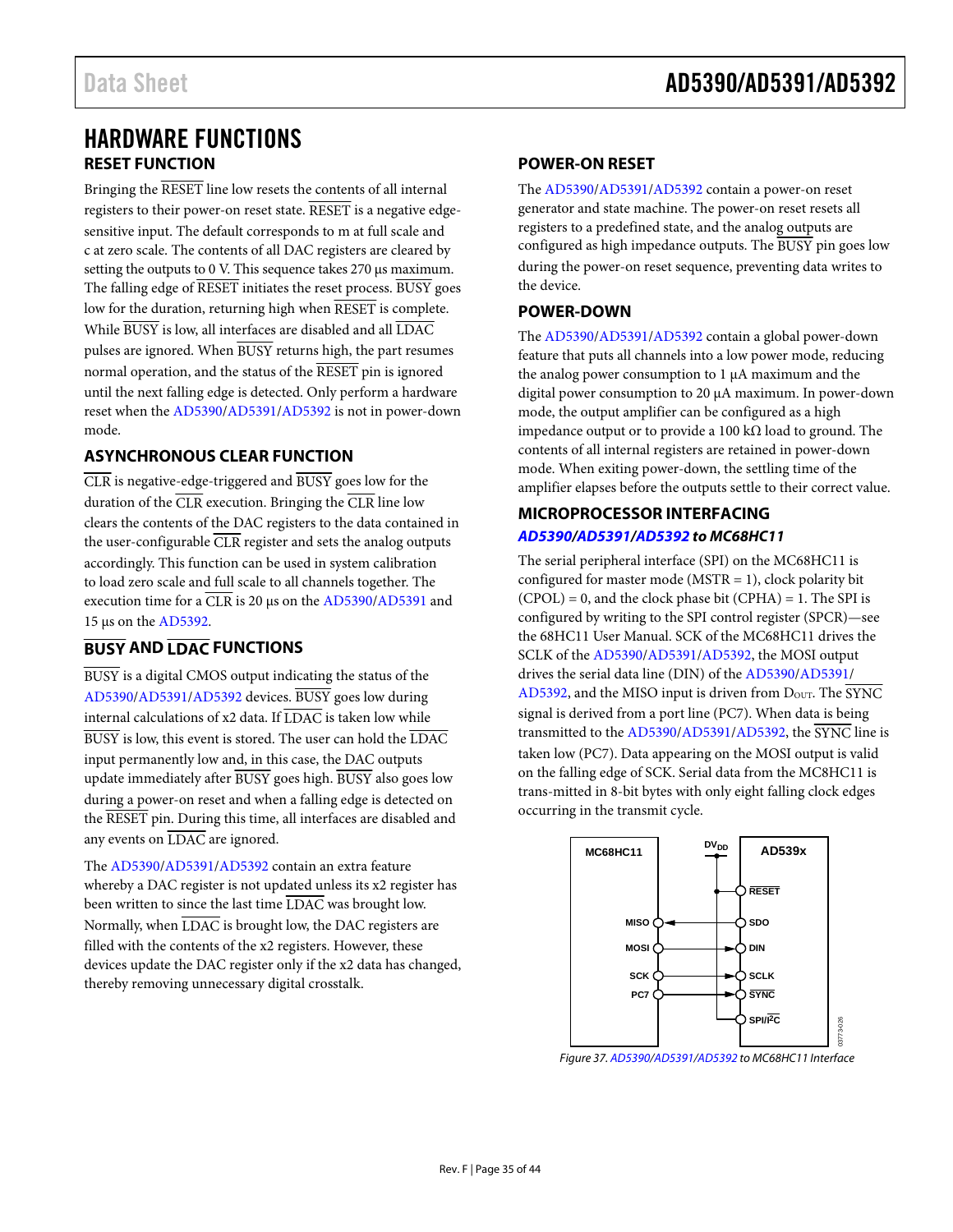#### **[AD5390/](http://www.analog.com/AD5390?doc=AD5390_5391_5392.pdf)[AD5391/](http://www.analog.com/AD5391?doc=AD5390_5391_5392.pdf)[AD5392 t](http://www.analog.com/AD5392?doc=AD5390_5391_5392.pdf)o PIC16C6x/7x**

The PIC16C6x/7x synchronous serial port (SSP) is configured as an SPI master with the clock polarity  $bit = 0$ . This is done by writing to the synchronous serial port control register (SSPCON)—see the PIC16/17 Microcontroller User Manual. I[n Figure 38,](#page-35-0) I/O port RA1 is used to pulse SYNC and enable the serial port of the [AD5390/](http://www.analog.com/AD5390?doc=AD5390_5391_5392.pdf)[AD5391/](http://www.analog.com/AD5391?doc=AD5390_5391_5392.pdf)[AD5392.](http://www.analog.com/AD5392?doc=AD5390_5391_5392.pdf) This microcontroller transfers only eight bits of data during each serial transfer operation; therefore, three consecutive read/write operations are needed, depending on the mode[. Figure 38](#page-35-0)  shows the connection diagram.



#### Figure 38[. AD5390/](http://www.analog.com/AD5390?doc=AD5390_5391_5392.pdf)[AD5391](http://www.analog.com/AD5391?doc=AD5390_5391_5392.pdf)[/AD5392 t](http://www.analog.com/AD5392?doc=AD5390_5391_5392.pdf)o PIC16C6x/7x Interface

03773-027

#### <span id="page-35-0"></span>**[AD5390](http://www.analog.com/AD5390?doc=AD5390_5391_5392.pdf)[/AD5391/](http://www.analog.com/AD5391?doc=AD5390_5391_5392.pdf)[AD5392 t](http://www.analog.com/AD5392?doc=AD5390_5391_5392.pdf)o 8051**

Th[e AD5390/](http://www.analog.com/AD5390?doc=AD5390_5391_5392.pdf)[AD5391/](http://www.analog.com/AD5391?doc=AD5390_5391_5392.pdf)[AD5392 r](http://www.analog.com/AD5392?doc=AD5390_5391_5392.pdf)equires a clock synchronized to the serial data. The 8051 serial interface must, therefore, be operated in Mode 0. In this mode, serial data enters and exits through RxD and a shift clock is output on TxD[. Figure 39](#page-35-1)  shows how the 8051 is connected to the [AD5390](http://www.analog.com/AD5390?doc=AD5390_5391_5392.pdf)[/AD5391/](http://www.analog.com/AD5391?doc=AD5390_5391_5392.pdf) [AD5392.](http://www.analog.com/AD5392?doc=AD5390_5391_5392.pdf) Because th[e AD5390](http://www.analog.com/AD5390?doc=AD5390_5391_5392.pdf)[/AD5391/](http://www.analog.com/AD5391?doc=AD5390_5391_5392.pdf)[AD5392 s](http://www.analog.com/AD5392?doc=AD5390_5391_5392.pdf)hifts data out on the rising edge of the shift clock and latches data in on the falling edge, the shift clock must be inverted. The [AD5390/](http://www.analog.com/AD5390?doc=AD5390_5391_5392.pdf)  [AD5391/](http://www.analog.com/AD5391?doc=AD5390_5391_5392.pdf)[AD5392 r](http://www.analog.com/AD5392?doc=AD5390_5391_5392.pdf)equires its data with the MSB first. Because the 8051 outputs the LSB first, the transmit routine must take this into account.



Figure 39[. AD5390](http://www.analog.com/AD5390?doc=AD5390_5391_5392.pdf)[/AD5391](http://www.analog.com/AD5391?doc=AD5390_5391_5392.pdf)[/AD5392 t](http://www.analog.com/AD5392?doc=AD5390_5391_5392.pdf)o 8051 Interface

#### <span id="page-35-1"></span>**[AD5390/](http://www.analog.com/AD5390?doc=AD5390_5391_5392.pdf)[AD5391](http://www.analog.com/AD5391?doc=AD5390_5391_5392.pdf)[/AD5392](http://www.analog.com/AD5392?doc=AD5390_5391_5392.pdf) to [ADSP-BF527](http://www.analog.com/ADSP-BF527?doc=AD5390_5391_5392.pdf)**

[Figure 40](#page-35-2) shows a serial interface between the [AD5390/](http://www.analog.com/AD5390?doc=AD5390_5391_5392.pdf) [AD5391/](http://www.analog.com/AD5391?doc=AD5390_5391_5392.pdf)[AD5392 a](http://www.analog.com/AD5392?doc=AD5390_5391_5392.pdf)nd th[e ADSP-BF527.](http://www.analog.com/ADSP-BF527?doc=AD5390_5391_5392.pdf) Th[e ADSP-BF527](http://www.analog.com/ADSP-BF527?doc=AD5390_5391_5392.pdf) should be set up to operate in SPORT transmit alternate framing mode. Th[e ADSP-BF527](http://www.analog.com/ADSP-BF527?doc=AD5390_5391_5392.pdf) SPORT is programmed through the SPORT control register and should be configured as follows: internal clock operation, active low framing, and 16 bit word length. Transmission is initiated by writing a word to the Tx register after the SPORT has been enabled.



<span id="page-35-2"></span>Figure 40. [AD5390/](http://www.analog.com/AD5390?doc=AD5390_5391_5392.pdf)[AD5391/](http://www.analog.com/AD5391?doc=AD5390_5391_5392.pdf)[AD5392 t](http://www.analog.com/AD5392?doc=AD5390_5391_5392.pdf)[o ADSP-BF527 I](http://www.analog.com/ADSP-BF527?doc=AD5390_5391_5392.pdf)nterface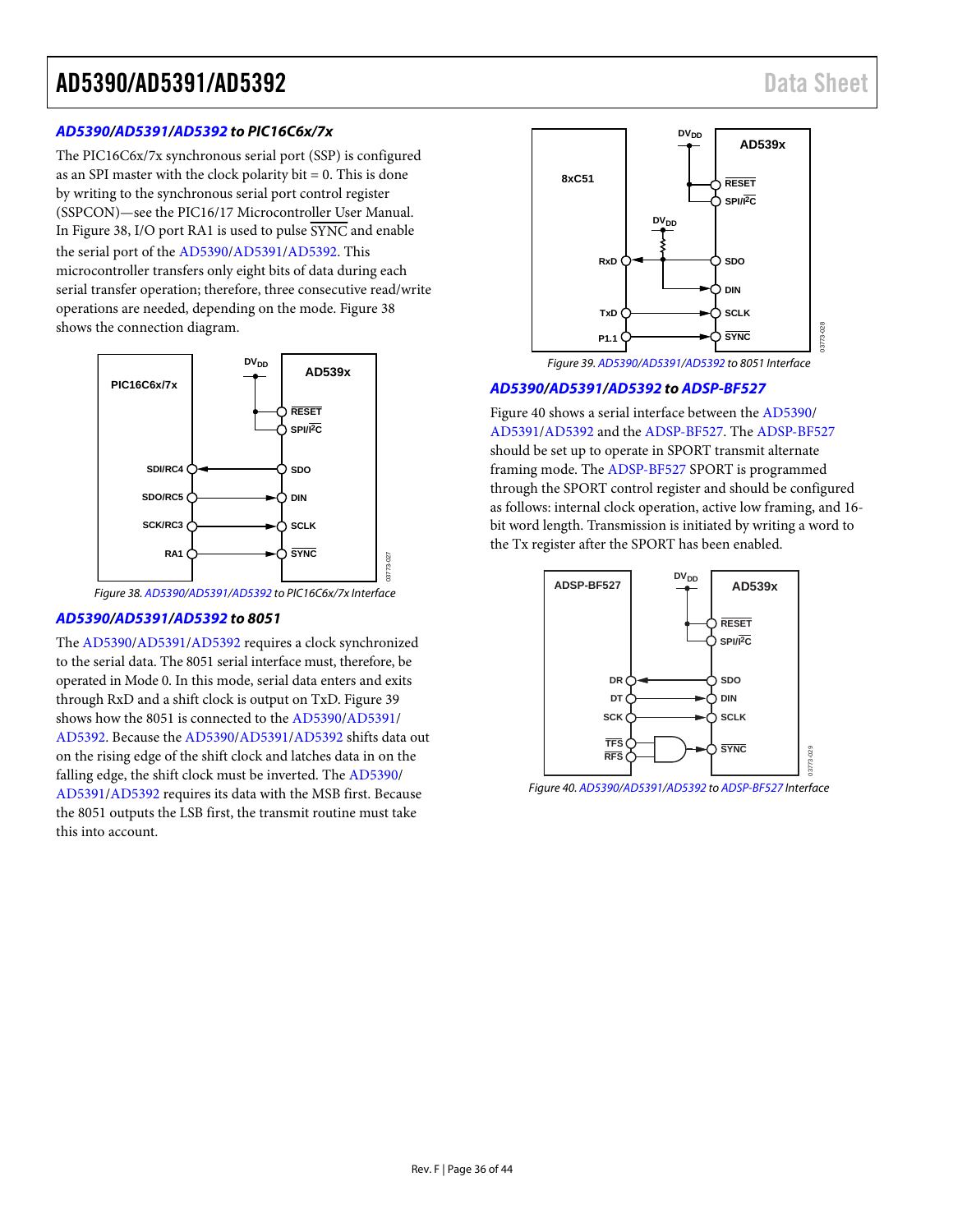### <span id="page-36-1"></span><span id="page-36-0"></span>APPLICATION INFORMATION **POWER SUPPLY DECOUPLING**

In any circuit where accuracy is important, careful consideration of the power supply and ground return layout helps to ensure the rated performance. The printed circuit board on which the [AD5390/](http://www.analog.com/AD5390?doc=AD5390_5391_5392.pdf)[AD5391/](http://www.analog.com/AD5391?doc=AD5390_5391_5392.pdf)[AD5392](http://www.analog.com/AD5392?doc=AD5390_5391_5392.pdf) is mounted should be designed so that the analog and digital sections are separated and confined to certain areas of the board. If the [AD5390/](http://www.analog.com/AD5390?doc=AD5390_5391_5392.pdf)[AD5391/](http://www.analog.com/AD5391?doc=AD5390_5391_5392.pdf)[AD5392](http://www.analog.com/AD5392?doc=AD5390_5391_5392.pdf) is in a system where multiple devices require an AGND-to-DGND connection, the connection should be made at one point only. The star ground point should be established as close as possible to the device.

For supplies with multiple pins  $(AV_{DD}, AV_{CC})$ , it is recommended to tie those pins together. The [AD5390/](http://www.analog.com/AD5390?doc=AD5390_5391_5392.pdf)[AD5391/](http://www.analog.com/AD5391?doc=AD5390_5391_5392.pdf) [AD5392](http://www.analog.com/AD5392?doc=AD5390_5391_5392.pdf) should have ample supply bypassing of 10 µF in parallel with 0.1 µF on each supply located as close to the package as possible—ideally right up against the device. The 10  $\mu$ F capacitors are the tantalum bead type. The 0.1  $\mu$ F capacitor should have low effective series resistance (ESR) and effective series inductance (ESI), such as the common ceramic types that provide a low impedance path to ground at high frequencies, to handle transient currents due to internal logic switching.

The power supply lines of th[e AD5390](http://www.analog.com/AD5390?doc=AD5390_5391_5392.pdf)[/AD5391/](http://www.analog.com/AD5391?doc=AD5390_5391_5392.pdf)[AD5392](http://www.analog.com/AD5392?doc=AD5390_5391_5392.pdf) should use as large a trace as possible to provide low impedance paths and reduce the effects of glitches on the power supply line. Fast switching signals such as clocks should be shielded with digital ground to avoid radiating noise to other parts of the board, and should never run near the reference inputs. A ground line routed between the DIN and SCLK lines helps reduce crosstalk between them (not required on a multilayer board, because there is a separate ground plane, but separating the lines helps).

Avoid crossover of digital and analog signals. Traces on opposite sides of the board should run at right angles to each other. This reduces the effects of feedthrough through the board. A micro-strip technique is by far the best, but not always possible with a double-sided board. In this technique, the component side of the board is dedicated to ground plane, while signal traces are placed on the soldered side.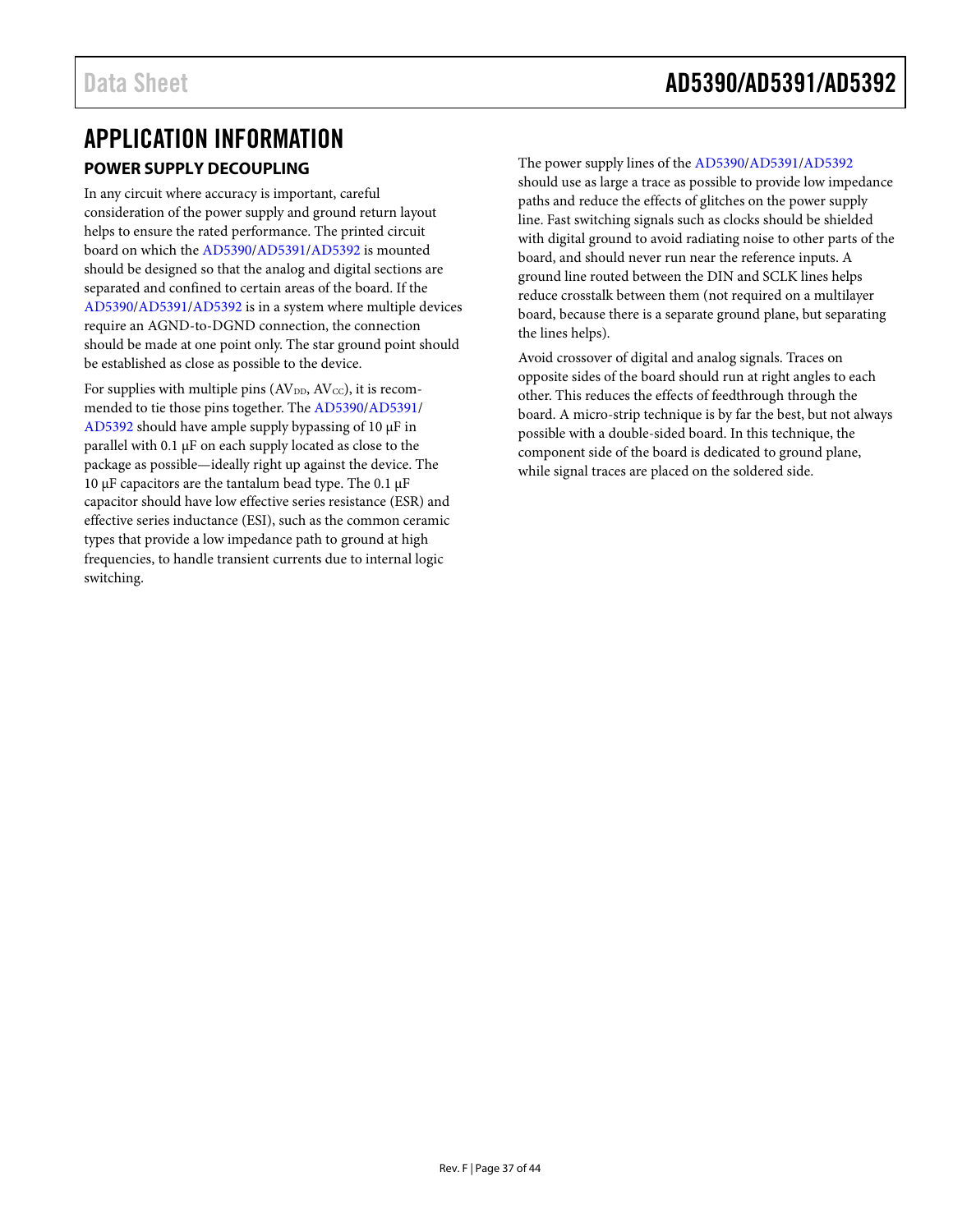#### <span id="page-37-0"></span>**POWER SUPPLY SEQUENCING**

For proper operation, apply DV<sub>DD</sub> first and AV<sub>DD</sub> simultaneously or within 10 ms of  $DV_{DD}$ . This ensures that the power on reset circuitry sets the registers to their default values and keeps the analog outputs at 0 V until a valid write operation takes place. When  $AV_{DD}$  cannot be applied within 10 ms of  $DV_{DD}$ , issue a hardware reset. This will trigger the power on reset circuitry and load the default register values. In cases where the initial power supply has the same or a lower voltage than the second power supply, a Schottky diode can be used to temporarily supply power until the second power supply turns on. [Table 28](#page-37-1) lists power supply sequences and the recommended diode connections. Alternatively, a load switch such as the [ADP196](http://www.analog.com/ADP196?doc=AD5390_5391_5392.pdf) can be used to delay the first power supply until the second power supply turns on. [Figure 43](#page-37-2) shows a typical configuration using the [ADP196.](http://www.analog.com/ADP196?doc=AD5390_5391_5392.pdf) In this case, the  $AV<sub>DD</sub>$  is applied first. This voltage does not appear at the AVDD pin of the [AD5390](http://www.analog.com/AD5390?doc=AD5390_5391_5392.pdf)[/AD5391/](http://www.analog.com/AD5391?doc=AD5390_5391_5392.pdf)[AD5392](http://www.analog.com/AD5392?doc=AD5390_5391_5392.pdf) until the DVDD is applied and brings the EN pin high. The result is that the  $AV_{DD}$  and  $DV_{DD}$ are both applied to th[e AD5390/](http://www.analog.com/AD5390?doc=AD5390_5391_5392.pdf)[AD5391](http://www.analog.com/AD5391?doc=AD5390_5391_5392.pdf)[/AD5392](http://www.analog.com/AD5392?doc=AD5390_5391_5392.pdf) at the same time.

#### <span id="page-37-1"></span>**Table 28. Power Supply Sequencing**

| <b>First Power</b><br><b>Supply</b> | Second<br>Power<br><b>Supply</b> | <b>Recommended Operation</b>                                    |
|-------------------------------------|----------------------------------|-----------------------------------------------------------------|
| $AV_{DD} = 3V$                      | $DV_{DD} \geq 3V$                | See Figure 41.                                                  |
| $DV_{DD} = 3V$                      | AV <sub>DD</sub> $\geq$ 3 V      | See Figure 42.                                                  |
| $AV_{DD} = DV_{DD}$                 | $DV_{DD} = AV_{DD}$              | See Figure 41; assumes separate<br>analog and digital supplies. |
| $DV_{DD} = AV_{DD}$                 | $AV_{DD} = DV_{DD}$              | See Figure 42; assumes separate<br>analog and digital supplies  |
| $AV_{DD} = 5V$                      | $DV_{DD} = 3V$                   | See Figure 43                                                   |
| $DV_{DD} = 5V$                      | $AV_{DD} = 3V$                   | Hardware reset or see Figure 44                                 |



<span id="page-37-3"></span>*Figure 41. AV*<sub>DD</sub> first followed by  $DV_{DD}$ 



<span id="page-37-4"></span>

**Figure 43. AV**<sub>DD</sub> Power Supply Controlled by a Load Switch

<span id="page-37-2"></span>

<span id="page-37-5"></span>*Figure 44. DVDD Power Supply Controlled by a Load Switch*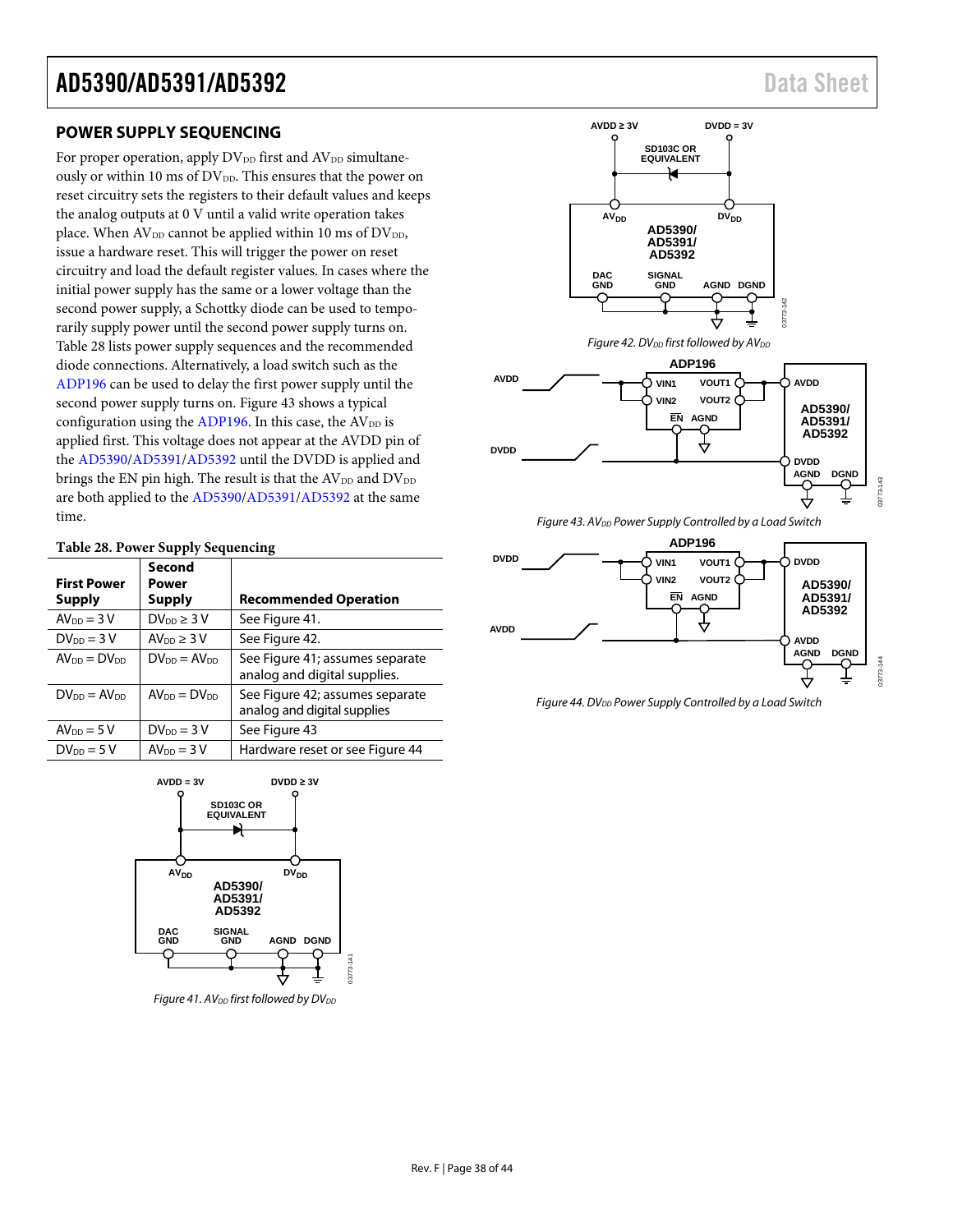### <span id="page-38-0"></span>**TYPICAL CONFIGURATION CIRCUIT**

[Figure 45](#page-38-1) shows a typical configuration for the [AD5390/](http://www.analog.com/AD5390?doc=AD5390_5391_5392.pdf) [AD5391/](http://www.analog.com/AD5391?doc=AD5390_5391_5392.pdf)[AD5392](http://www.analog.com/AD5392?doc=AD5390_5391_5392.pdf) when configured for use with an external reference. In the circuit shown, all AGND, SIGNAL\_GND, and DAC\_GND pins are tied together to a common AGND. AGND and DGND are connected together at th[e AD5390/](http://www.analog.com/AD5390?doc=AD5390_5391_5392.pdf)[AD5391/](http://www.analog.com/AD5391?doc=AD5390_5391_5392.pdf) [AD5392](http://www.analog.com/AD5392?doc=AD5390_5391_5392.pdf) device. On power-up, the [AD5390/](http://www.analog.com/AD5390?doc=AD5390_5391_5392.pdf)[AD5391](http://www.analog.com/AD5391?doc=AD5390_5391_5392.pdf)[/AD5392](http://www.analog.com/AD5392?doc=AD5390_5391_5392.pdf) defaults to external reference operation. All  $AV_{DD}$  lines are connected together and driven from the same 5 V source. It is recommended to decouple close to the device with a 0.1 µF ceramic and a  $10 \mu$ F tantalum capacitor. In this application, the reference for the [AD5390-5/](http://www.analog.com/AD5390?doc=AD5390_5391_5392.pdf)[AD5391-5/](http://www.analog.com/AD5391?doc=AD5390_5391_5392.pdf)[AD5392-5](http://www.analog.com/AD5392?doc=AD5390_5391_5392.pdf) is provided externally from either a[n ADR421](http://www.analog.com/adr421?doc=AD5390_5391_5392.pdf) o[r ADR431](http://www.analog.com/ADR431?doc=AD5390_5391_5392.pdf) 2.5 V reference.

Suitable external references for the [AD5390-3](http://www.analog.com/AD5390?doc=AD5390_5391_5392.pdf)[/AD5391-3/](http://www.analog.com/AD5391?doc=AD5390_5391_5392.pdf) [AD5392-3](http://www.analog.com/AD5392?doc=AD5390_5391_5392.pdf) include th[e ADR280](http://www.analog.com/ADR280?doc=AD5390_5391_5392.pdf) 1.2 V reference. The reference should be decoupled at the REFOUT/REFIN pin of the device with a 0.1 µF capacitor.



<span id="page-38-1"></span>*Figure 45. Typical Configuration with External Reference*

Data Sheet **AD5390/AD5391/AD5392** 

[Figure 46](#page-38-2) shows a typical configuration when using the internal reference. On power-up, th[e AD5390/](http://www.analog.com/AD5390?doc=AD5390_5391_5392.pdf)[AD5391/](http://www.analog.com/AD5391?doc=AD5390_5391_5392.pdf)[AD5392](http://www.analog.com/AD5392?doc=AD5390_5391_5392.pdf) defaults to an external reference; therefore, the internal reference needs to be configured and turned on via a write to the [AD5390/](http://www.analog.com/AD5390?doc=AD5390_5391_5392.pdf) [AD5391/](http://www.analog.com/AD5391?doc=AD5390_5391_5392.pdf)[AD5392](http://www.analog.com/AD5392?doc=AD5390_5391_5392.pdf) control register. On the [AD5390](http://www.analog.com/AD5390?doc=AD5390_5391_5392.pdf)[/AD5392,](http://www.analog.com/AD5392?doc=AD5390_5391_5392.pdf)  Control Register Bit CR12 lets the user choose the reference voltage; Bit CR10 is used to select the internal reference. It is recommended to use the 2.5 V reference when  $\text{AV}_{\text{DD}} = 5$  V, and the 1.25 V reference when  $AV_{DD} = 3$  V. On the  $AD5391$ , Control Register Bit CR10 lets the user choose the reference voltage; Bit CR8 is used to select the internal reference.



*Figure 46. Typical Configuration with Internal Reference. (Digital Connections Omitted for Clarity)* 

<span id="page-38-2"></span>The [AD5390](http://www.analog.com/AD5390?doc=AD5390_5391_5392.pdf)[/AD5391/](http://www.analog.com/AD5391?doc=AD5390_5391_5392.pdf)[AD5392](http://www.analog.com/AD5392?doc=AD5390_5391_5392.pdf) contains an internal power-on reset circuit with a 10 ms brown-out time. If the power supply ramp rate exceeds 10 ms, the user should reset th[e AD5390/](http://www.analog.com/AD5390?doc=AD5390_5391_5392.pdf) [AD5391/](http://www.analog.com/AD5391?doc=AD5390_5391_5392.pdf)[AD5392](http://www.analog.com/AD5392?doc=AD5390_5391_5392.pdf) as part of the initialization process to ensure the calibration data is loaded correctly into the device.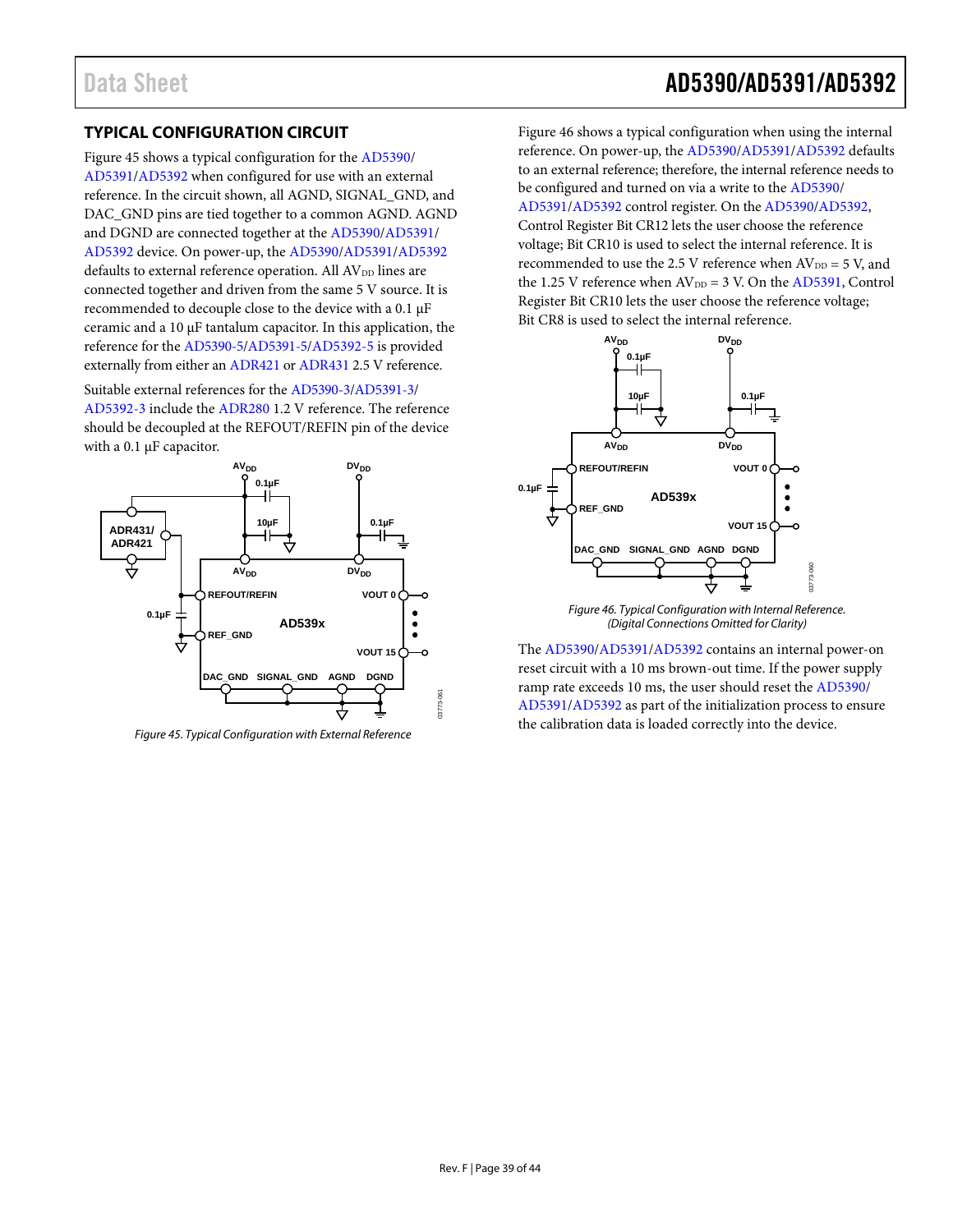#### <span id="page-39-0"></span>**[AD5390/](http://www.analog.com/AD5390?doc=AD5390_5391_5392.pdf)[AD5391](http://www.analog.com/AD5391?doc=AD5390_5391_5392.pdf)[/AD5392](http://www.analog.com/AD5392?doc=AD5390_5391_5392.pdf) MONITOR FUNCTION**

The [AD5390 c](http://www.analog.com/AD5390?doc=AD5390_5391_5392.pdf)ontains a channel monitor function consisting of a multiplexer addressed via the interface, allowing any channel output to be routed to this pin for monitoring using an external ADC. The channel monitor function must be enabled in the control register before any channels are routed to the MON\_OUT pin.

[Table 22 a](#page-31-0)nd [Table 23 c](#page-31-1)ontain the decoding information required to route any channel on th[e AD5390,](http://www.analog.com/AD5390?doc=AD5390_5391_5392.pdf) [AD5391,](http://www.analog.com/AD5391?doc=AD5390_5391_5392.pdf) and [AD5392 t](http://www.analog.com/AD5392?doc=AD5390_5391_5392.pdf)o the MON\_OUT pin. Selecting Channel Address 63 three-states the MON\_OUT pin. Th[e AD5390](http://www.analog.com/AD5390?doc=AD5390_5391_5392.pdf)[/AD5391/](http://www.analog.com/AD5391?doc=AD5390_5391_5392.pdf) [AD5392](http://www.analog.com/AD5392?doc=AD5390_5391_5392.pdf) also contains two monitor input pins called MON\_IN 1 and MON\_IN 2. The user can connect external signals to these pins, which under software control can be multiplexed to MON\_OUT for monitoring purposes[. Figure 47 s](#page-39-3)hows a typical monitoring circuit implemented using a 12-bit SAR ADC in a 6-lead SOT package. The external reference input is connected to MON\_IN 1 to allow it to be easily monitored. The controller output port selects the channel to be monitored, and the input port reads the converted data from the ADC.





#### <span id="page-39-3"></span><span id="page-39-1"></span>**TOGGLE MODE FUNCTION**

The toggle mode function allows an output signal to be generated using the LDAC control signal that switches between two DAC data registers. This function is configured using the SFR control register, as follows: A write with REG1 = REG0 = 0, A3 to  $A0 = 1100$  specifies a control register write. The toggle mode function is enabled in groups of eight channels using Bit CR3 and Bit CR2 in th[e AD5390](http://www.analog.com/AD5390?doc=AD5390_5391_5392.pdf)[/AD5392](http://www.analog.com/AD5392?doc=AD5390_5391_5392.pdf) control register and using Bit CR1 and Bit CR0 in the [AD5391 c](http://www.analog.com/AD5391?doc=AD5390_5391_5392.pdf)ontrol register. (See the [Control Register Write s](#page-32-0)ection.[\) Figure 48 s](#page-39-4)hows a block diagram of the toggle mode implementation. Each DAC channel on th[e AD5390](http://www.analog.com/AD5390?doc=AD5390_5391_5392.pdf)[/AD5391](http://www.analog.com/AD5391?doc=AD5390_5391_5392.pdf)[/AD5392 c](http://www.analog.com/AD5392?doc=AD5390_5391_5392.pdf)ontains an A and a B data register. Note that the B registers can be loaded only when toggle mode is enabled.

To configure th[e AD5390/](http://www.analog.com/AD5390?doc=AD5390_5391_5392.pdf)[AD5391/](http://www.analog.com/AD5391?doc=AD5390_5391_5392.pdf)[AD5392](http://www.analog.com/AD5392?doc=AD5390_5391_5392.pdf) for toggle mode of operation, the sequence of events is as follows:

- 1. Enable toggle mode for the required channels via the control register.
- 2. Load data to all A registers.
- 3. Load data to all B registers.
- 4. Apply LDAC.

The LDAC is used to switch between the A and B registers in determining the analog output. The first  $\overline{\text{LDAC}}$  configures the output to reflect the data in the A registers. This mode offers significant advantages if the user wants to generate a square wave at the output on all channels, as could be required to drive a liquid-crystal-based, variable optical attenuator.

Configuring th[e AD5390,](http://www.analog.com/AD5390?doc=AD5390_5391_5392.pdf) for example, the user writes to the control register and sets  $CR3 = 1$  and  $CR2 = 1$ , enabling the two groups of eight for toggle mode operation. The user must then load data to all 16 A registers and B registers. Toggling the LDAC sets the output values to reflect the data in the A and B registers, and the frequency of the LDAC determines the frequency of the square wave output. The first LDAC loads the contents of the A registers to the DAC registers. Toggle mode is disabled via the control register; the first  $\overline{\text{LDAC}}$  following the disabling of the toggle mode updates the outputs with the data contained in the A registers.



Figure 48. Toggle Mode Function

#### <span id="page-39-4"></span><span id="page-39-2"></span>**TH[ERMAL](http://www.analog.com/AD5390?doc=AD5390_5391_5392.pdf) [MONIT](http://www.analog.com/AD5391?doc=AD5390_5391_5392.pdf)[OR FUN](http://www.analog.com/AD5392?doc=AD5390_5391_5392.pdf)CTION**

The AD5390/AD5391/AD5392 have a temperature shutdown function to protect the chip in case multiple outputs are shorted. The short-circuit curr[ent of eac](http://www.analog.com/AD5390?doc=AD5390_5391_5392.pdf)[h output](http://www.analog.com/AD5391?doc=AD5390_5391_5392.pdf) [amplifier](http://www.analog.com/AD5392?doc=AD5390_5391_5392.pdf) is typically 40 mA. Operating the AD5390/AD5391/AD5392 at 5 V leads to a power dissipation of 200 mW/shorted amplifier. With five channels shorted, this leads to an extra watt of power dissipation. For the 52-lead LQFP, the  $\theta_{JA}$  is typically 44°C/W.

The thermal monitor is enabled by the user usin[g CR8 in th](http://www.analog.com/AD5391?doc=AD5390_5391_5392.pdf)e [AD5390/](http://www.analog.com/AD5390?doc=AD5390_5391_5392.pdf)[AD5392 c](http://www.analog.com/AD5392?doc=AD5390_5391_5392.pdf)ontrol register and CR6 i[n the AD5](http://www.analog.com/AD5390?doc=AD5390_5391_5392.pdf)391 [control r](http://www.analog.com/AD5391?doc=AD5390_5391_5392.pdf)[egister. Th](http://www.analog.com/AD5392?doc=AD5390_5391_5392.pdf)e output amplifiers on the AD5390/ AD5391/AD5392 are automatically powered down if the die temperature exceeds approximately 130°C. After a thermal shutdown has occurred, the user can re-enable the part by executing a soft power-up if the temperature has dropped below 130°C or by turning off the thermal monitor function via the control register.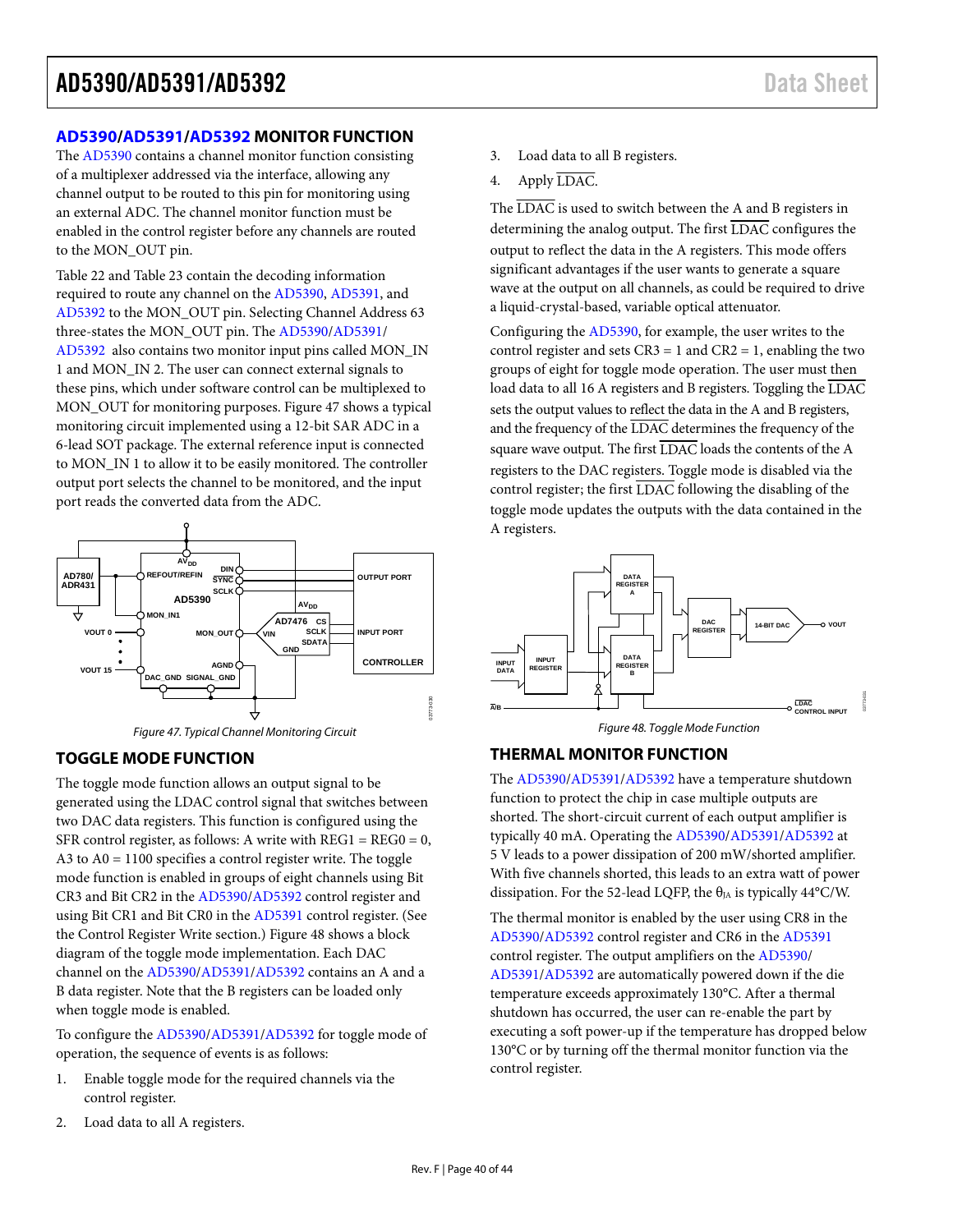#### **Power Amplifier Control**

Multistage power amplifier designs require a large number of setpoints in the operation and control of the output stage. The [AD5390/](http://www.analog.com/AD5390?doc=AD5390_5391_5392.pdf)[AD5391/](http://www.analog.com/AD5391?doc=AD5390_5391_5392.pdf)[AD5392 a](http://www.analog.com/AD5392?doc=AD5390_5391_5392.pdf)re ideal for these applications because of their small size (LFCSP) and the integration of 8 and 16 channels, offering 12- and 14-bit resolution[. Figure 49](#page-40-0) shows a typical transmitter architecture, in which th[e AD5390/](http://www.analog.com/AD5390?doc=AD5390_5391_5392.pdf) [AD5391/](http://www.analog.com/AD5391?doc=AD5390_5391_5392.pdf)[AD5392 D](http://www.analog.com/AD5392?doc=AD5390_5391_5392.pdf)ACs can be used in the following control circuits: IBIAS control, average power control (APC), peak power control (PPC), transmit gain control (TGC), and audio level control (ALC). DACs are also required for variable voltage attenuators, phase shifter control, and dc-setpoint control in the overall amplifier design.



Figure 49. Multistage Power Amplifier Control

#### <span id="page-40-0"></span>**Process Control Applications**

The [AD5390-5/](http://www.analog.com/AD5390?doc=AD5390_5391_5392.pdf)[AD5391-5](http://www.analog.com/AD5391?doc=AD5390_5391_5392.pdf)[/AD5392-5](http://www.analog.com/AD5392?doc=AD5390_5391_5392.pdf) are ideal for process control applications because it offers a combination of 8 and 16 channels and 12-bit and 14-bit resolution. These applications generally require output voltage ranges of 0 V to 5 V  $\pm$  5 V, 0 V to  $10 \text{ V} \pm 10 \text{ V}$ , and current sink and source functions. The [AD5390-5](http://www.analog.com/AD5390?doc=AD5390_5391_5392.pdf)[/AD5391-5](http://www.analog.com/AD5391?doc=AD5390_5391_5392.pdf)[/AD5392-5](http://www.analog.com/AD5392?doc=AD5390_5391_5392.pdf) operate from a single 5 V supply and, therefore, require external signal conditioning to achieve the output ranges described here. [Figure 50 s](#page-40-1)hows configurations to achieve these output ranges. The key advantages of usin[g AD5390-5](http://www.analog.com/AD5390?doc=AD5390_5391_5392.pdf)[/AD5391-5](http://www.analog.com/AD5391?doc=AD5390_5391_5392.pdf)[/AD5392-5](http://www.analog.com/AD5392?doc=AD5390_5391_5392.pdf) in these applications are small package size, pin compatibility with the ability to upgrade from 12 to 14 bits, integrated on-chip 2.5 V reference with 10 ppm/°C maximum temperature coefficient, and excellent accuracy specifications. The [AD5390-5/](http://www.analog.com/AD5390?doc=AD5390_5391_5392.pdf)[AD5391-5/](http://www.analog.com/AD5391?doc=AD5390_5391_5392.pdf) [AD5392-5](http://www.analog.com/AD5392?doc=AD5390_5391_5392.pdf) contain an offset and gain register for each channel, so users can perform system-level calibration on a per-channel basis.

# Data Sheet **AD5390/AD5391/AD5392**



Figure 50. Output Configurations for Process Control Applications

#### <span id="page-40-1"></span>**Optical Transceivers**

The [AD5390-3/](http://www.analog.com/AD5390?doc=AD5390_5391_5392.pdf)[AD5391-3/](http://www.analog.com/AD5391?doc=AD5390_5391_5392.pdf)[AD5392-3](http://www.analog.com/AD5392?doc=AD5390_5391_5392.pdf) are ideally suited to optical transceiver applications. In 300-pin MSA applications, for example, digital-to-analog converters are required to control the laser power, APD bias, and modulator amplitude. Diagnostic information is required as analog outputs from the module. The [AD5390-3](http://www.analog.com/AD5390?doc=AD5390_5391_5392.pdf)[/AD5391-3](http://www.analog.com/AD5391?doc=AD5390_5391_5392.pdf)[/AD5392-3](http://www.analog.com/AD5392?doc=AD5390_5391_5392.pdf) offer a combination of 8/16 channels, a resolution of 12/14 bits in a 64-lead LFCSP, and operate from a supply voltage of 2.7 V to 5.5 V supply with internal reference. The [AD5390-3/](http://www.analog.com/AD5390?doc=AD5390_5391_5392.pdf)[AD5391-3/](http://www.analog.com/AD5391?doc=AD5390_5391_5392.pdf)[AD5392-3](http://www.analog.com/AD5392?doc=AD5390_5391_5392.pdf) also feature I<sup>2</sup>C-compatible and SPI inter-faces, making them ideal components for use in these applications. Figure 51 shows a typical configuration in an optical transceiver application.



Figure 51. Optical Transceiver using th[e AD5390-3](http://www.analog.com/AD5390?doc=AD5390_5391_5392.pdf)[/AD5391-3](http://www.analog.com/AD5391?doc=AD5390_5391_5392.pdf)[/AD5392-3](http://www.analog.com/AD5392?doc=AD5390_5391_5392.pdf)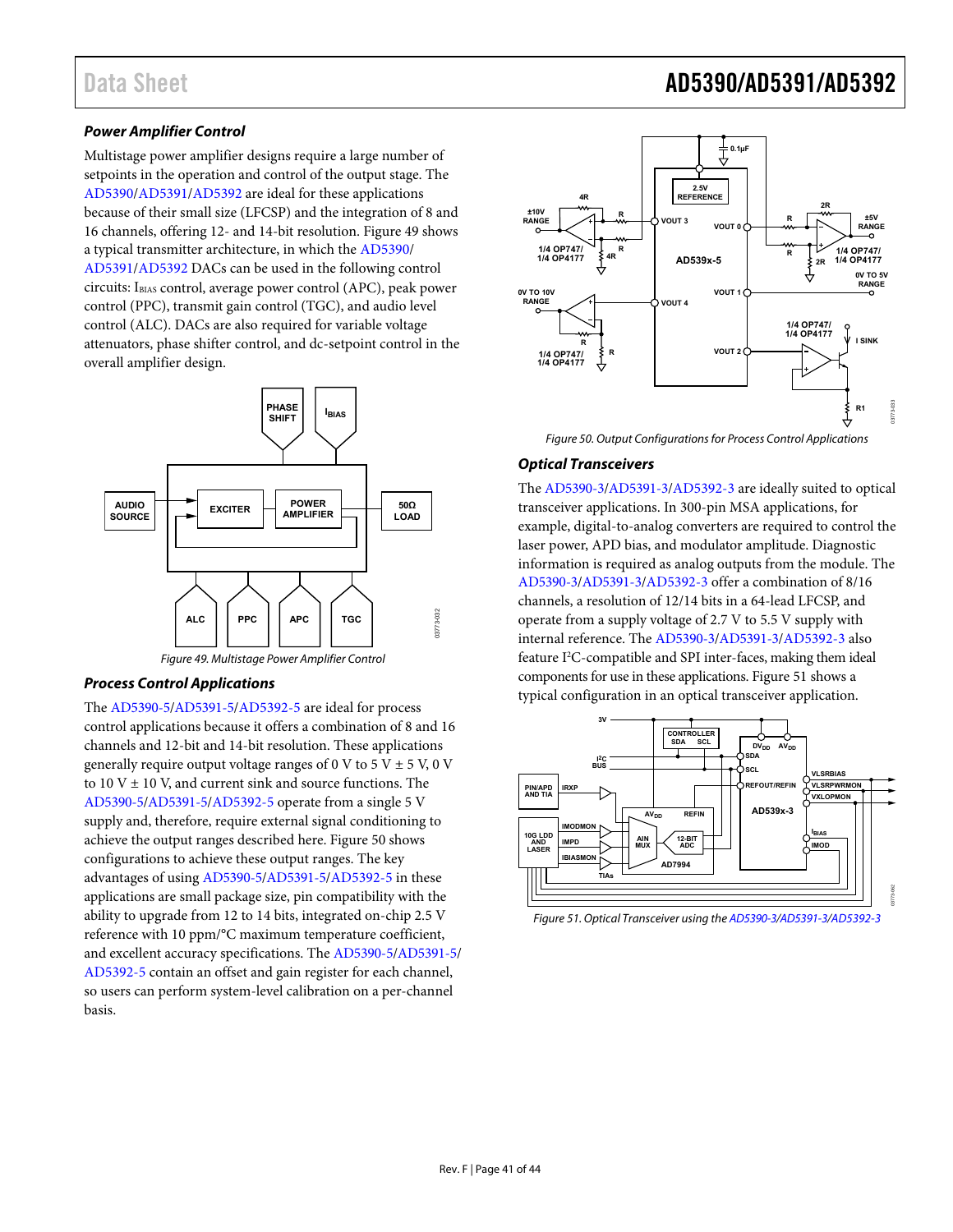### <span id="page-41-0"></span>OUTLINE DIMENSIONS

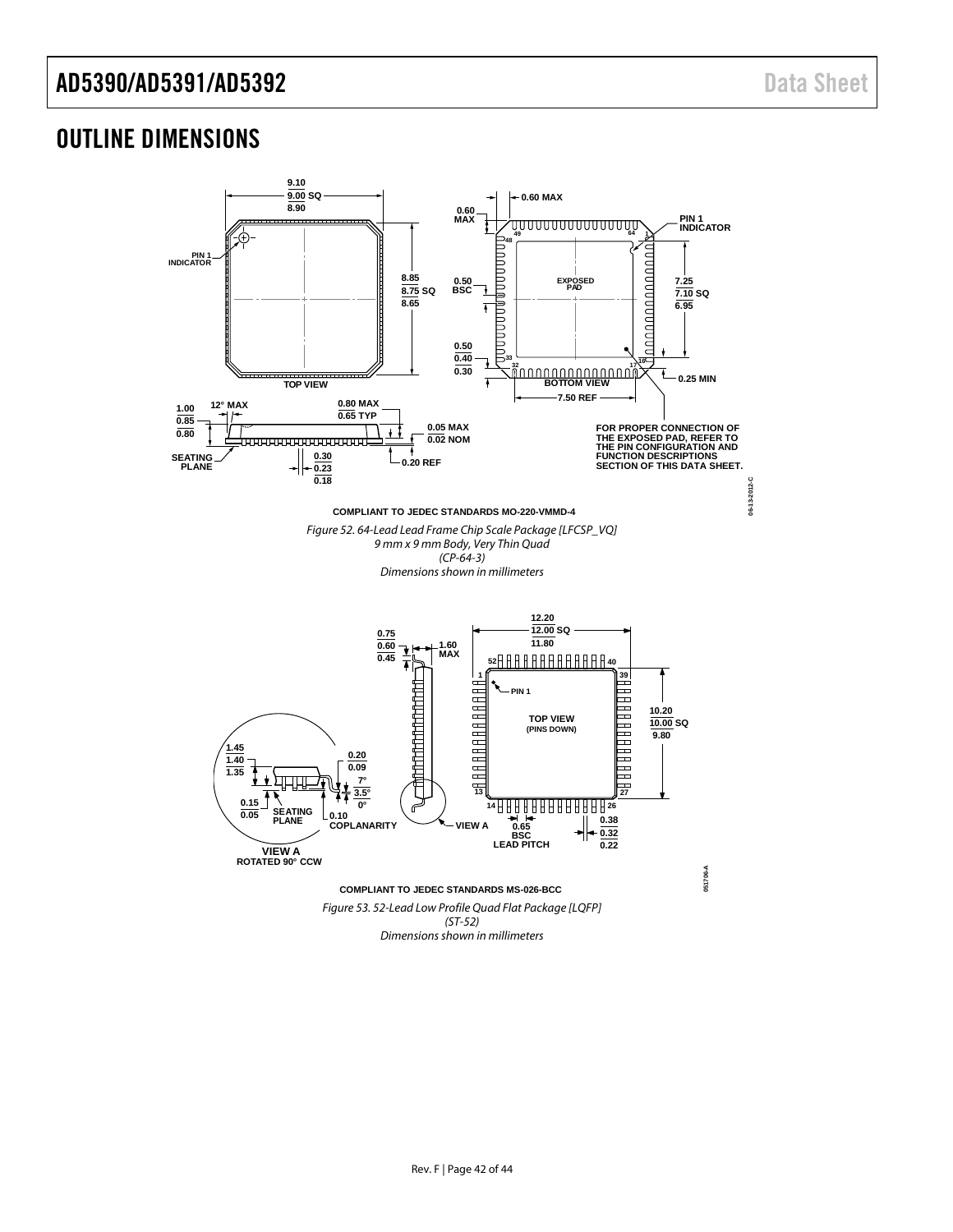## Data Sheet **AD5390/AD5391/AD5392**

### <span id="page-42-0"></span>**ORDERING GUIDE**

| Model <sup>1</sup> | <b>Temperature</b>                 | <b>Resolution</b> |                         | Output          | <b>Linearity</b> | Package                 | Package       |
|--------------------|------------------------------------|-------------------|-------------------------|-----------------|------------------|-------------------------|---------------|
|                    | Range                              |                   | <b>AV</b> <sub>DD</sub> | <b>Channels</b> | Error (LSBs)     | <b>Description</b>      | <b>Option</b> |
| AD5390BCPZ-3       | $-40^{\circ}$ C to $+85^{\circ}$ C | 14-bit            | 2.7 V to 3.6 V          | 16              | ±4               | 64-Lead LFCSP_VQ        | $CP-64-3$     |
| AD5390BCPZ-3-REEL  | $-40^{\circ}$ C to $+85^{\circ}$ C | 14-bit            | 2.7 V to 3.6 V          | 16              | ±4               | 64-Lead LFCSP_VQ        | $CP-64-3$     |
| AD5390BCPZ-3-REEL7 | $-40^{\circ}$ C to $+85^{\circ}$ C | 14-bit            | 2.7 V to 3.6 V          | 16              | ±4               | 64-Lead LFCSP_VQ        | $CP-64-3$     |
| AD5390BCPZ-5       | $-40^{\circ}$ C to $+85^{\circ}$ C | 14-bit            | 4.5 V to 5.5 V          | 16              | ±3               | 64-Lead LFCSP_VQ        | $CP-64-3$     |
| AD5390BCPZ-5-REEL  | $-40^{\circ}$ C to $+85^{\circ}$ C | 14-bit            | 4.5 V to 5.5 V          | 16              | ±3               | 64-Lead LFCSP_VQ        | $CP-64-3$     |
| AD5390BCPZ-5-REEL7 | $-40^{\circ}$ C to $+85^{\circ}$ C | 14-bit            | 4.5 V to 5.5 V          | 16              | ±3               | 64-Lead LFCSP_VQ        | $CP-64-3$     |
| AD5390BSTZ-3       | $-40^{\circ}$ C to $+85^{\circ}$ C | 14-bit            | 2.7 V to 3.6 V          | 16              | ±4               | 52-Lead LOFP            | $ST-52$       |
| AD5390BSTZ-5       | $-40^{\circ}$ C to $+85^{\circ}$ C | 14-bit            | 4.5 V to 5.5 V          | 16              | ±3               | 52-Lead LQFP            | $ST-52$       |
| AD5391BCPZ-3       | $-40^{\circ}$ C to $+85^{\circ}$ C | 12-bit            | 2.7 V to 3.6 V          | 16              | ±1               | 64-Lead LFCSP VQ        | $CP-64-3$     |
| AD5391BCPZ-5       | $-40^{\circ}$ C to $+85^{\circ}$ C | 12-bit            | 4.5 V to 5.5 V          | 16              | ±1               | 64-Lead LFCSP VQ        | $CP-64-3$     |
| AD5391BCPZ-5-REEL  | $-40^{\circ}$ C to $+85^{\circ}$ C | 12-bit            | 4.5 V to 5.5 V          | 16              | ±1               | 64-Lead LFCSP VQ        | $CP-64-3$     |
| AD5391BCPZ-5-REEL7 | $-40^{\circ}$ C to $+85^{\circ}$ C | 12-bit            | 4.5 V to 5.5 V          | 16              | ±1               | 64-Lead LFCSP VQ        | $CP-64-3$     |
| AD5391BSTZ-3       | $-40^{\circ}$ C to $+85^{\circ}$ C | 12-bit            | 2.7 V to 3.6 V          | 16              | ±1               | 52-Lead LOFP            | $ST-52$       |
| AD5391BSTZ-5       | $-40^{\circ}$ C to $+85^{\circ}$ C | 12-bit            | 4.5 V to 5.5 V          | 16              | ±1               | 52-Lead LQFP            | $ST-52$       |
| AD5392BCPZ-3       | $-40^{\circ}$ C to $+85^{\circ}$ C | 14-bit            | 2.7 V to 3.6 V          | 8               | ±4               | 64-Lead LFCSP_VQ        | $CP-64-3$     |
| AD5392BCPZ-5       | $-40^{\circ}$ C to $+85^{\circ}$ C | 14-bit            | 4.5 V to 5.5 V          | 8               | ±3               | 64-Lead LFCSP VQ        | $CP-64-3$     |
| AD5392BSTZ-3       | $-40^{\circ}$ C to $+85^{\circ}$ C | 14-bit            | 2.7 V to 3.6 V          | 8               | ±4               | 52-Lead LOFP            | $ST-52$       |
| AD5392BSTZ-5       | $-40^{\circ}$ C to $+85^{\circ}$ C | 14-bit            | 4.5 V to 5.5 V          | 8               | ±3               | 52-Lead LQFP            | $ST-52$       |
| EVAL-AD5390SDZ     |                                    |                   |                         |                 |                  | <b>Evaluation Board</b> |               |
| EVAL-AD5392SDZ     |                                    |                   |                         |                 |                  | <b>Evaluation Board</b> |               |

 $1 Z =$  RoHS Compliant Part.